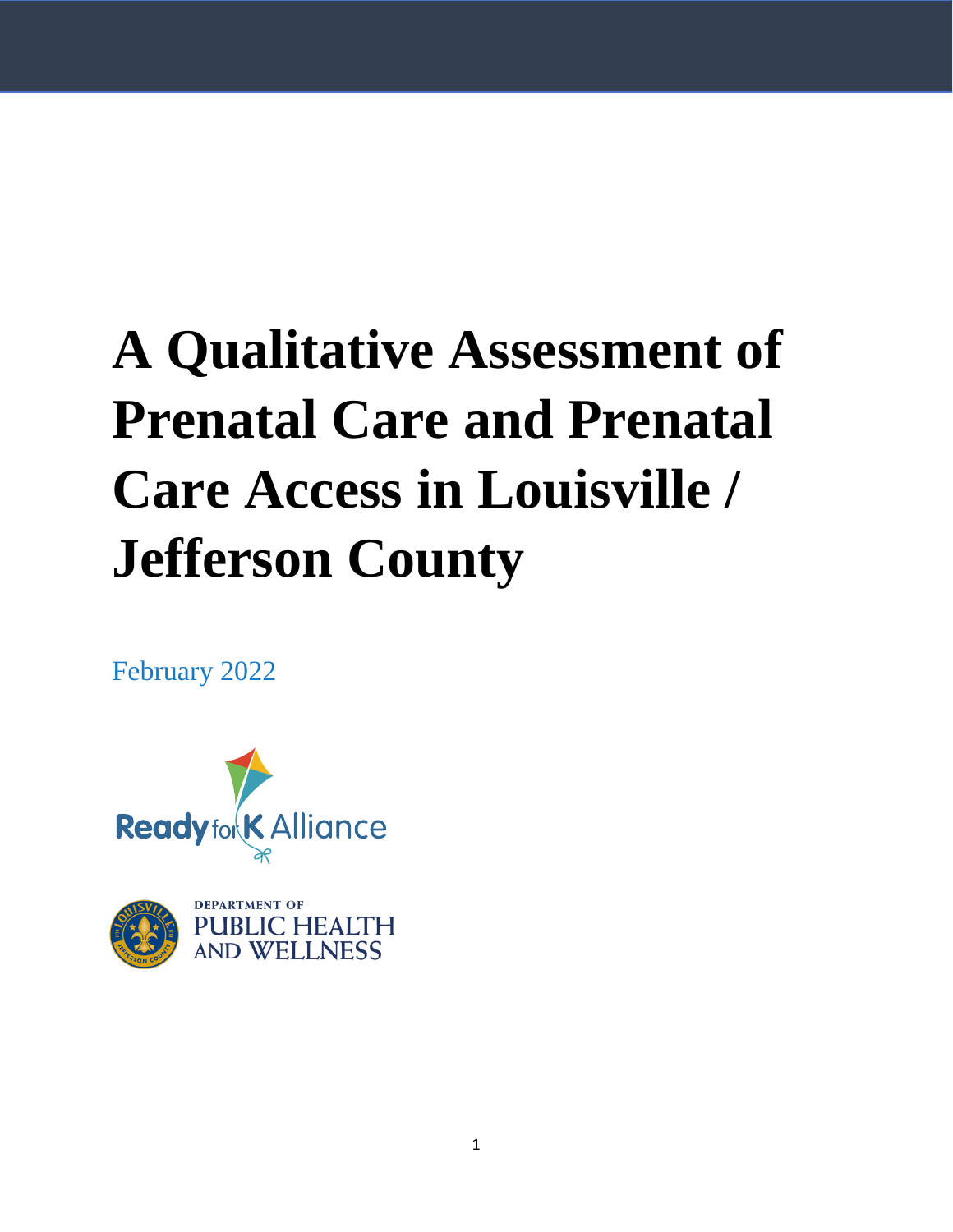# <span id="page-1-0"></span>Acknowledgements

We greatly appreciate the many community partners connected to the Ready for K Alliance and the 34 parents who were willing to share their stories of pregnancy, prenatal care, and birthing experiences. Thank you to Dr. Trey Allen, Angela Graham, Haritha Pallam, SteVon Edwards, James Joyce, Emma Betancourt, Michele Ledbetter, Oluwatomisin "Tomi" Ogungbenle for their contribution to this report. We would also like to thank Kentucky Refugee Ministries (KRM), Evolve502, and Visually Impaired Preschool Services (VIPS) for their assistance in providing translation and interpretation services for study participants.

Commissioned by Metro United Way with support from the James Graham Brown Foundation-- Louisville. Research conducted by the Center for Health Equity and Schenault Solutions, LLC.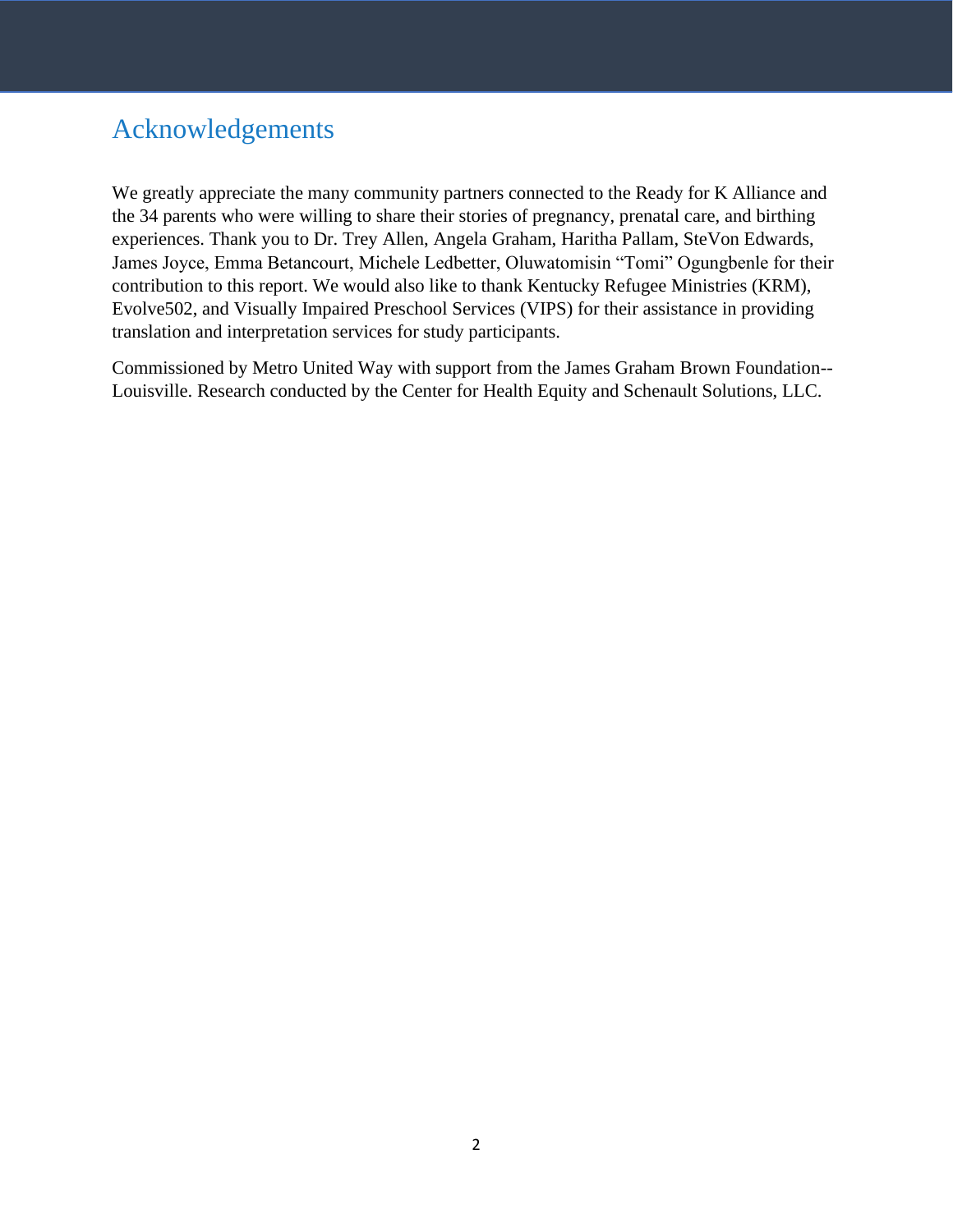# **Table of Contents**

| 1. |                                                                                                 |  |  |  |
|----|-------------------------------------------------------------------------------------------------|--|--|--|
| 2. |                                                                                                 |  |  |  |
| 3. |                                                                                                 |  |  |  |
| 4. |                                                                                                 |  |  |  |
| 5. |                                                                                                 |  |  |  |
| 6. |                                                                                                 |  |  |  |
| 7. |                                                                                                 |  |  |  |
| 8. |                                                                                                 |  |  |  |
| 9. |                                                                                                 |  |  |  |
|    |                                                                                                 |  |  |  |
| 1. |                                                                                                 |  |  |  |
| 2. |                                                                                                 |  |  |  |
| 3. | Desire for Midwives and Black women in prenatal and pregnancy care spaces32                     |  |  |  |
|    |                                                                                                 |  |  |  |
| 1. |                                                                                                 |  |  |  |
| 2. |                                                                                                 |  |  |  |
| 3. |                                                                                                 |  |  |  |
| 4. |                                                                                                 |  |  |  |
| 5. |                                                                                                 |  |  |  |
|    |                                                                                                 |  |  |  |
| 1. |                                                                                                 |  |  |  |
| 2. |                                                                                                 |  |  |  |
|    |                                                                                                 |  |  |  |
| 1. | Ensure providers work with and respond to parents and mothers to ensure that they feel heard 41 |  |  |  |
| 2. | Increase access to caseworkers, doulas, and other advocates for parents during prenatal and     |  |  |  |
| 3. |                                                                                                 |  |  |  |
| 4. | Increase the presence of Black women and Nurse-Midwives in OB spaces  43                        |  |  |  |
| 5. | Promote options for births outside of the hospital, VBAC, unmedicated, water births, and models |  |  |  |
| 6. |                                                                                                 |  |  |  |
|    |                                                                                                 |  |  |  |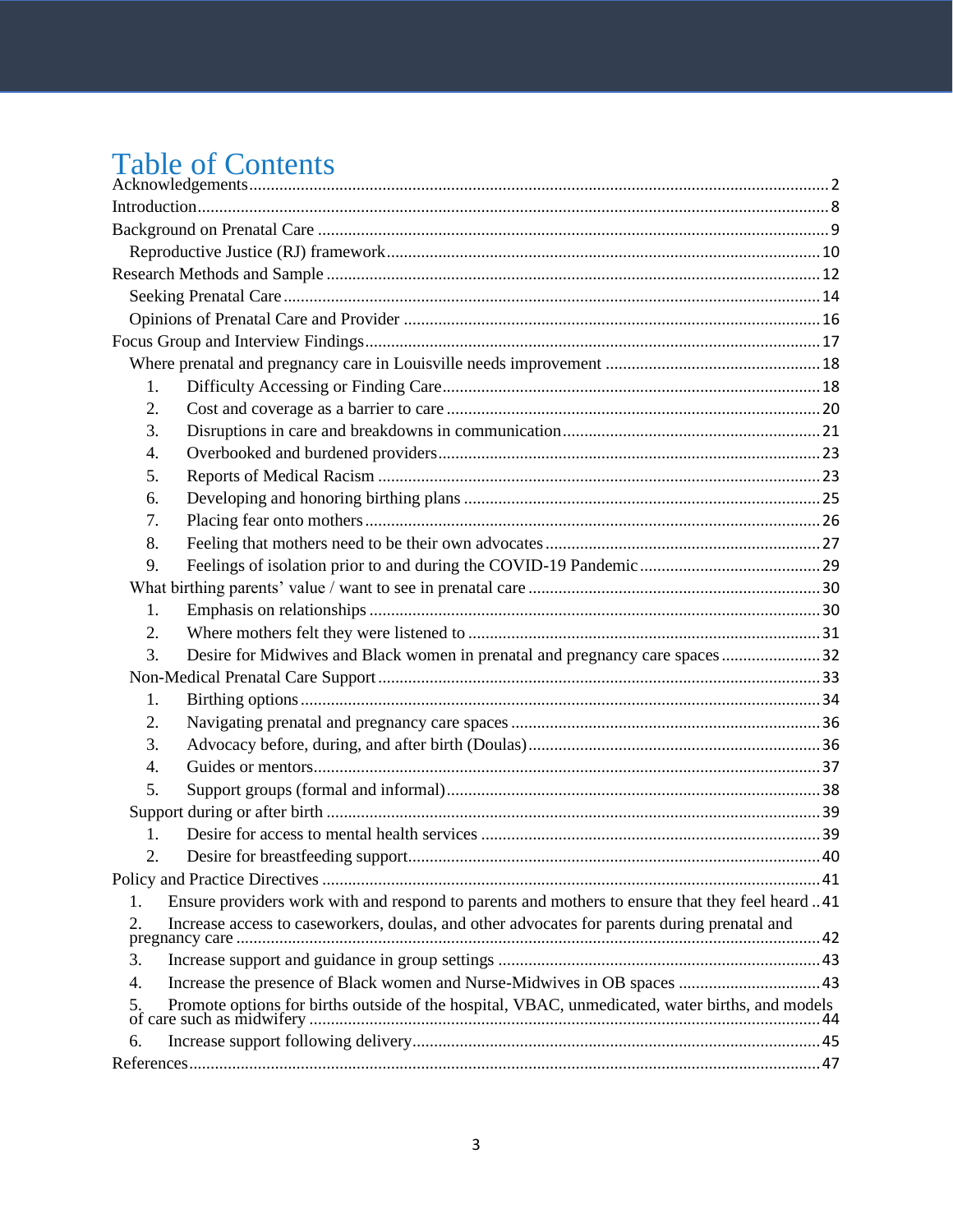# Executive Summary

We conducted 11 focus groups and seven qualitative semi-structured interviews with 34 recent parents (those who had given birth within the past three years) who had received prenatal care and/or given birth in Louisville / Jefferson County. Throughout this report we will use "Louisville" to refer to the Louisville / Jefferson County area and parents who have utilized or are connected to prenatal and pregnancy care therein. The study's objective was to understand better the perspective of prenatal and pregnancy care experiences from mothers who are less likely to access prenatal care, or otherwise face barriers to accessing prenatal care, specifically Black and immigrant/refugee mothers, and mothers who have experienced substance use disorder in Louisville.

Pregnancies and birth were life-changing for all the parents that we interviewed. Most parents reported positive experiences with prenatal care, and parents who had positive experiences trusted providers, felt heard, and felt well taken care of by their providers.

Still, prenatal care could be improved, as parents sometimes reported traumatic prenatal, pregnancy, and delivery experiences.

- Some parents reported that accessing prenatal care or knowing where to go was troublesome. This may be particularly true for parents who are recent immigrants or refugees or who have newly come to Louisville.
- Cost and insurance coverage prevented some parents from receiving the types of care that they desired.
- **EXECUTE:** Disruptions in care and miscommunications were common across reports, which may be due in part to providers being overwhelmed or overloaded.
- Black mothers reported that they experienced medical racism from providers particularly close to or at the time of delivery or when they requested treatment for pain.
- **•** Parents felt like they had to be their own advocates, highlighting that those parents may be unable to do so at various points of pregnancy and the absence of or lack of available advocates who have parents' wishes in mind during pregnancy and delivery.
- Parents who gave birth before the COVID-19 pandemic reported feelings of isolation, but the pandemic may have made these feelings more severe.

Parents also discussed aspects they valued from the care they received and elements of care that they wished that they had experienced.

- Parents valued building trusting relationships and rapport with providers. Parents wanted to know the people who provided pregnancy care, including at the time of delivery. They wanted to be sure that these providers valued parents' birth plans and interests.
- Positive experiences with prenatal care often coincided with feeling heard by their providers and having their concerns taken seriously.
- Black parents expressed a desire to see more Black women and nurse-midwives responsible for pregnancy and prenatal care, and parents who worked with them frequently reported positive experiences as a result. In addition, parents believed that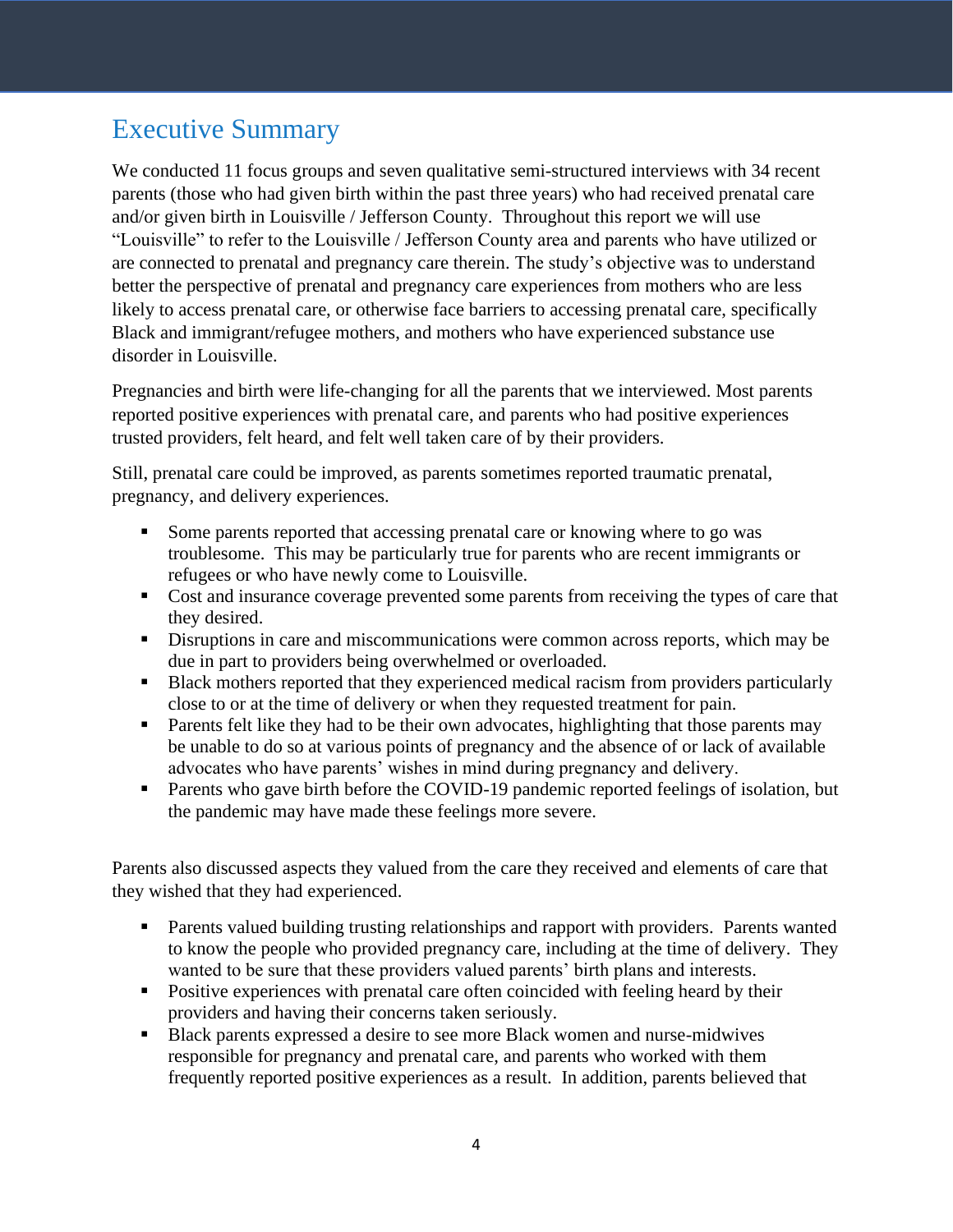these providers would provide care that was more responsive to their needs and desires and more culturally competent.

We asked questions specifically about non-medical forms of prenatal care and support that parents found valuable or wish they had access to during their pregnancies.

- Some Black parents expressed a desire to access birthing options such as Commission for [the Accreditation of Birth Centers](https://birthcenteraccreditation.org/wp-content/uploads/2021/07/AABC-CABC-Relationship.pdf)<sup>1</sup> (CABC) accredited birthing centers, births outside of the hospital, vaginal birth after caesarean (VBAC), unmedicated births, water births, and models of care such as midwifery. In some cases, parents actively tried to seek out these options and were met with financial barriers or a lack of services in the Louisville area.
- Some parents needed or expressed an interest in resources that could help them navigate prenatal and pregnancy care in Louisville. Parents had to do their own research at times which could lead to parents not getting the best information possible. Parents of immigrant origin or new to the Louisville area might have trouble navigating local prenatal and pregnancy care networks.
- Parents expressed a need for advocates such as doulas during prenatal and pregnancy care and at the time of delivery.
- Parents found mentoring relationships with other parents—frequently their mothers, to be valuable, and parents who missed out on these relationships felt their absence.
- Parents reported value and expressed interest in support in group settings such as listening or educational groups.

Several parents reported a local need for mental health services and improved breastfeeding support following delivery. Some parents wanted to see improved access to counseling services for parents who had experienced postpartum depression and traumatic experiences with labor and delivery. These themes emerged organically in interviews and focus groups even though these were not our primary research focus areas.

# **Based on the study's findings, the following policy and practice directives emerged as recommendations:**

1. Ensure providers work with and respond to parents and mothers to ensure that they feel heard

Advocates and providers in Louisville's prenatal and pregnancy care spaces need to focus on ensuring that they create practices that listen to and adhere to parents' concerns and desires in culturally competent and receptive ways.

2. Increase access to caseworkers, doulas, and other advocates for parents during prenatal and pregnancy care

Investments should be prioritized to increase the number of caseworkers and doulas and ensure meaningful access for all birthing parents. These allied professionals can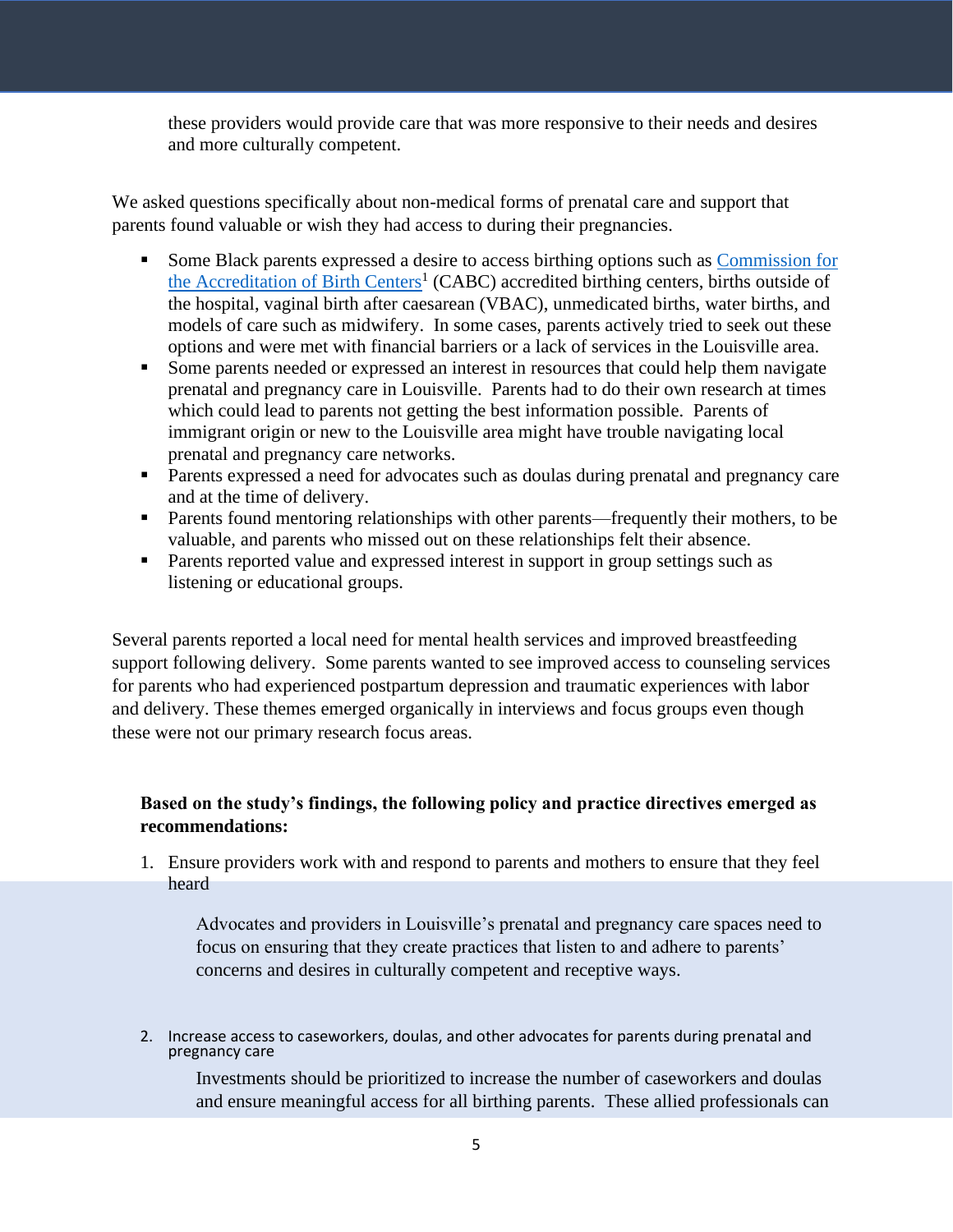provide aid and advocacy for expecting parents and increase access by supporting policies and programs that make these resources affordable to parents.

3. Increase support and guidance in group settings

Advocates and supporting organizations connected to Louisville's prenatal and pregnancy care spaces should provide opportunities for support in group settings to help expectant parents connect with a support network.

4. Increase the presence of Black women and Nurse-Midwives in OB spaces

Advocates and providers in Louisville's prenatal and pregnancy care spaces need to focus on expanding the number of practices and providers offering prenatal and pregnancy care services for Louisville's parents. Existing practices should prioritize recruiting and retaining Black women providers, and area hospitals and practices should employ nurse-midwives. In addition, policymakers should consider expanding the ability of nurse-midwives to practice independently or the spaces they can work in.

5. Promote options for births outside of the hospital, vaginal birth after caesarean (VBAC), unmedicated, water births, and models of care such as midwifery.

In Louisville's prenatal and pregnancy care spaces, advocates and providers should focus on expanding access and affordability of birth options such as: births outside of the hospital, VBAC, unmedicated, and models of care such as midwifery. This would address the requests of the Black mothers who reported a strong distrust of medical providers from whom they had experienced racism.

House Bill  $268^2$  is related to establishing and creating standards for free standing birthing centers in Kentucky. Having (increased) access to a CABC accredited birthing center with strong ties to an area hospital would create safe alternatives to hospital births and could cut down on overly burdened providers.

6. Increase support following delivery

Based on these reports, we recommend that providers and advocates ensure that breastfeeding support is available and encouraged. Communication should be clear so that parents who are breastfeeding or desire to breastfeed don't feel undermined by providers. For instance, we heard a report from one mother who was trying to breastfeed who was upset when she found out that neonatal intensive care unit staff were feeding her baby Similac bottles.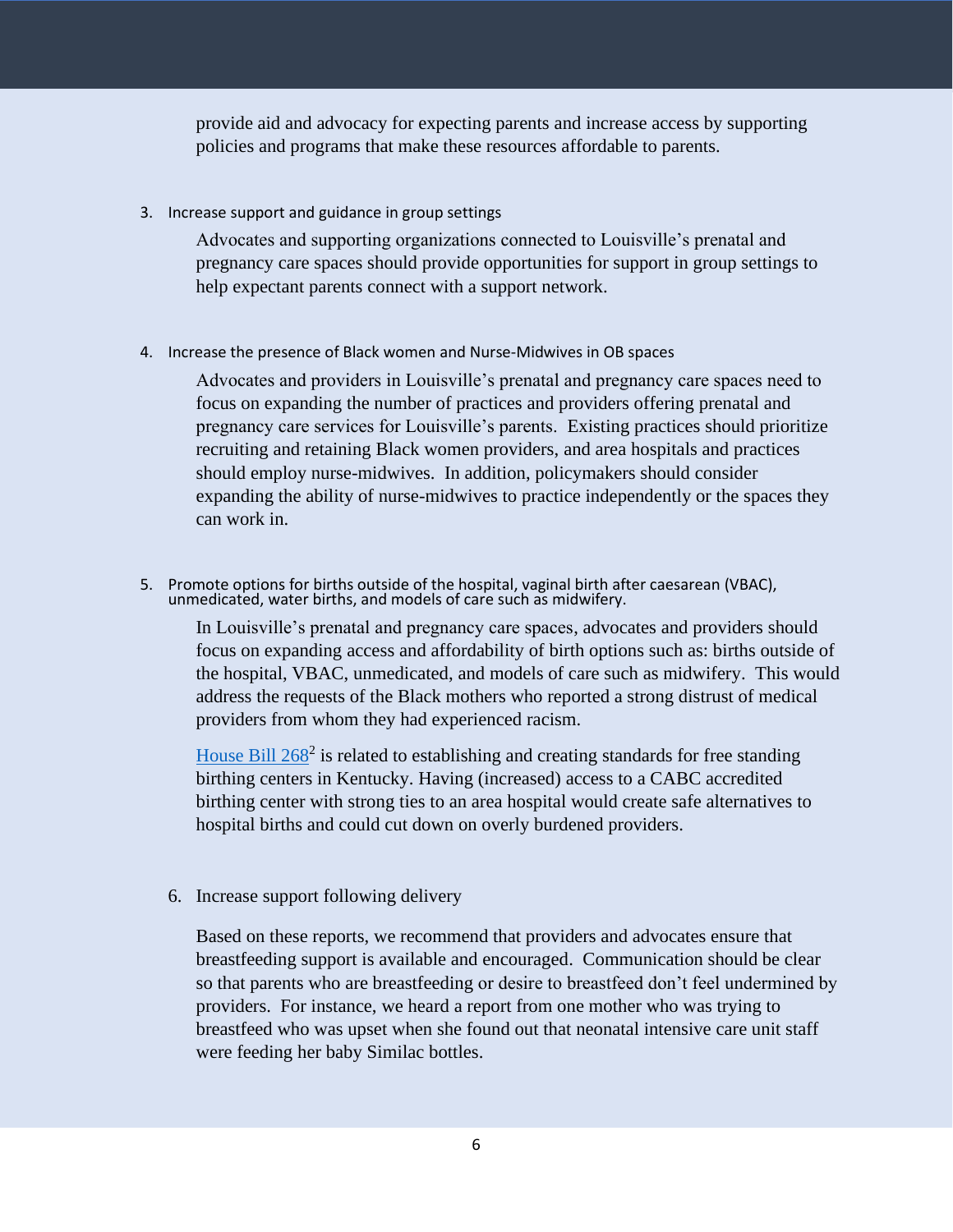We also recommend that advocates and policymakers make counseling resources related to postpartum depression affordable and accessible to the mothers who need them. Area hospitals should standardize the use of evidence-based mental health screenings. Standardizing such a practice could help providers to initiate conversations with new parents about postpartum depression as well as postpartumrelated assistance and care. Area hospitals and referring agencies should also strengthen knowledge of, and connections to culturally concordant or sensitive mental health providers in the Louisville area, so that they can make such referrals when evidence-based assessments suggest that postpartum care may be needed.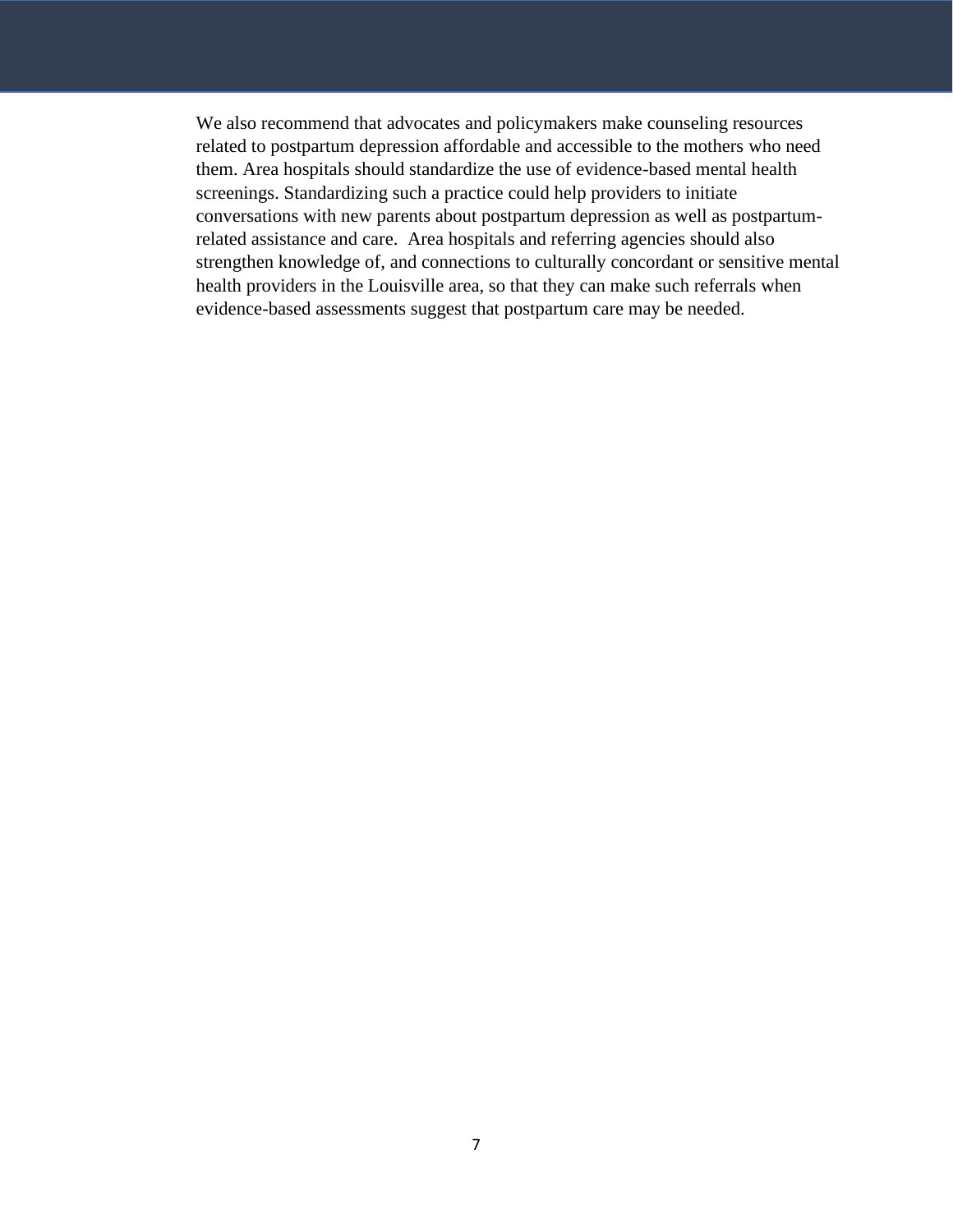# <span id="page-7-0"></span>Introduction

Prenatal care is an invaluable resource and is vital for preventing adverse birth outcomes such as low birth weight. However, not all parents have equitable access to prenatal and pregnancy care during pregnancies despite its importance for maternal and child health. This research was commissioned by the Ready for K Alliance to understand better the experiences of new parents in Louisville / Jefferson County in accessing prenatal care. The information gathered will be used to inform local and state policymakers, along with policies and practices of OB hospitals and maternal supporting community organizations to best allocate resources and assets to provide greater access to culturally competent prenatal care for all Louisville Metro residents.

In what follows, we outline how this project came to be and was carried out. Second, we highlight research literature and reports on the landscape of prenatal care and prenatal care access with a specific focus on Louisville. Third, we outline how our research study was conducted and its justifications. Fourth, we highlight the themes that emerged from this study. Fifth, we discuss policy and practice directives that can be derived from our findings.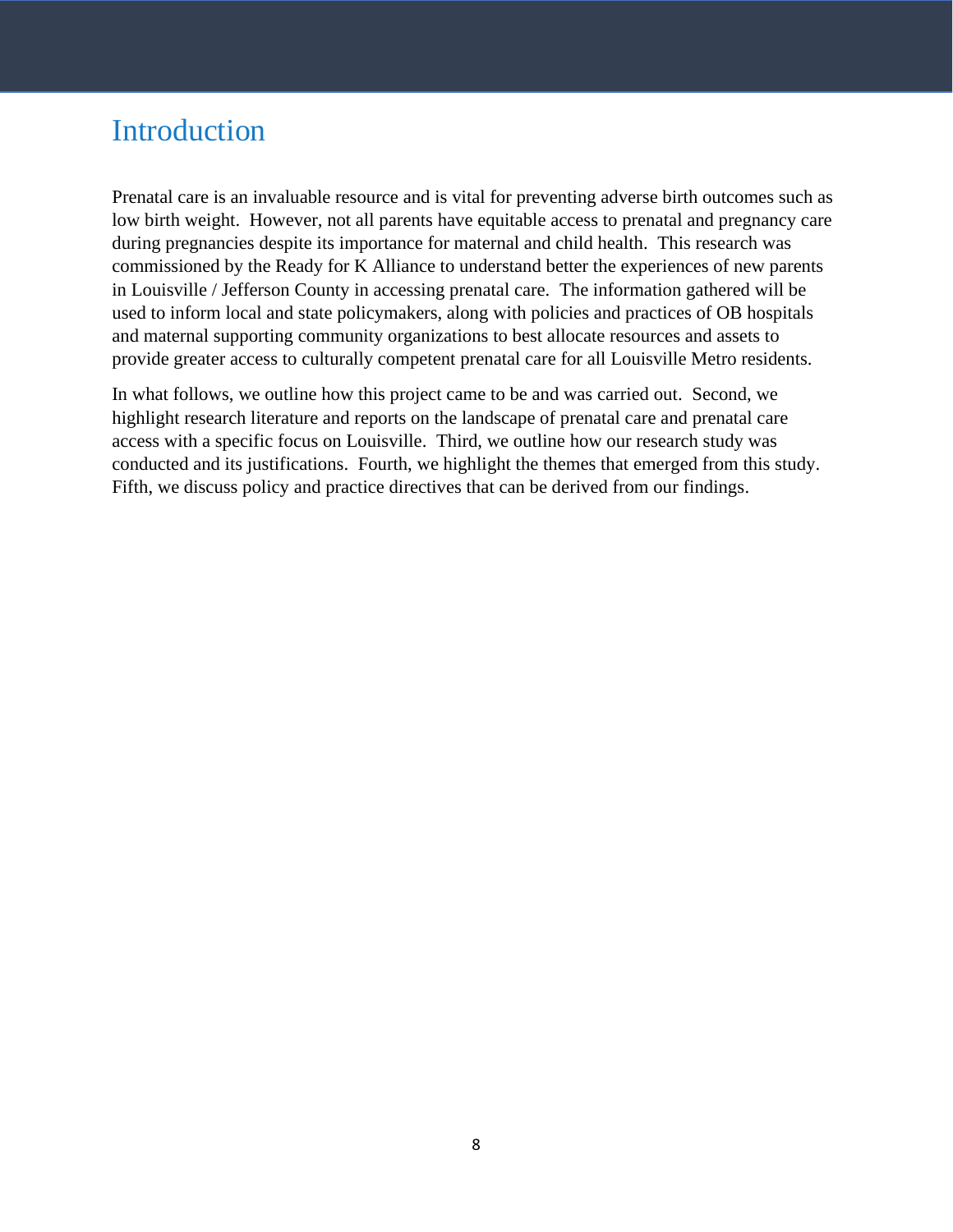# <span id="page-8-0"></span>Background on Prenatal Care

We preface this review of the literature with an important discussion of terms. This section refers to pregnant people as "mothers" or "women" because the data that we use are usually defined by a binary gender choice in vital stats or census data. However, we acknowledge that individuals may become pregnant and identify their gender differently. We recommend future efforts to measure the inequities in birth outcomes and prenatal care be inclusive of the spectrum of gender identities.

Black women and women with lower levels of socioeconomic status have inequitable rates of preterm birth, low birth weight, and maternal and infant mortality rates<sup>3-4-5-6-7-8</sup>. Historically, healthcare systems have tended to blame women—particularly Black women—for these inequities<sup>9-10</sup>, for instance, by attributing the disparity of their increased likelihood of maternal death to personal factors like weight, advanced age, dietary choices, and lack of prenatal care. Instead, however, scholars and activists have argued that attention should be focused on addressing the systemic, structural, and contextual factors that influence the social well-being of these populations<sup>8-9-10-11</sup>.

Participation in prenatal care significantly reduces negative birth outcomes<sup>10-12-13</sup>. According to 2016 United States vital statistics, 77.1% of women initiated prenatal care (PNC) in the first trimester of pregnancy in 2016, 4.6% initiated in the third trimester, 1.6% received no  $PNC^{12}$ .

However, not all groups are equally likely to access prenatal care early in their pregnancies. For instance, younger mothers are less likely to initiate prenatal care at all or during the first trimester of pregnancies. Women in their 30s were the most likely age group to start prenatal care in the first trimester  $(82.1\% \text{ of mothers age } 30 - 34, 81.7\% \text{ of mothers age } 35 \text{ to } 39).$ Mothers under 20 were the least likely to receive prenatal care during their first trimester (61.2%) of mothers under age 20 and 36.7% of mothers under age  $15)^{12}$ . There are also differences in prenatal care access between mothers who have children for the first time and mothers who have previously been pregnant. For instance, 79% of first-time mothers access PNC in the first trimester compared to 80.1% of second-time mothers, 75.8% of third-time mothers, and 66.2% of the fourth time or more mothers $^{12}$ .

Non-Hispanic White mothers are more likely than non-Hispanic Black and Hispanic mothers to access prenatal care early in pregnancies and less likely to receive late or no prenatal care at all. Late prenatal care is defined as not care that is started in the third trimester<sup>12</sup>. 82.3% of non-Hispanic White mothers initiated prenatal care during their first trimester compared to 66.6% of Non-Hispanic Black mothers and 72% of Hispanic mothers. Similar gaps in care exist at the local level in **Jefferson County**<sup>3</sup>. Only 4.3% of non-Hispanic White mothers received late or no care during their pregnancies compared to 10% of non-Hispanic Black mothers and 7.7% of Hispanic mothers<sup>12</sup>. Here, this report uses the term "Hispanic" to refer to individuals who trace their roots to Mexico, Puerto Rico, Cuba, Central America, and South America. There are a variety of ways these individuals may choose to identify their ethnic origins, with the term "Hispanic" being the most common and typically used by the U.S. Census Bureau and other governmental agencies that report data about the population. We recognize that this population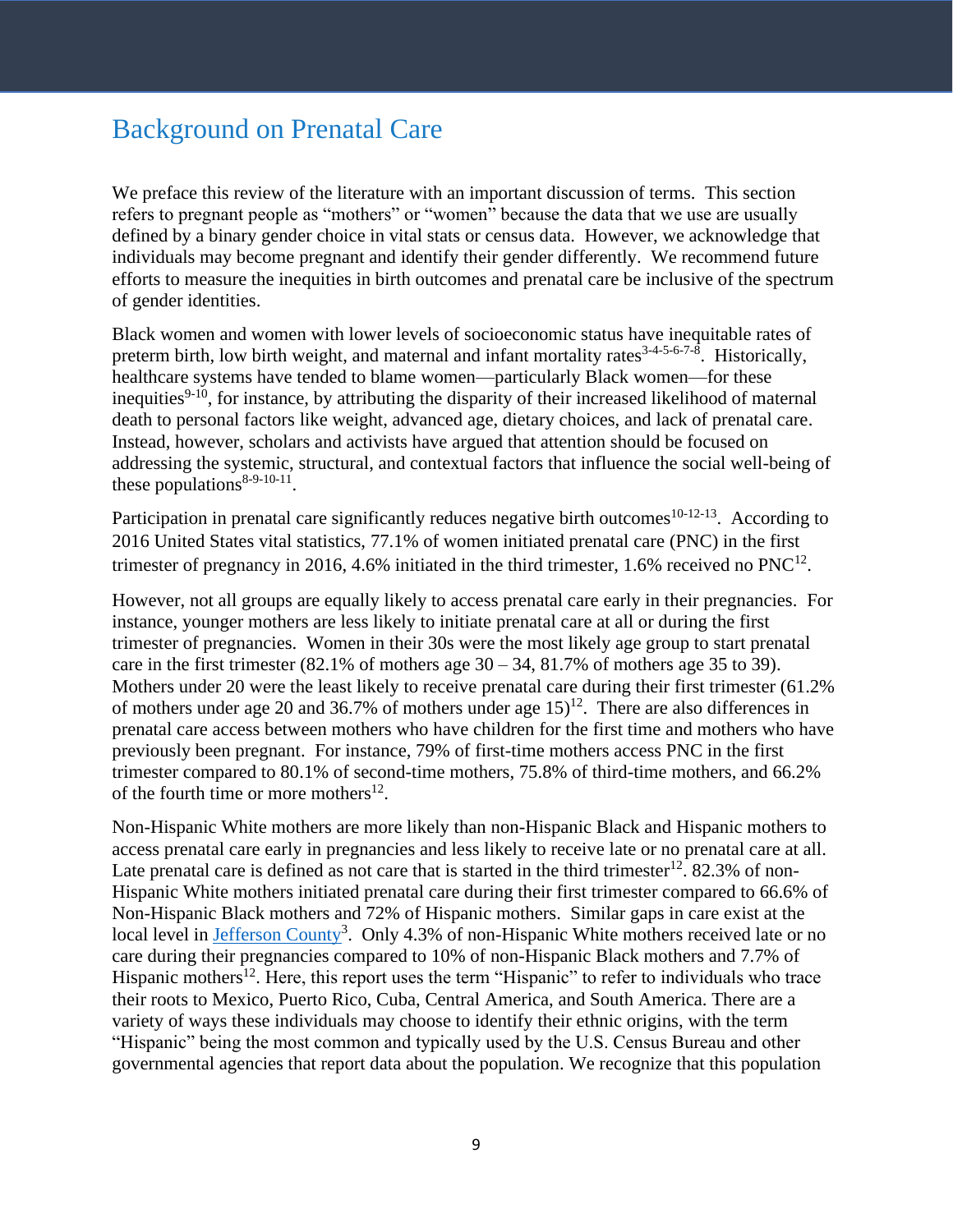of individuals is extremely diverse and have many ways of identifying themselves, their country of origin, and their ethnic identities.

Mothers with higher levels of education are more likely to access prenatal care early and are less likely than mothers with lower levels of education to receive late or no prenatal care at all than mothers with lower levels of education. For example, 87% of mothers who have attained a bachelor's degree or higher received prenatal care during their first trimester compared to 80.2% of mothers who received some college, 73.4% of mothers who completed high school, and 62.7% of mothers with less than a high school equivalency. Similarly, only 3.3% of mothers who have attained a bachelor's degree or higher receive late or no prenatal care at all compared to 4.7% of mothers who received some college, 7.2% of mothers who completed high school, and 11.2% of mothers with less than a high school equivalency. Notably, mothers with higher levels of education may have greater access to jobs that afford them resources or benefits that make it easier for them to access care earlier in their pregnancies<sup>12</sup>.

Mothers using specific methods of payment are also more likely to access prenatal care early and less likely to receive late or no prenatal care at all than parents using other types. For instance, 87% of mothers using private insurance to pay for delivery received prenatal care in the first trimester, compared to 68.1% of mothers using Medicaid, 54.8% of mothers using self-pay, and 75% of mothers using other forms of coverage. Others include Indian Health Service, CHAPUS (Civilian Health and Medical Program of the Uniformed Services) or TRICARE, other government (federal, state, or local, and charity). Similarly, only 2.7% of mothers using private insurance receive late or no prenatal care at all compared to 8.6% of mothers using Medicaid, 19.8% of mothers using self-pay, and 8.2% of mothers using other forms of coverage<sup>12</sup>.

Some of the reasons that mothers hesitate to access prenatal care or forgo it completely could be related to perceived racial discrimination, dissatisfaction with patient-provider communication, lack of treatment adherence, lack of access to health care, lack of transportation, and lack of support.

Even when mothers do receive prenatal care, studies have found significant inequities in how some groups of mothers experience care compared to others. For instance, in an analysis of data from the Listening to Mothers III survey—a national survey of 2400 women who gave birth to a single baby in 2011 to 2012—over 40% reported communication problems related to the prenatal care that they received, and 24% perceived discrimination during their hospitalization for birth $14$ . In another study of 1,410 Black and African American mothers in Metropolitan Detroit, Michigan<sup>13</sup>, researchers found that women with darker complexion were more likely than women with lighter complexion to perceive discrimination in the form of microaggressions during care. Notably, these experiences appeared to affect mothers' decisions to delay or not receive prenatal care.

## <span id="page-9-0"></span>Reproductive Justice (RJ) framework

We use the Reproductive Justice (RJ) framework to critically address the experiences of parents from the Louisville community accessing or attempting to access prenatal and pregnancy care. Generally speaking, the Reproductive Justice framework prioritizes: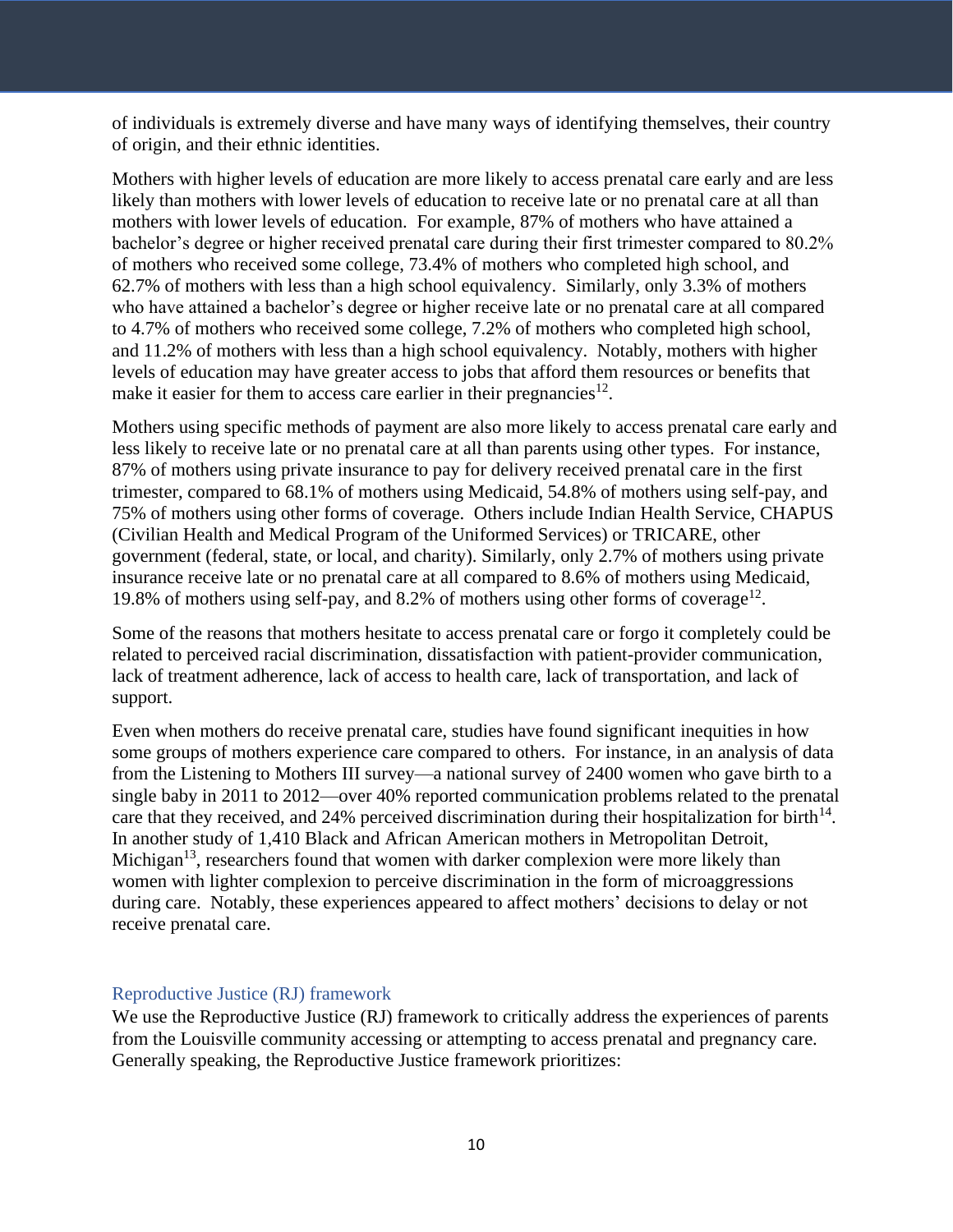- a) "the right [of mothers] not to have children using safe birth control, abortion, or abstinence,
- b) the right to have children under the conditions we [mothers] choose,
- c) and the right to parent the children we [mothers] have in safe and healthy environments" $1\overline{5}$

We place the prenatal care and reproductive experiences of parents in Louisville at the center of our analysis to critically address and make changes to local policies and practices that restrict access to prenatal care and promote policies that expand equitable access to early safe prenatal and pregnancy care.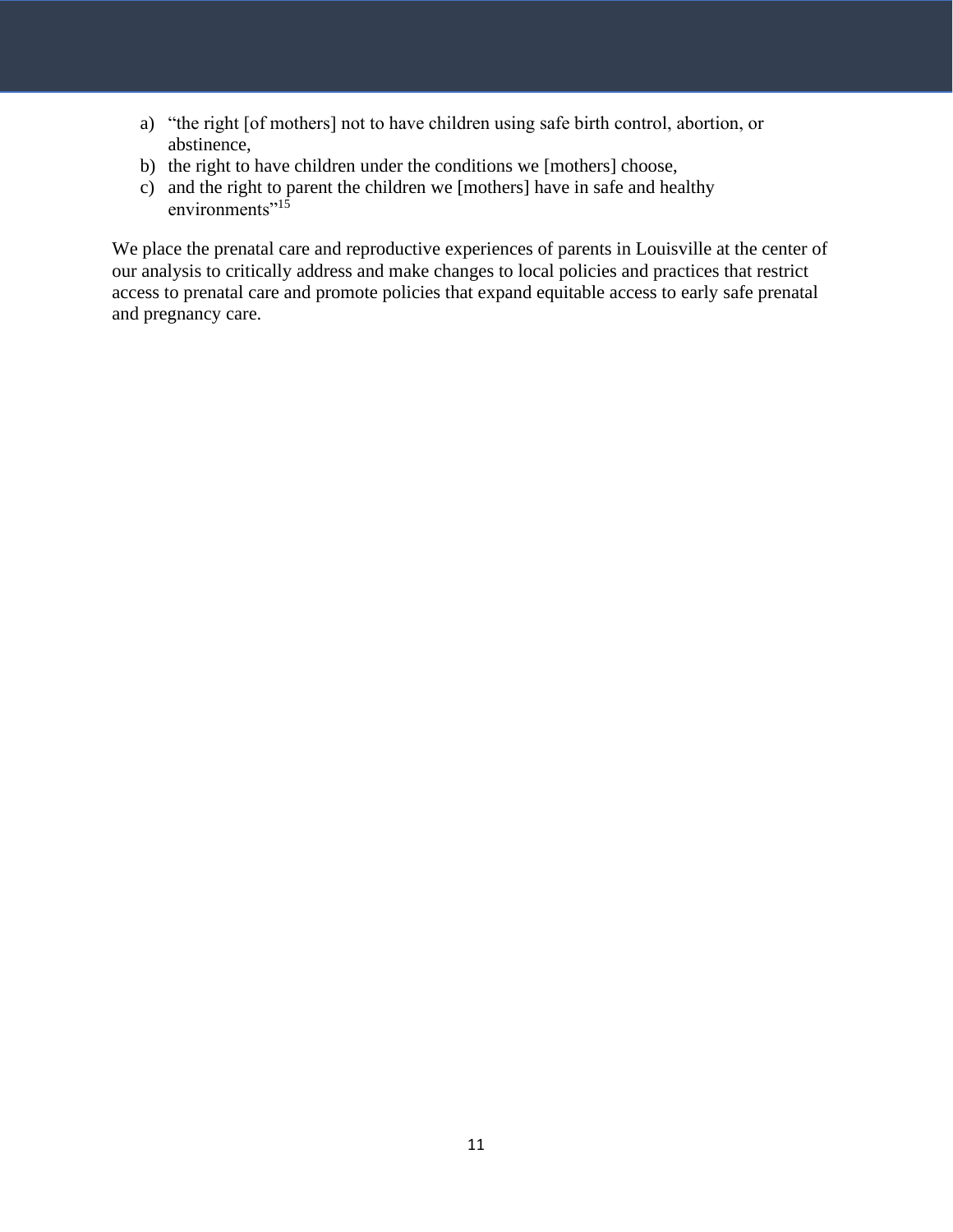# <span id="page-11-0"></span>Research Methods and Sample

We conducted 11 focus groups and seven qualitative semi-structured interviews with 34 recent parents (those who had given birth within the past three years) who had prenatal and birthing experience in Louisville. Our objective was to hear from mothers who might be less likely to access prenatal care or otherwise face barriers to accessing prenatal care, specifically Black and immigrant/refugee mothers and mothers who have experienced substance use disorder in Louisville. Demographics of the sample elicited from the interviews/focus groups, and presurvey are shown in table 1.

Focus groups and interviews were facilitated by SteVon Edwards of Schenault Solutions, LLC; James Joyce, a graduate student from the University of Louisville with training in qualitative research methods; and epidemiologists from the Center for Health Equity (CHE) with qualitative research backgrounds. All focus groups and interviews were recorded and transcribed. Because of the COVID-19 pandemic, nearly all focus groups and interviews (17 of 18) were conducted over WebEx meetings. All interviews and focus groups were recorded and transcribed by Rev.com, with additional transcript cleaning performed by the CHE research team.

We asked all interviewees and focus group respondents to complete a brief survey prior to participating in our study. This survey included demographic questions, quantitative questions about the process of receiving prenatal care, and how parents evaluated their experiences. The survey was conducted online except for individuals being interviewed in languages other than English and Spanish. We ultimately received complete survey data from 28 participants and partial data for two additional participants. An important data note is all parents who completed surveys identified themselves as women. We use "parents" to refer to our sample throughout the report because some participants did not complete surveys, and so we do not know the gender identities of all of our study sample. We use the gendered identifier, "mother" when we are referring to participants who identified themselves as women in survey data.

Interpretation services were provided by Kentucky Refugee Ministries (KRM) and Evolve502 for participants with low English proficiency. The languages included are listed in Table 2. Those parents who participated in the Spanish-language focus group also received a paper copy of the questionnaire translated into Spanish, while those speaking other languages had the survey administered to them by the interviewer and interpreter.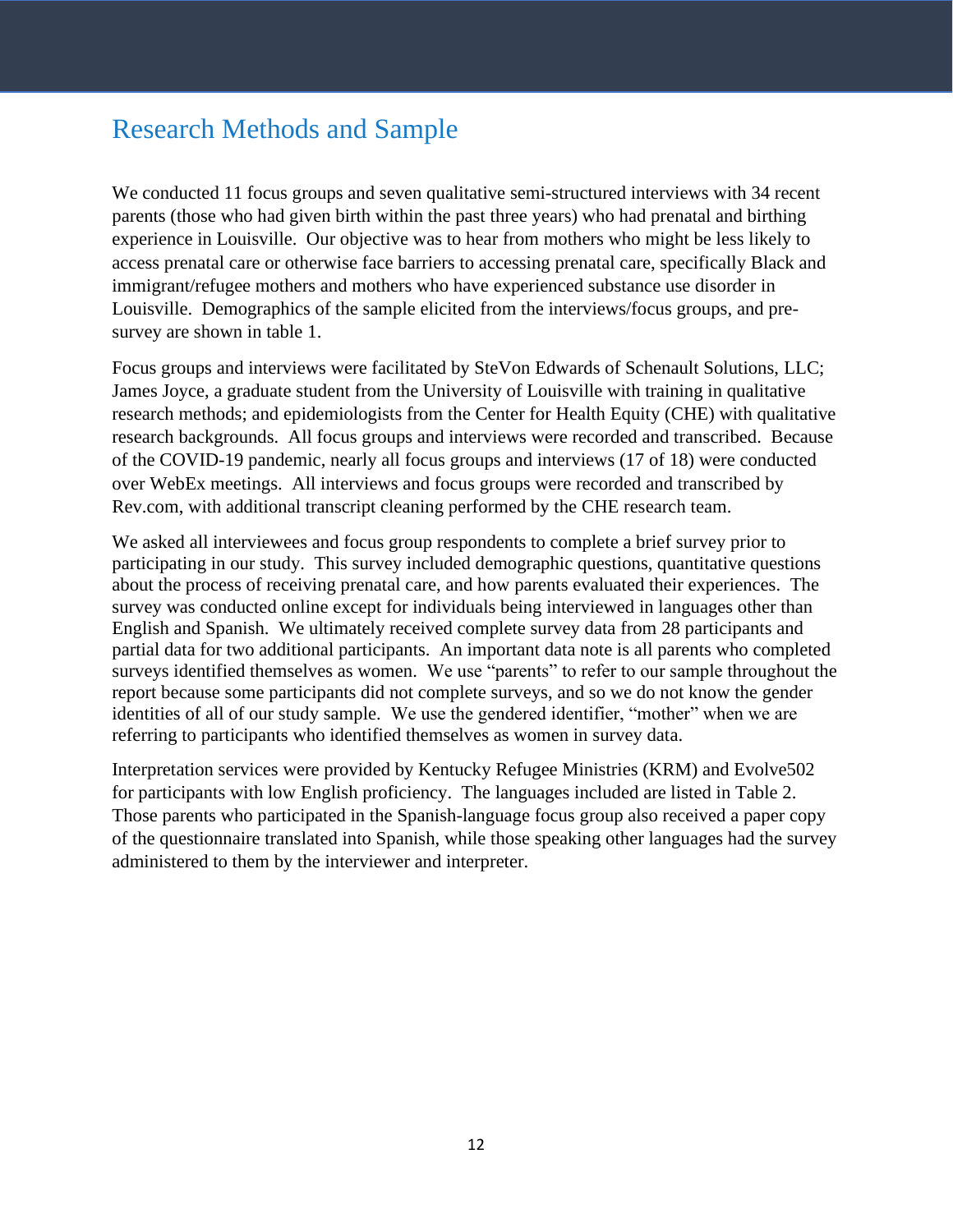# Table 1. Demographics

| Self-Identifie Race*                  | <b>Number of Parents</b> |
|---------------------------------------|--------------------------|
| <b>Black or African American</b>      | 19                       |
| White                                 | 6                        |
| Other Asian                           | 1                        |
| <b>Other Race</b>                     | 6                        |
|                                       |                          |
| Self-Identifie E lmi dty              | <b>Number of Parents</b> |
| Hispanic or Latinx                    | 4                        |
| Non-Hispanic or Latinx                | 26                       |
|                                       |                          |
| Nativity**                            | <b>Number of Parents</b> |
| <b>Immigrant or Refugee</b>           | 9                        |
| Non-Immigrant or Refugee              | 25                       |
|                                       |                          |
| Gender                                |                          |
| Female                                | 30                       |
|                                       |                          |
| <b>Year Most Recently Given Birth</b> | <b>Number of Parents</b> |
| 2021                                  | 7                        |
| 2020                                  | 11                       |
| 2019                                  | 7                        |
| 2018                                  | 5                        |
|                                       |                          |
| <b>Birthing Hospital</b>              | <b>Number of Parents</b> |
| University of Louisville              | 11                       |
| Norton                                | 6                        |
| Norton Women's and Children's         | 6                        |
| <b>Baptist Hospital Louisville</b>    | $\mathbf{1}$             |
| Non-Louisville Hospital               | $\,1$                    |
| Other***                              | 5                        |

*\*Survey categories used Census designations for race/ethnicity and are not mutually exclusive.*

*\*\* Though we did not directly ask participants questions about their country of origin or immigrant status, we were able to derive from sampling procedures and interview and focus group responses which respondents were immigrants or refugees to the United States and the city of Louisville.* 

*\*\*\* We know from the interview and focus group data that some of these five parents gave birth at hospitals outside of Louisville.*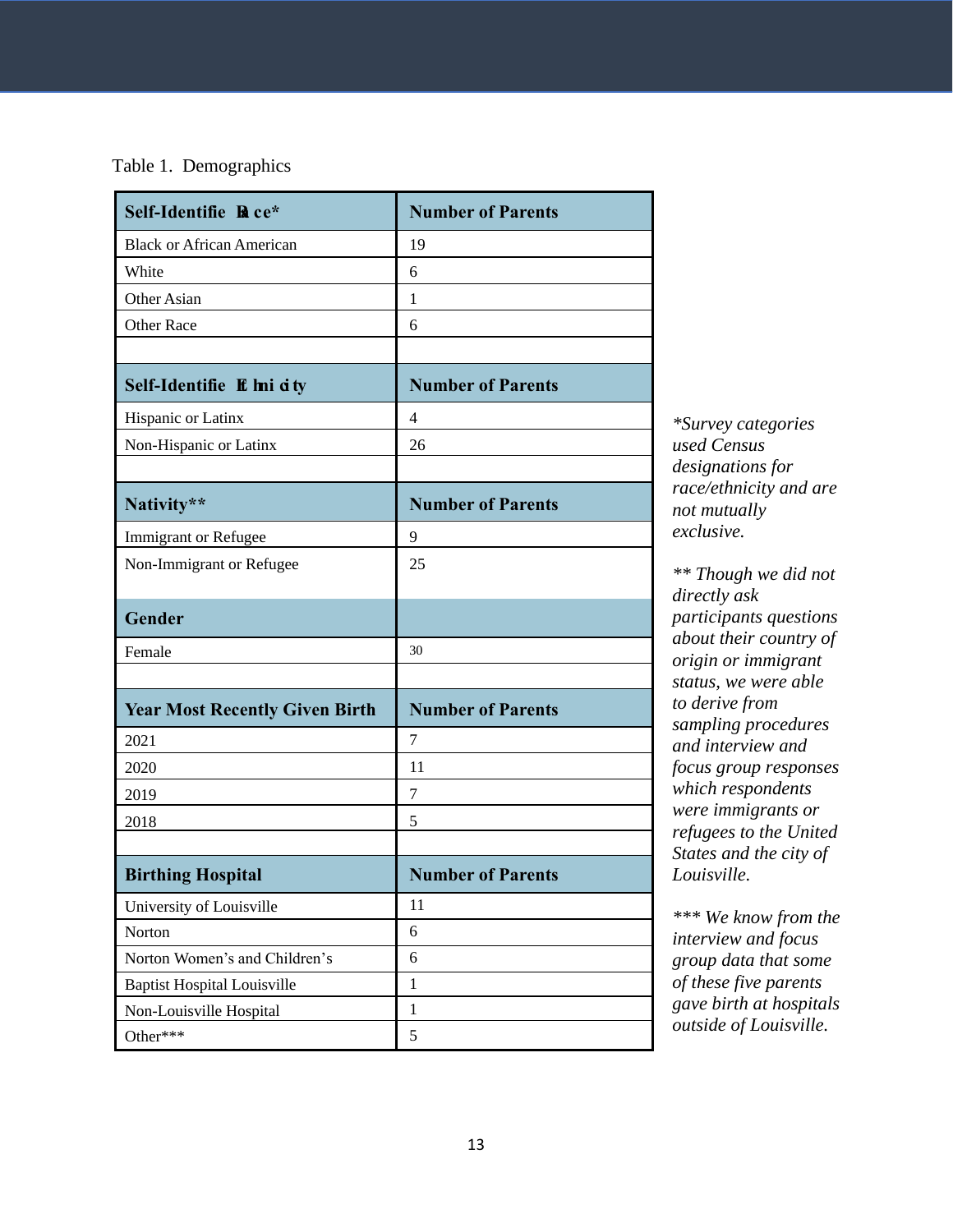| Language     | <b>Number of Parents</b> |
|--------------|--------------------------|
| English      | 26                       |
| Spanish      | 3                        |
| Dari         | $\mathcal{D}$            |
| Kinyarwandan | ာ                        |
| Swahili      |                          |

# Table 2. Interview and Focus Group Participant Languages

## <span id="page-13-0"></span>Seeking Prenatal Care

All mothers who completed surveys reported that they wanted to visit a medical professional for prenatal care during their most recent pregnancy. The [American College of Obstetricians and](https://www.acog.org/clinical-information/physician-faqs/-/media/3a22e153b67446a6b31fb051e469187c.ashx)   $Gynecologists$   $(ACOG)^{16}$  recommends starting prenatal care within the first three months of pregnancy. Despite this recommendation, the surveyed parents reported delays beginning prenatal care. Twenty-seven of the 28 mothers who completed surveys reported that they visited a doctor, nurse, nurse-midwife, or another healthcare provider for prenatal care during their most recent pregnancy. The mother, who said that she did not visit a healthcare provider, reported that she desired to access a provider but did not. From the interview context, this mother was relatively young and housing insecure. This may have contributed to not being able to access care.

Most of the mothers who completed the surveys saw a provider within the first trimester of pregnancy, following ACOG guidelines. However, one birthing mother did not see a provider until four to five months, and another birthing mother was unable to access a provider until six to seven months. In addition, two parents reported not seeing their prenatal care provider until eight to nine months. From interview and focus group data, we know that one of these parents experienced a delay in care related to immigrating and resettling in the United States, her access to care was delayed by this transition and uncertainty about where to go once resettled.

- Within the first 3 weeks of pregnancy  $(n=3)$
- Within 4-8 weeks of pregnancy  $(n=13)$
- Within 9-12 weeks of pregnancy  $(n=7)$
- Within 4-5 months of pregnancy  $(n=1)$
- Within 6-7 months of pregnancy  $(n=1)$
- Within 8-9 months of pregnancy  $(n=2)$

Though our sample is not representative of parents in Louisville or Jefferson County, we note that White parents in our sample were slightly more likely to report early access prenatal care than Black parents.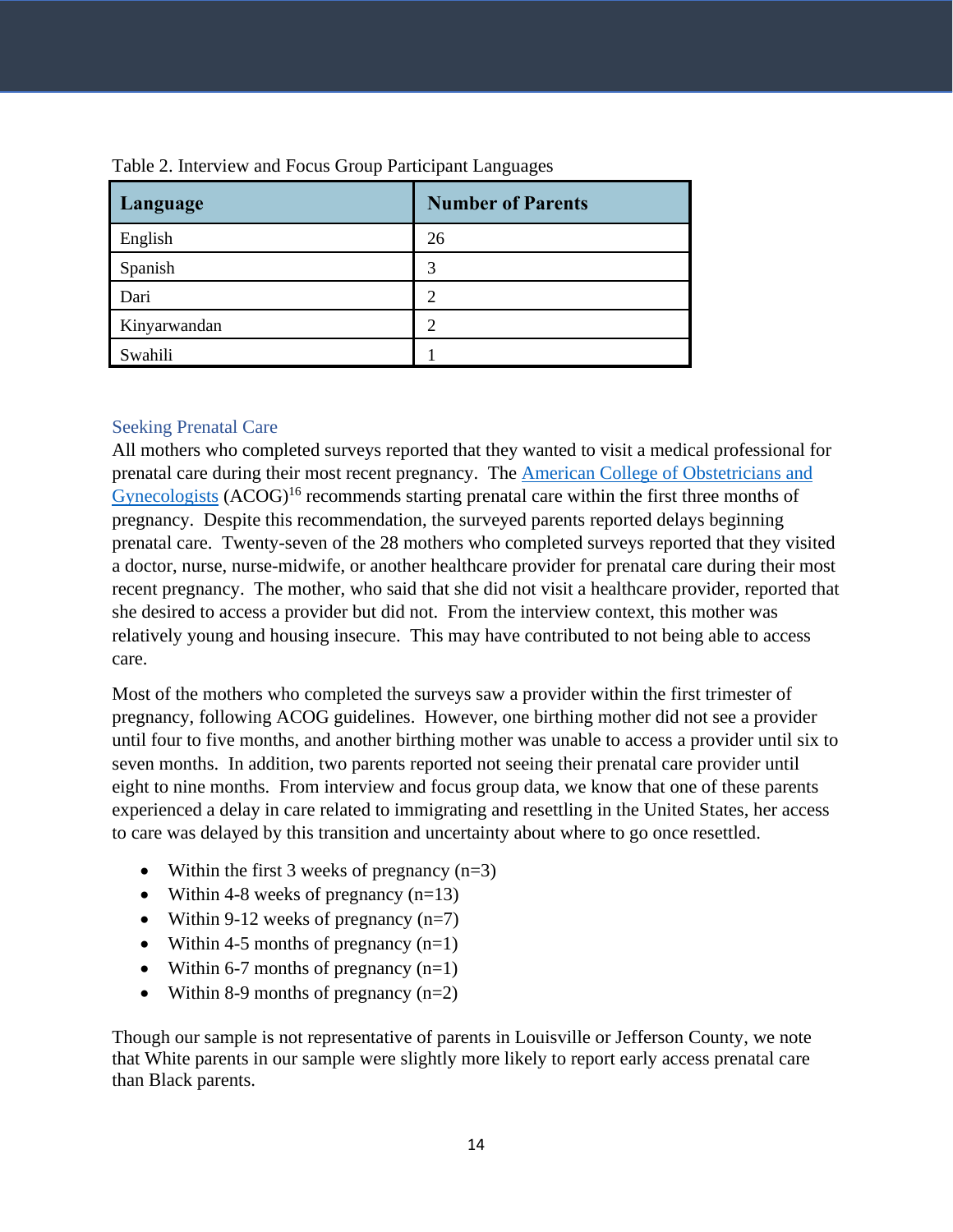There was typically a delay between the birthing parents contacted providers and when they could be seen by providers. Still, most were able to see a provider within three weeks of contacting a provider. However, some reported waiting between one and four months to be seen. The times between contacting a provider and being seen are listed below:

- Less than a week  $(n=6)$
- One to two weeks  $(n=5)$
- Two to three weeks  $(n=8)$
- One to two months  $(n=7)$
- Three to four months  $(n=1)$

Though our sample is not representative of parents in Louisville or Jefferson County, we note that White parents in our sample were able to see providers after making contact slightly earlier on average than Black parents. Inversely, the Black parents in our sample were more likely to experience delays between when they contacted providers and when they were able to see providers.

We also asked birthing parents questions about the prenatal care supports that they wanted access to during pregnancy and which services and supports they actually accessed. Typically, mothers wanted medical services such as prenatal vitamins, nutrition assistance, and mental health counseling from a community organization or medical practice. However, there were gaps between the number of mothers who wanted various services and those who received, particularly nutrition assistance and counseling.

Supports requested and accessed include:

- Access to prenatal vitamins  $(n=23 \text{ wanted}; n=19 \text{ received})$
- Nutrition assistance  $(n=22 \text{ wanted}; n=11 \text{ received})$
- Counseling from a licensed professional  $(n=20$  wanted;  $n=11$  received)
- Medical services (e.g., pregnancy tests, STI testing, ultrasounds) from a community organization (n=18 wanted; n=16 received)
- Pregnancy and prenatal education/information classes or sessions  $(n=17 \text{ wanted}; n=13$ received)
- Checkups or pregnancy screenings from a non-medical pregnancy professional (e.g., a doula)  $(n=16$  wanted;  $n=13$  received)
- Access to substance use assistance and recovery programs ( $n=5$  wanted;  $n=2$  received)
- Consult with a community elder/person with more lived experience with birth  $(n=5)$ wanted; n=2 received)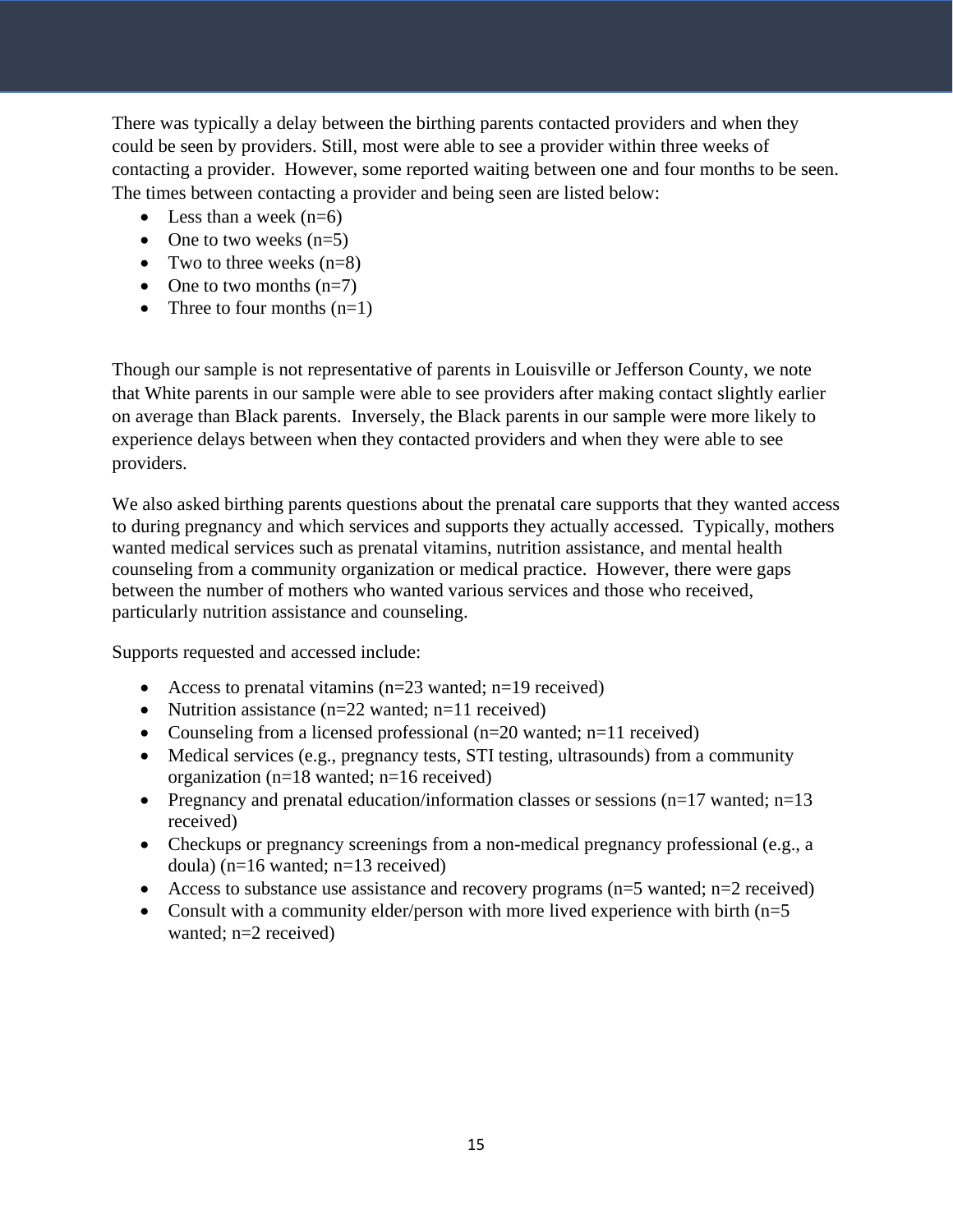# <span id="page-15-0"></span>Opinions of Prenatal Care and Provider

Overall, most birthing parents who completed surveys reported positive interactions with their providers. Most would recommend their provider to others, and most were somewhat satisfied with the prenatal care they received.

Recommending their provider to others:

- Would strongly recommend (n=8)
- Would recommend  $(n=12)$
- Would not recommend (n=3)
- Would not at all recommend  $(n=2)$
- Not sure/no opinion  $(n=2)$

Though our sample does not represent parents in Louisville or Jefferson County, we note that White parents in our sample were more likely than Black parents to *strongly recommend* their providers to others. In contrast, Black parents were more likely to *recommend* their providers than White parents. In addition, Black parents were the only respondents who said they would *not at all recommend* their prenatal care providers to others.

Satisfaction with the prenatal care they received:

- Satisfied  $(n=14)$
- Somewhat satisfied  $(n=7)$
- Somewhat unsatisfied  $(n=5)$
- Unsatisfied  $(n=2)$

Though our sample does not represent parents in Louisville or Jefferson County, we note that White parents in our sample were more likely than Black parents to report being *satisfied* with their prenatal care experiences overall. In contrast, Black parents were more likely to report being *somewhat satisfied* overall with their prenatal care experiences than White parents. In addition, Black parents were more likely than White parents to report that they were *somewhat unsatisfied* and *unsatisfied* with their overall prenatal care experience.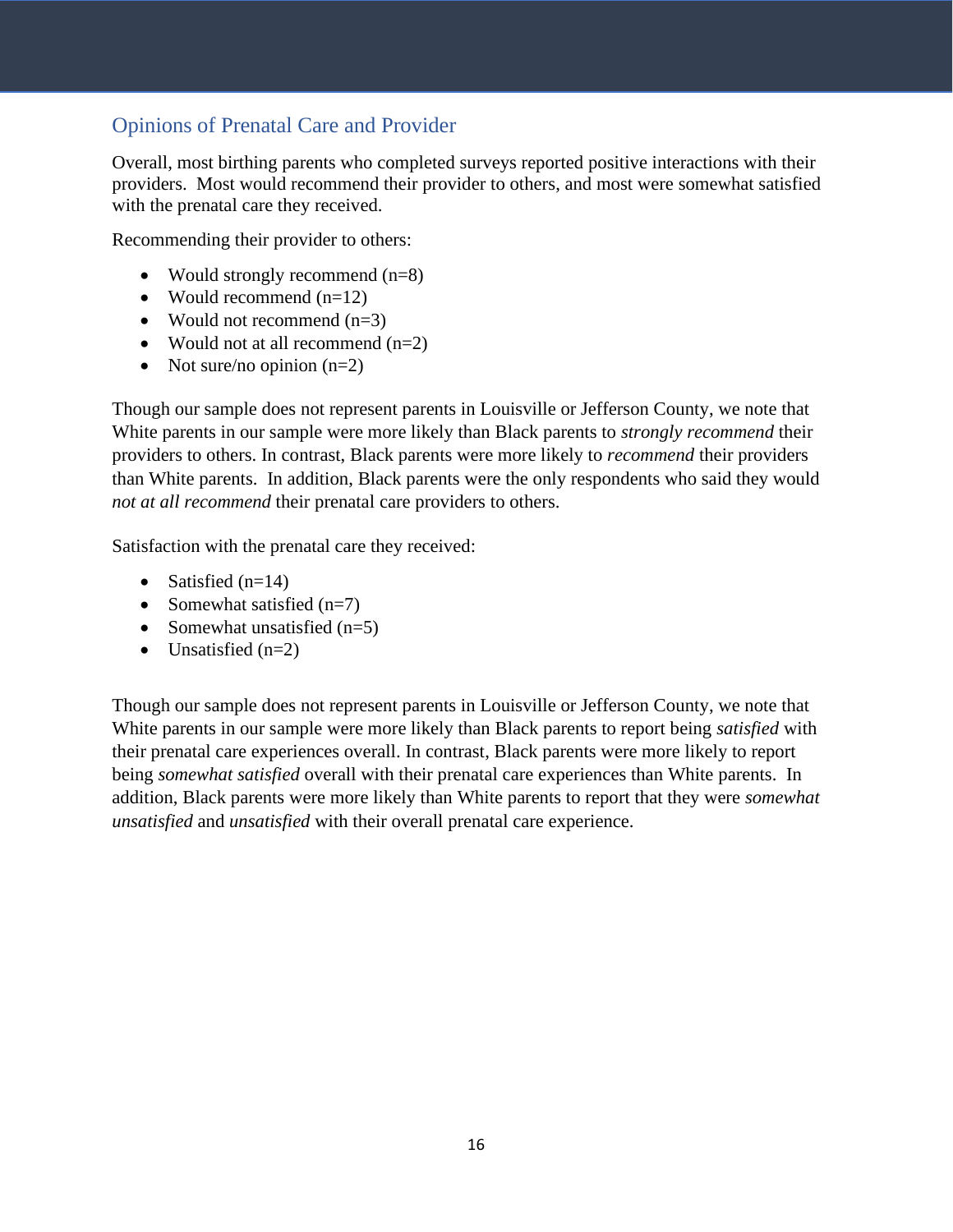# <span id="page-16-0"></span>Focus Group and Interview Findings

Pregnancy and birthing transformed parents' lives and added purpose and meaning. Parents celebrated their stories of carrying and giving birth to children and the sense of purpose and personal growth they felt as they became mothers. For example, one parent discussed the excitement, inspiration, and strength that becoming a mother gave her:

"Hearing the heartbeat was just something that excited me every single time I went to the doctor, just hearing how he grew, seeing the sonograms. It was just so inspiring for my day-to-day activities and ambitions. And then as well as just kind of planning for how I want to parent him and what kind of mom I want to be. So that's what I enjoyed about it, because just the strength that me, as a woman, and the ability that I have to grow a whole human, it was just astonishing to me."

Most parents shared positive experiences with prenatal care providers and doctors. Many parents also said they trusted medical providers to give them accurate information about prenatal care, and they trusted providers with their lives and with their babies' lives. These parents reported that, for the most part, they felt heard by their providers and well taken care of. Additionally, parents celebrated hearing vital signs for the first time and being able to either ensure their babies were developing healthily or being able to diagnose and treat any birth complications as they arose. For example, one mother reported that many prenatal care and pregnancy team members made regular contact and ensured that everything was in order. As a result, she felt heard, valued, and that she had a say in developing her birth plan:

"I think I had an overall good experience with prenatal care. I was able to get in contact with the Healthy Start program, so I had a lady that called me every month and checked on me to make sure things were moving along great. On top of that, I also had a nurse call me, which was just with my insurance, and they called me every month as well and made sure things were okay and that the baby was just progressing along nicely, and I think that was just good to have on top of my appointments with the midwife, just to have someone that calls you at home rather than the appointment as well. So that, on top of that, was really good. I think as far as with my actual doctors; they did a good job of listening to my wants and my concerns. **I got help writing my birth plan with them, so I think they actually valued what made me comfortable, what made me less nervous about delivering and just basically paying attention to my wants and needs. And it made me feel like it's about me, and they made me feel like they actually cared and listened."**

Another mother said the prenatal care that she received helped doctors identify a heart condition for her baby, and now they have been able to make appointments and provide appropriate care to her baby:

"They did everything, like with vitamin and vital tracking. Also, they did an ultrasound. But at the time, they find that my baby is having a heart problem. …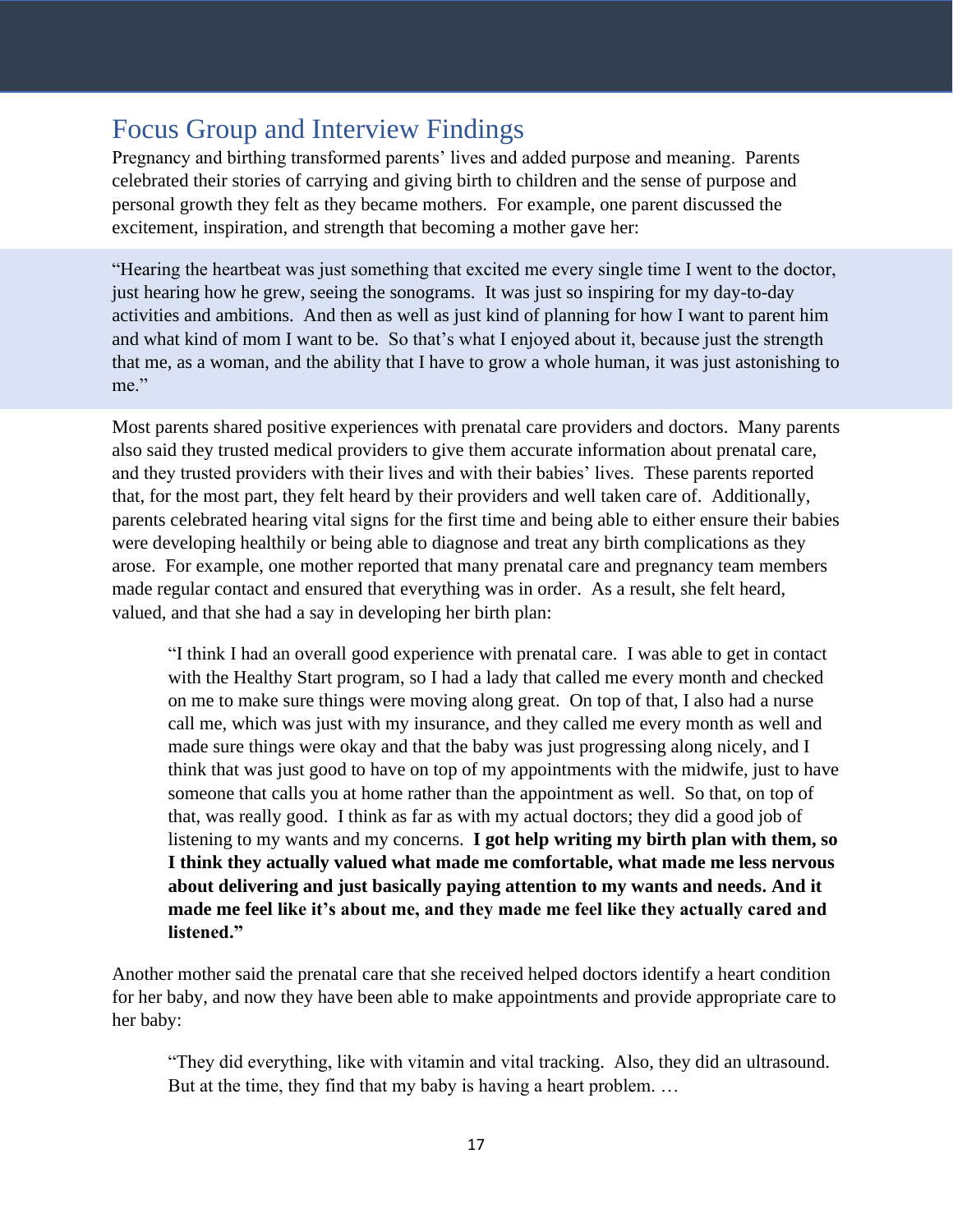So, after that, the doctor decided to make an appointment for the cardio, the one for the heart, a doctor. And I went there, and the doctor said he would come on the day that I would give birth. …

And on the day that I gave birth, the doctor was there. He see the baby. And now I have an appointment in September."

As has been outlined in the sections on our survey research, there is room for improvement as parents were not always able to access care at preferred stages of pregnancy or all the care that they desired.

## <span id="page-17-0"></span>Where prenatal and pregnancy care in Louisville needs improvement

We also heard from many birthing parents who had negative experiences with prenatal and pregnancy care and health care providers. In many instances, these negative experiences were traumatic and had long-lasting mental, physical, and emotional impacts on birthing parents. In this section, we outline where prenatal and pregnancy care went wrong for some of the parents that we heard from and highlight some of the ways that prenatal and pregnancy care needs improvement. First, we discuss trends where parents reported that they had difficulty accessing or finding prenatal care. Second, we discuss trends where parents reported that cost and insurance coverage deterred them from seeking out the care that they desired. Third, we discuss prominent trends where parents reported disruptions in care and communication breakdowns. Fourth, we discuss trends where parents reported that they believed their care was impacted by prenatal and pregnancy care providers who were busy or overburdened. Fifth, we discuss trends where Black mothers reported that they experienced medical racism. Sixth, we discuss parents' reports that providers were not entirely helpful in creating or did not honor parents' birth plans. Seventh, we discuss trends where providers used fear to convince parents to adhere to doctors' wishes for pregnancy and birth. Eighth, we highlight the absence of advocates for parents' wishes in the delivery room and reports that parents felt they needed to be their own advocates even at the time of delivery. Nineth, we discuss parents' feelings of isolation before and during the pandemic.

Notably, parents discussed labor and delivery extensively in interviews; so much of our data in this section speaks to these experiences. This data is relevant because parents may remember pregnancy care as a comprehensive experience and because experiences of care at the time of delivery may shape parents' views, discussion of, and the likelihood of using certain medical prenatal care providers in the future.

#### 1. Difficulty Accessing or Finding Care

<span id="page-17-1"></span>Some parents either did not receive prenatal care or had difficulty accessing or finding providers. The one parent who did not receive prenatal care was housing insecure, which likely impacted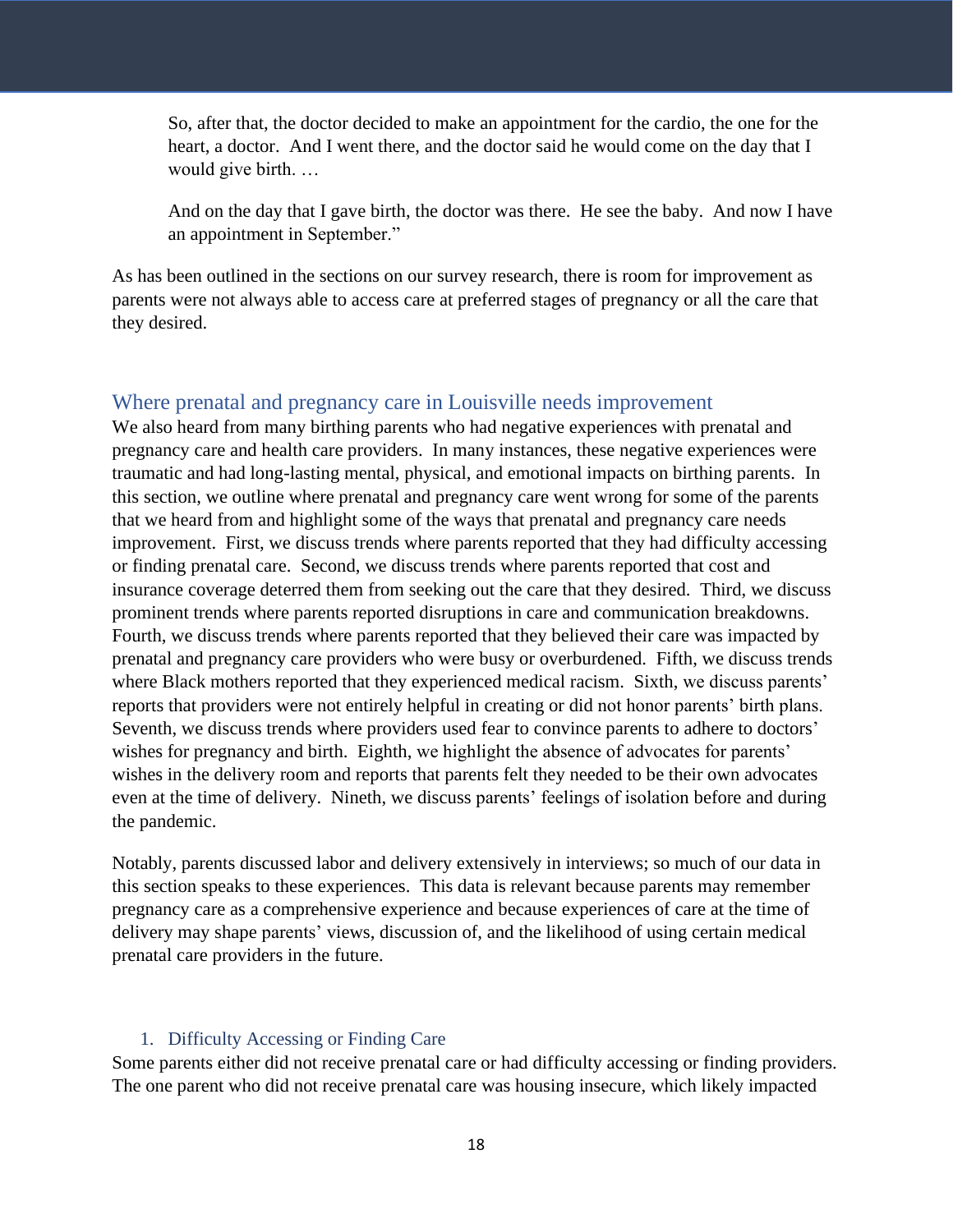their ability to access care during her pregnancy. The other parents reported a diverse array of pathways to finding prenatal providers. Parents usually relied on the recommendation of personal networks (e.g. friends and family), service-providing care networks, or care networks (e.g. employer health insurance or existing providers). This process was sometimes reported to be stressful and frustrating because of the importance of finding a trusted provider that could provide excellent care. For example, a mother described her frustration after her previous provider retired and she was left searching for a new prenatal care provider:

"When I had my son almost 10 years ago, I loved the doctor that I had. He was so personable; he was so in tune with me, he knew exactly what to say and how to explain things so that I could understand what was going on. …

**But he retired between the time that I had my son and the time that I had my daughter, so I had to find prenatal care, which was really inconvenient because everyone will just give you a list with 30 doctors, and you don't know anything about any of the doctors, and you don't have a relationship with any of them.** You just blindly pick or look at a bunch of reviews or go with someone that's close to you that have recently had a good experience, but that doesn't mean that you will have that same experience."

The parent quoted previously described being in the dark as to whether her new provider would be able to provide her with the support she needed and a positive pregnancy experience. Unfortunately, she would explain that her provider was overburdened, which led to delays in receiving important prenatal care.

This seemingly loose network of providers and organizations was particularly difficult to navigate for expectant parents who were new immigrants and refugees to the United States, many of whom lacked English language proficiency. This difficulty was compounded by delays between when parents contacted a provider and when they could see the doctor to receive care. For example, a refugee mother described how KRM takes care of mothers for three months, but after that time, parents need to seek care elsewhere:

"Because when I came here, it was in February, and after a short time, it was stay home because of the COVID. *And I don't speak English, so I was supposed to find someone who can help me who speaks English to make an appointment. I was not able to make an appointment by myself.* And I went for KRM because actually at KRM they take care of you for three months, and I was almost three months living in the United States, so I decided to find someone who can help me." (emphasis added)

According to this mother, a caseworker at KRM helped her to make an appointment with a provider. Still, after talking with a friend about the delay, her friend helped her to make an appointment with another provider who could see her sooner.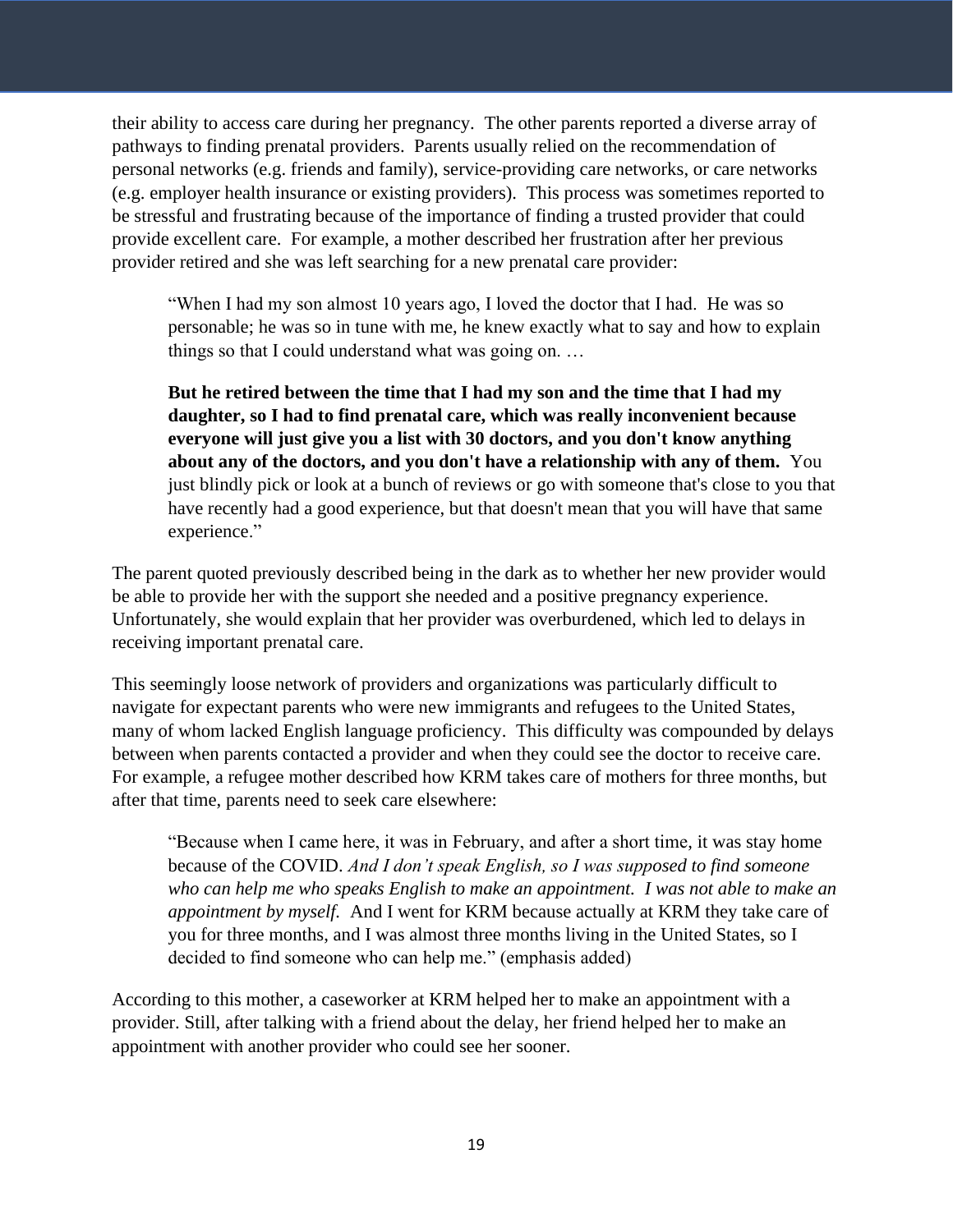One mother did not get access to prenatal care until the ninth month of her pregnancy because she moved while pregnant and was not aware of where to go for care. An interpreter provided some clarification about her response to questions about that delay:

"She said that the delay in Africa, she started to see the provider at the three months when she has the pregnancy of three months. *But when she came here, since she was new. She didn't know where to go. She was not aware of where she can go, no hospital, no provider.* Then she has to pass through her caseworker for her to help her to see the provider." (emphasis added)

Parents pursued recommendations and made decisions about providers based on the forms of insurance and payment that providers accepted and the types of care that they supported and offered. But parents varied in the resources, time, and energy that they were able to devote to finding providers who met their needs.

#### 2. Cost and coverage as a barrier to care

<span id="page-19-0"></span>Several parents could not access all the prenatal and pregnancy care that they desired due to barriers in cost and insurance coverage. For instance, parents were unable to access or continue their use of counseling services, doulas, labor coaches, medical tests for their children, and water or home births because these services and resources were not covered by health insurance or were too costly to them and their families. For instance, one mother was unable to access a doula even though she wanted one:

"Now, I feel like I couldn't afford it (a doula). But if I could, I definitely would. I definitely would have. …

**It seemed like it was an expense that I didn't have the luxury of paying. We just decided not to.** Which I do feel like there are some... I know that they have programs where they can do that for you for free, or you get scholarships and things like that, but I don't think we qualify for anything like that. Then, the ones that we had looked up, they were too expensive*.*"

Another mother of immigrant origin mentioned part of her delay in accessing prenatal care was related to cost:

"The first reason is that I was at school and I always think if the baby come, there's extra charge. We were new here, new in America. I didn't have any saving, any saved money to help me. The reason why it took me too long to go find a doctor is, it's not because I don't want to go find a doctor. It's because I was saying I will go tomorrow or next day, next day. So, yeah."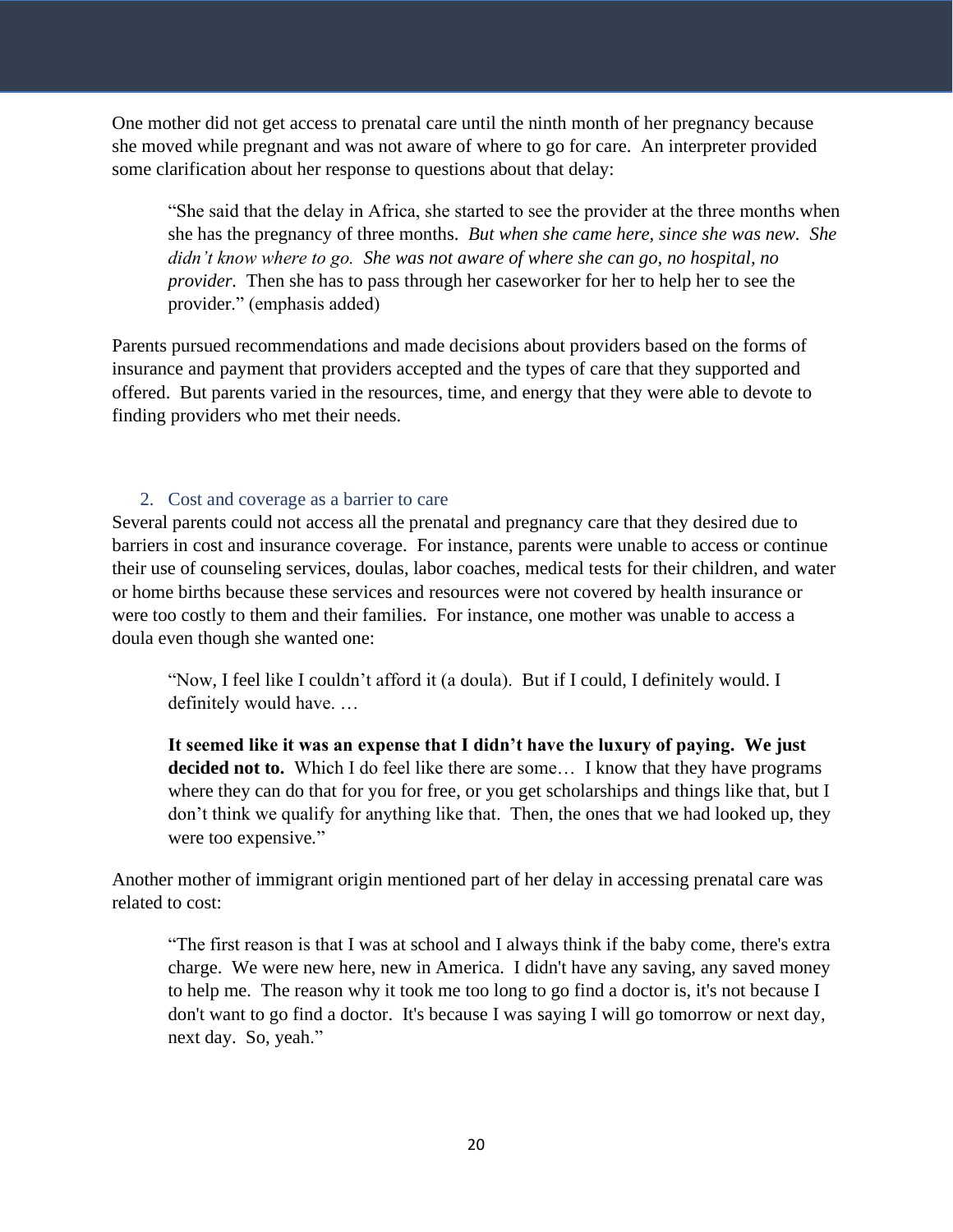It does not appear that many parents forwent prenatal and pregnancy care all together due to costs and insurance. However, parents were limited in the type of care they could access due to costs. Parents also reported being limited to certain providers who accepted their insurance.

# 3. Disruptions in care and breakdowns in communication

<span id="page-20-0"></span>Breakdowns in the continuity of care were common issues across all parents. Parents who experienced care disruptions described a prenatal care network sometimes characterized as cold and unresponsive to their needs. Sometimes, parents attributed this to a revolving door of healthcare workers, doctors, nurse practitioners, nurses, and students. Parents expressed displeasure when they were unable to contact their prenatal care providers directly when they faced issues during pregnancy or when the providers they had worked with were unavailable at the time of birth. In some cases, parents wound up using emergency departments for prenatal and pregnancy care when they could not reach their doctor. For example, one mother reported such an instance. She was frustrated when she was unable to discuss her medical concerns with her primary doctor, and the issue that she had got worse to the point that she needed to go to a hospital:

"But later, when I started having issues with my pregnancy, it was very frustrating. *Any time I would call the office to let them know, 'Okay, something is wrong. I need to speak to the doctor,' they would make me go through multiple nurses and the nurse practitioner and tell me that I couldn't talk to my doctor or see my doctor***.** 

And it got to the point where I had to just go to the hospital because I had called them multiple times and I was in a lot of pain, and when I finally went to the hospital, I found out that I had a terrible UTI.

And each time that I went through that, I couldn't ever see the doctor. So, it just was frustrating to not be able to talk to the doctor and not be able to get an appointment with the doctor. They always wanted me to see the nurse practitioner instead, when really I just wanted to see my own doctor." (emphasis added)

When parents did have the opportunity to build rapport with a trusted prenatal care provider, often that provider was not always able to be there at the time of birth. A mother reported her frustration that the midwife that she wanted to be there for the birth of her was unable to be there at the time of birth:

"Oh, yes. Yes. Uh-huh (affirmative). Yes. Out of the whole time of my birth, I seen two. … *the one that I wanted to birth my son was not the one that birthed my son*….

You go into a practice like, "I'm here to be birthed by such and such."… But then it ends up to be so and so." (emphasis added)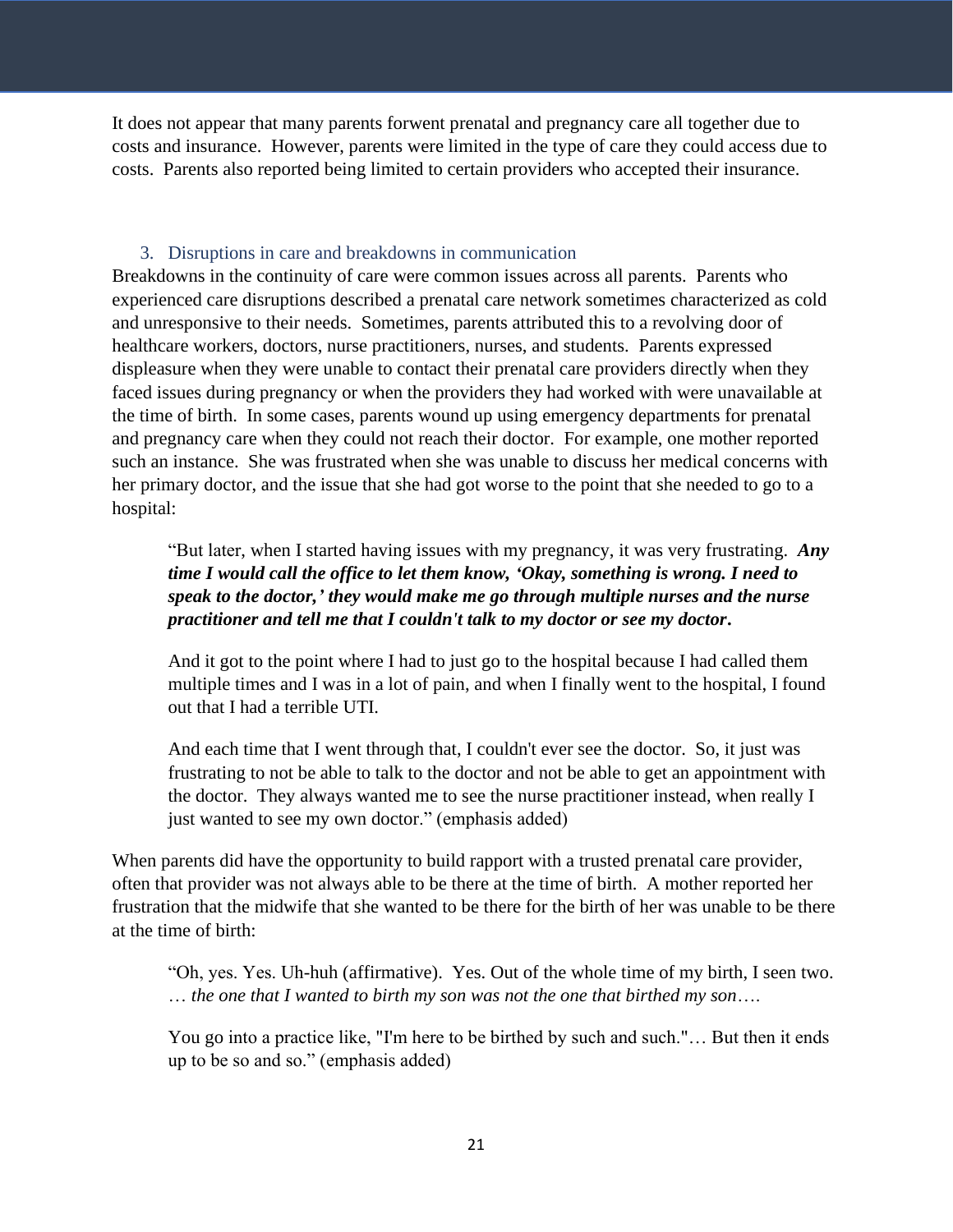One mother also raised concerns about the fact that students played a large role in her birthing experience. She reflected on her desire to have more say in what students could and could not do as a part of her medical care and birth:

"I know UofL has students rotating. I don't, because I was under anesthesia, I don't know the doctor who delivered my baby. I don't remember a lot of stuff from my pregnancy. …

I feel like I had a 'public doctor experience.' Does that make sense? Like a general, a rolling doctor, not even comfortable. … At the end I had to start requesting the same doctor. Like no, I would rather see him. Like stop giving me new people. …

During your appointments, it's all good. They're not doing nothing. They may check your belly and hear the heartbeat, they do that. *But then when you think about being in the actual birth and a student? It's nothing against students as a thing, but it should be able to be an option and told what they will do or what they're able to do.*" (emphasis added)

Parents also commonly experience communication breakdowns with their healthcare providers. Sometimes parents were left wanting with how well practitioners and staff explained their health and care to them. For example, a mother wished vital signs were communicated more clearly so that she could have a better understanding of the care that she needed to receive:

"I think medically, definitely vitals. I wish that it was communicated to me more clearly or better. I just was able to get on the charting halfway through. So if the nurse or the person that took the vitals was like, 'Okay, this is it, but this is what it means,' because I had a problem of it being said I was hypertension, my blood pressure was high. And then that's part of the reason why I was induced instead of trying to go naturally.

I was asking about certain things that was happening to my body, because my hands and my foot was itching a whole lot. And of course, you're going to go to Google, you're going to ask, you're going to try to figure out."

More frequently, providers sometimes misunderstood or failed to take parents seriously when they were in pain, needed to be seen, and had concerns. Some parents had requested to be seen by their own doctor for concerns they had, and their requests were not met. In some instances, parents were not taken seriously until their conditions had become severe. For example, one mother reported that she wasn't taken seriously until symptoms and health complications became more severe, and further, that these experiences were common.

"I will say that from my experience, I felt like I wasn't listened to or taken seriously when I did have a complaint. I know a lot of other people that have had similar experiences now in Louisville where it has to get really bad before they actually do something or the pregnant mother is actually listened to."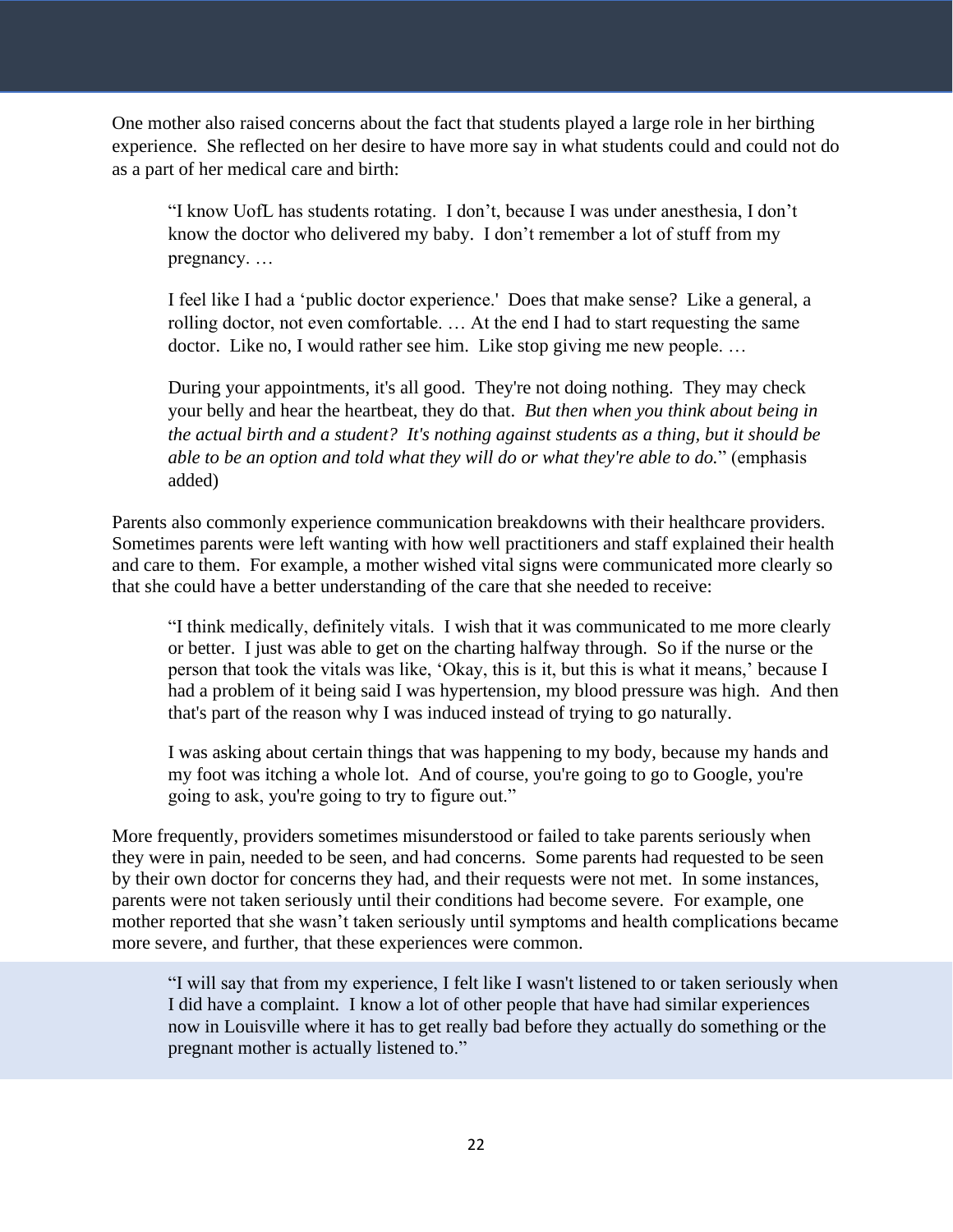## 4. Overbooked and burdened providers

<span id="page-22-0"></span>Sometimes parents attributed difficulty accessing care or disruptions in care to prenatal and pregnancy care providers who were busy and overburdened. Specifically, parents sometimes reported long delays between when they found out that they were pregnant and when they were able to see a provider. Parents directly attributed delays to providers being over booked. For example, a mother reported she was unable to receive prenatal care at a provider she visited for a previous pregnancy because that provider had too many patients. Ultimately, she believed that earlier care may have prevented a miscarriage, and she feared that the same thing would occur during her most recent pregnancy:

**"I never even actually got in because that doctor** *has so many patients that she doesn't even see you until you're almost into your second trimester.* When I was trying to explain I was high risk with my son, I have lots of issues when it comes to this department, I need to be seen a little sooner, and they wouldn't see me.

So, I miscarried and then I was right back pregnant again, and then I'm in the same situation, wondering and hoping that I don't miscarry. *And she still made me wait until I was 12 weeks before she saw me again*. So, I was pretty frustrated with that and the fact that just finding prenatal care was difficult." (emphasis added)

In another conversation, a mother who reviewed her provider positively reported that she would still recommend that others look elsewhere for care because of the long wait times and brevity of care that she attributed to providers being overbooked:

"I would say that if somebody had the option to not to a practice that's so big or someone that would just take more time, I would recommend that. I went to Baptist. They were great, but also, they overbooked, so you're waiting forever, things like that. So, if you could go to a small midwife or something like that where it's more one-on-one, more personable, I think that would be more helpful for first-time parents, definitely."

## 5. Reports of Medical Racism

<span id="page-22-1"></span>Several Black mothers spoke about quite severe experiences of medical racism with providers. In this study, medical racism refers to instances where it appeared or parents perceived that their (presumed) race negatively impacted prenatal and pregnancy care. The Black women that we heard from were aware of the systemic and systematic factors that make them vulnerable, which at times was reinforced within clinical settings by healthcare providers. For example, one Black mother reported that she felt the need to discuss medical racism early in conversations with providers:

"I had very open, honest conversations with my doctors and stuff like that. I remember at one point I said to my doctor, 'Now look, all these women, these Black women are out here dying. You're not going to kill me, are you?'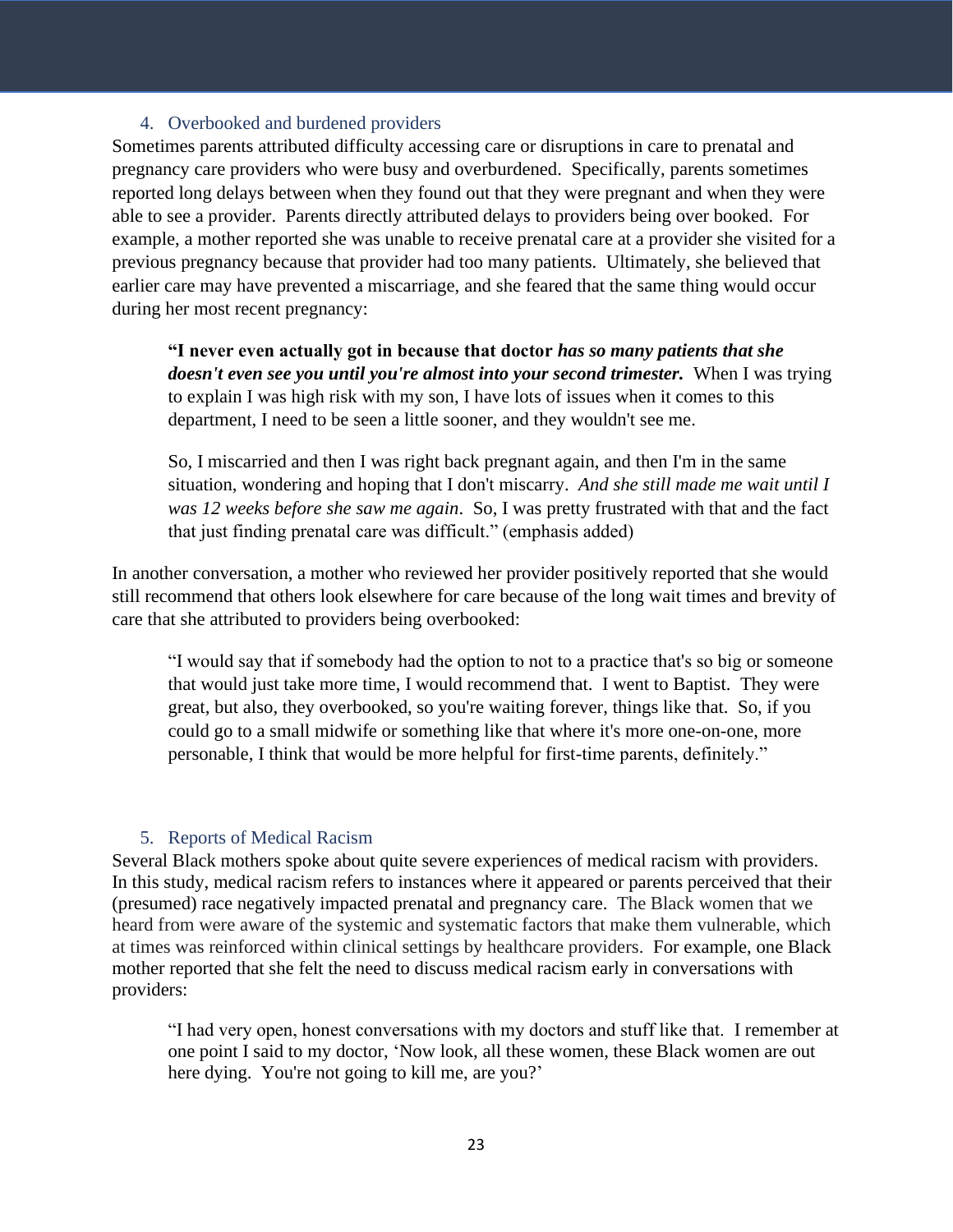While there was a hint of a joke to it while we were talking, it was a very serious kind of, 'Hey. You know what's going on. Am I okay?' And he reassured me that I was and different things, different things and stuff like that."

Some Black parents felt dismissed or faced backlash when they voiced concerns regarding their health and well-being. Black parents also reported that providers responded to them and their requests in ways that reflected racial stereotypes. Trying to work with and trust providers who they perceived as contributing to medical racism was exhausting for parents who wanted the best outcomes for their child and their health. For example, one Black mother perceived that she needed to negotiate the ways that she interacted and was perceived by doctors and healthcare workers to guard against being perceived as an "angry Black woman"—a widespread and dangerous trope of Black women:

"To me, I always feel like they're going to just assume I'm going to be the angry Black woman, so I have to gauge my response, and I have to be mindful of my surroundings, and I have to watch my tone. And I have to do all of this, whether I'm in pain, regardless of how I feel so that I make sure that they do understand me. And then, even when I do present everything that way, I feel like they're just mistreating me.

One of the doctors told me that basically, it was my fault that my daughter was born early, when I had been calling y'all for three days to tell y'all that I was in pain and something wasn't right, and y'all didn't listen to me. Even those moments where I'm backed in a corner, and I still can't fight to defend myself."

Several Black mothers reported that their bodily concerns, specifically concerns relating to pain, were not taken seriously. These parents connected providers' failure to prescribe medicine for pain relief to stereotypes that Black women experience pain differently than others. For example, one Black mother reported that when she raised concerns about possible infection with her provider, her provider brushed off her concerns and accused her of just wanting more pain medication. This resulted in the infection getting significantly worse before she was able to get treatment:

"But I ended up having a C-section and afterward, I was having a lot of issues with my incision. *And I told them two days after, I think, that I had come home from the hospital with my daughter, that something was wrong with my incision.*

And my usual doctor was on vacation, *so they made me see the nurse practitioner, and she told me that nothing was wrong with my incision and accused me of just wanting more pain medicine for my C-section, whatever the pain medication was, and told me that there wasn't anything wrong*.

And then I went back a couple of days after because *it was to the point where I couldn't walk, I couldn't really hold my daughter, I was struggling to move pretty much.* And then they found out that it was very infected, so she apologized to me and said that she was sorry for accusing me of just wanting more pain medicine basically." (emphasis added)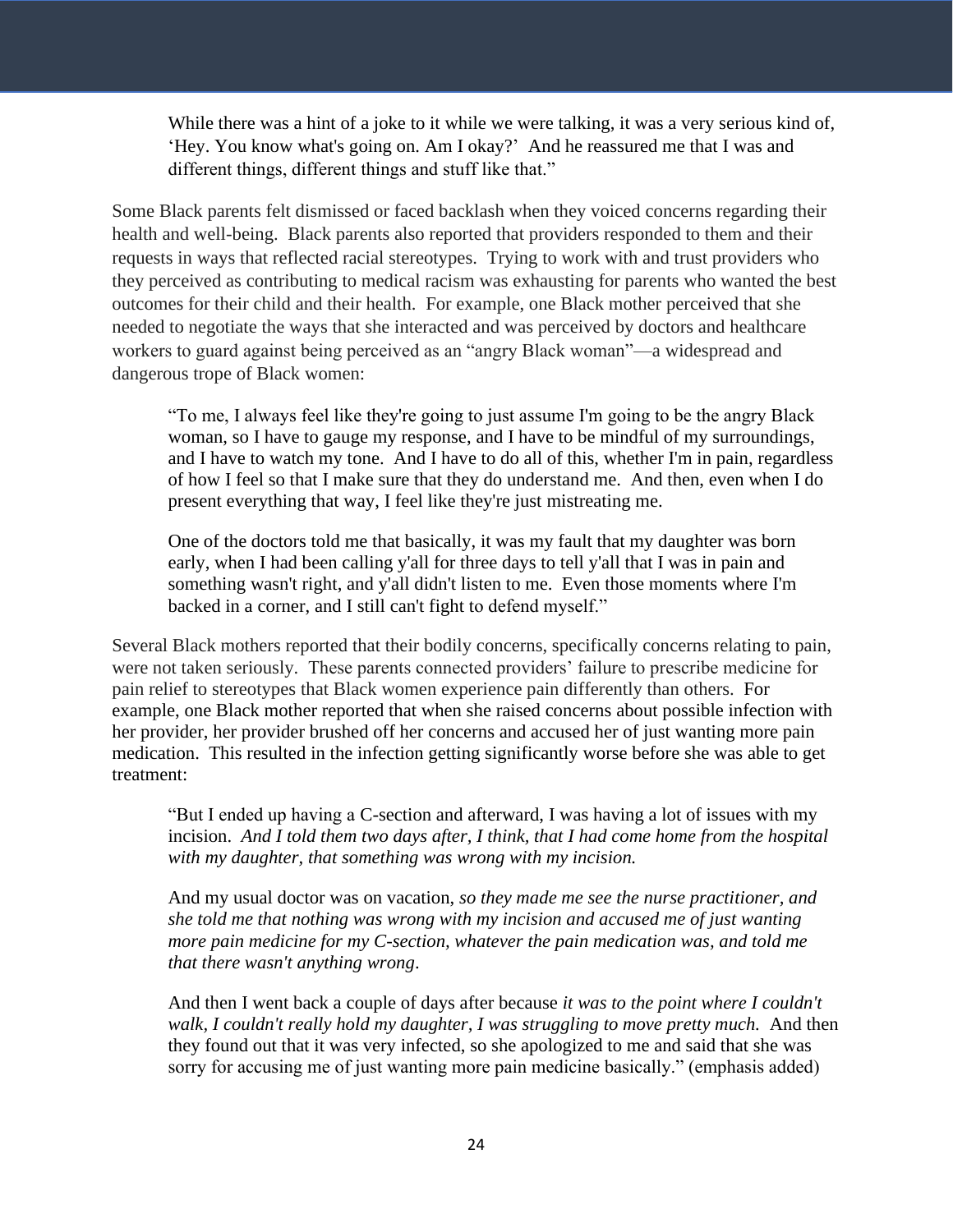Another Black mother directly connected her provider's negligence to stereotypes about Black women's experiences of pain:

"But I just basically feel like it was just a negligent thing on their part because I feel like of course, Black women are just thought of like we don't go through pain like other people do, and I feel like that just was something that they failed to do, and I'm still pretty angry about."

# 6. Developing and honoring birthing plans

<span id="page-24-0"></span>A birth plan refers to an outline of a parent's desires during labor and delivery. Several parents either did not understand the idea of a birth plan or found it difficult to ensure their birth plan reflected their desires. Sometimes parents explained their birth plan options were limited because previous complications suggested their most recent pregnancies would be high risk. Other parents generally trusted medical providers to do what was best for them and left much of their birth plan up to their doctors. However, some parents reported that they wished they had more say in how their birth plan was designed. For example, one mother felt like she gave up many of her desires:

"For me, *I think just because I knew how I wanted things, but I kind of gave up on a lot of stuff in regard to my birth plan because of how things were going. So, I wish that I would have been more insistent on the things that I wanted.* I really wanted to work with a midwife and doula but my husband and my mother were scared to death of me working with a midwife versus this traditional doctor. So, I think I did sacrifice a lot of stuff that I wanted in regards to my birth plan, based on what people were saying, even based on some of the things the doctor was saying to me that wouldn't be possible." (emphasis added)

In particular, the mother quoted above wanted to work with a midwife and a doula. However, she was dissuaded from pursuing this by her partner and mother, and she was also dissuaded to give up other parts of her birth plan by her doctor.

In some instances, parents described doctors as being combative and dismissive of their birthing plans. For example, one mother, who desired a home birth, relayed her distrust of traditional medical practices:

"But things took a turn early on, and I left a doctor because I didn't feel heard or understood. And I felt that he was mocking my home birth."

Several parents had developed a birth plan with their providers during their pregnancy, but at the time of delivery, their desires were ignored or abandoned without transparent communication with the parents. Some parents also expressed anguish when their birth plans were abandoned at the time of delivery. In most cases, this anguish resulted from Caesarean deliveries that were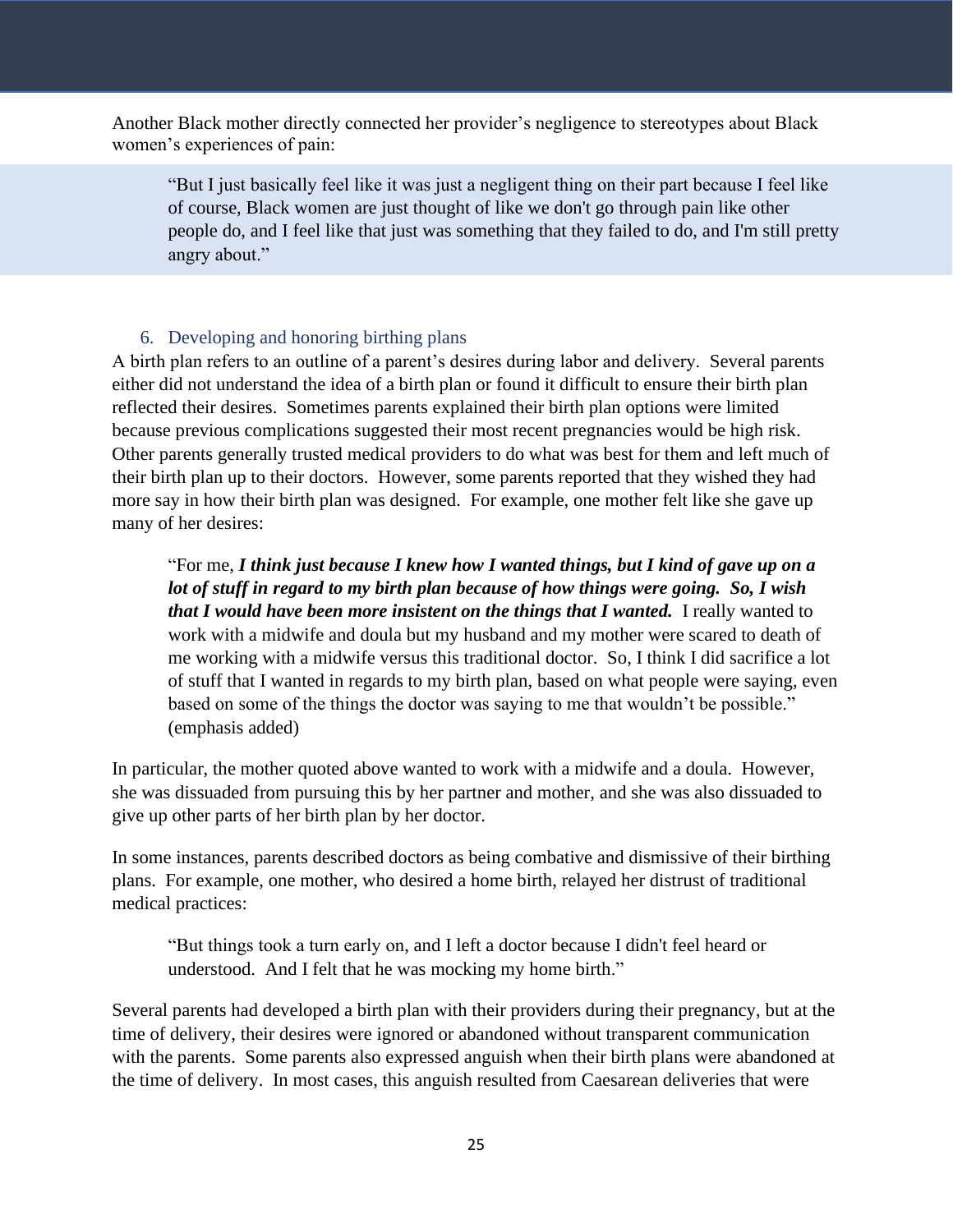unwanted and perceived as unneeded by the parents. For instance, a mother felt she would have needed someone present to advocate for her wishes:

"I gave them the birth plan, but honoring it, no. I feel like to have a birth plan; you need somebody to advocate for you because I don't think that they honor it unless somebody's in there to advocate for you."

The rapport developed between parents and providers was an important element of prenatal care and giving birth to another mother. The combined effect of losing her ability to follow her birth plan and the doctor that she trusted not being able to deliver her baby was distressing:

"I agree. I do think that the birth plan is really important, and I do think that building a rapport was really important. … *At the time that I had found out I had to have her, my birth plan had to go out of the window and they're telling me that I have to have an emergency C-section. So, I'm already kind of freaking out, worried about her, and then that's not my plan.* So, I'm trying to adjust to that. But then a doctor delivered my baby that I had never even seen or talked to before. So, there was no rapport and I was freaking out and scared. It's a different experience when you have that rapport with your doctor and you just know what to expect going into it." (emphasis added)

## 7. Placing fear onto mothers

<span id="page-25-0"></span>When providers failed to follow birthing plans, it seemed that they frequently used fear to convince birthing parents to consent to the procedures that they recommended. Several parents who had negative experiences with providers focused on this fear and critically reflected that they felt coerced into sacrificing their birth plans or desires. According to one mother, providers told her and her partner that her life and the child's life were in danger without sufficiently answering questions that they had about their health and safety:

"*I felt bamboozled, I felt lied to, so again, I'm just giving you what I call emotions going into what I'm going to tell you.* So, then they bring on the... What was first. Okay. They're trying to induce me. He wouldn't dilate. Okay. And to me and my husband, the whole time, we're thinking he's not ready. He's not ready. *He will come when he's ready, but they're putting this fear in us that there is no [inaudible].*

… And so my husband at the time, I'm going through a divorce now, so that. But my husband at the time was like, "Okay, well, is his blood pressure okay? Is her blood pressure okay?" These are questions that we have been taught to ask. So they begin the Pitocin, and it was then I knew I had lost my natural fight, but at this point after, and I knew that once they start that Pitocin drip, you've lost your fight. *But I gave up because I was in fear of my life and my son's life at this point***. And to be honest, in hindsight, I feel like if I would have walked out of the hospital a second time, I feel like we would have been here. We would have been okay."** (emphasis added)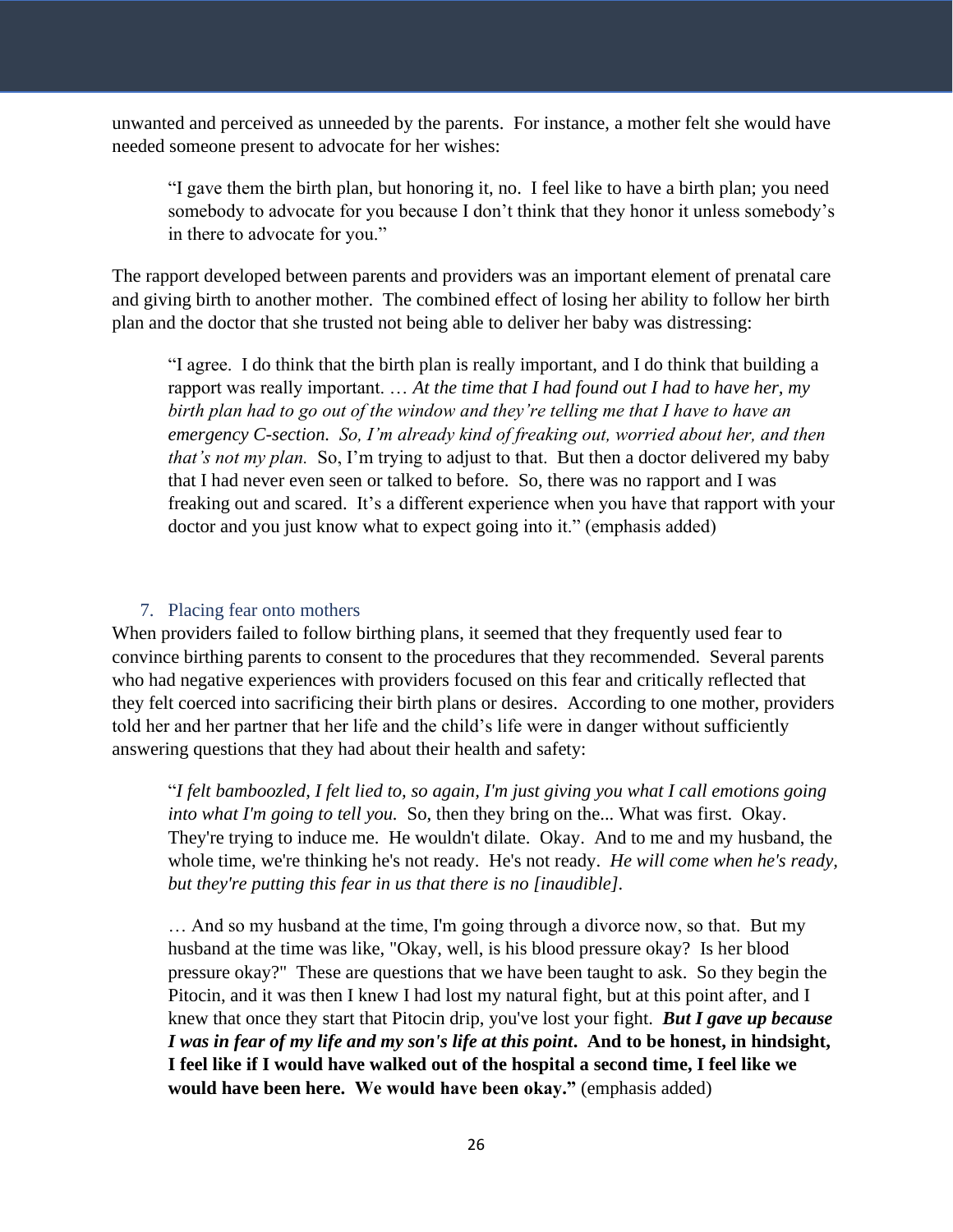Another mother believed the only negative part of her prenatal and pregnancy care experience was that doctors pressured her come in for a C-section at a certain point if her baby had not yet been born. As a result, she declined to go in and instead waited for her baby to come naturally. She suggested the fear of being pressured into C-sections by doctors is somewhat widespread:

"For prenatal care what I can say, there is a time they may tell you that the date. The probably date of giving birth to be this day and you may not need to go because of any reason can come, can you stop you to go, *then when you don't go, they just start calling you saying that since you didn't come on the time or the date we told you, you will have to be, to have a C-section and that one of the problem*. I heard some people are not willingly to see the provider before, how they may see them, but they still have, *they still scared, because they have some different information or they may be scared by that state of being passed to C-section without being told it before*. (…)

Then they just start to scaring me, saying that if you don't come today, despite not having any sign, anything, then I was scared, but I just waited and waited. I just go to the hospital when I saw my first sign, and I give birth very well, no problem. No C-section as they were expecting. That's what I didn't like for the prenatal care only.

Then it's good to let us be, to let women to be by themselves, to be responsible for what will happen. To not force them to go before time. You may go before time and spend days and days, and you know this life, it's not easy to spend days in the hospital. It's good to let the women to be by themselves sometimes, but not let them, if you may help with them, but not let, not force somebody to go before time. That is what I can say and everything else is good."

## 8. Feeling that mothers need to be their own advocates

<span id="page-26-0"></span>Many parents iterated some version of the statement that mothers needed to be their own advocates when it came to caring. For some parents, their reports were celebratory. They were able to advocate for themselves and they felt heard by doctors. However, for parents who had negative experiences with providers, who had serious birth complications or emergencies related to their pregnancies, and who had to contend with medical racism, being one's own advocate could prove exhausting and defeating, especially at the time of birth. One mother was able to advocate for herself but also was able to build a team that supported her wishes and birthing concerns:

"*I mean, definitely advocate for yourself, and find people, and go to places that will advocate for you. I think all of the people I came in contact with were very supportive of me. They listened to me. They believed what I was saying. They took me seriously. They never questioned anything that I said, no matter how silly it was*.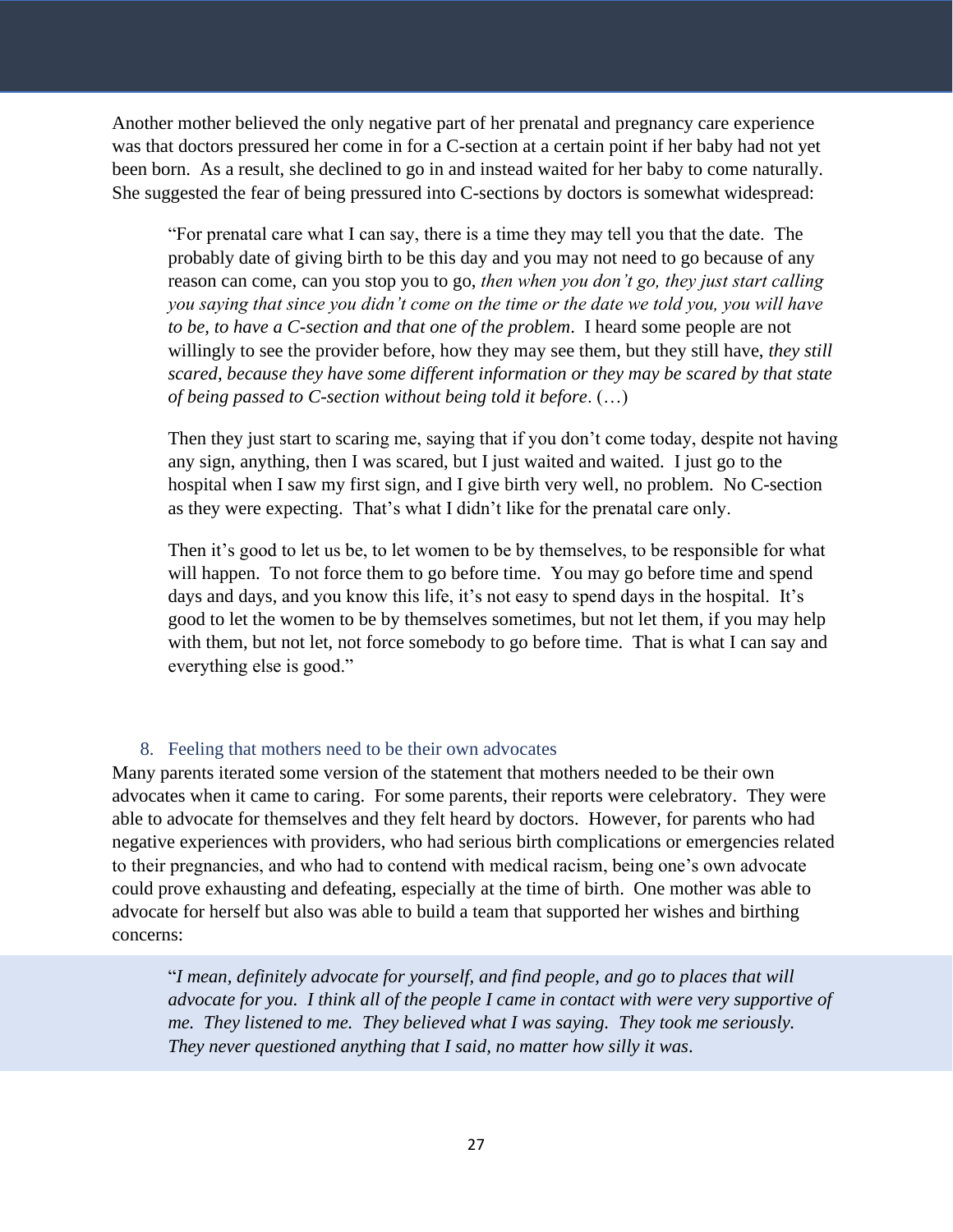I had really bad carpal tunnel with this second pregnancy, and there ... When I first brought it up, it was, 'Hey, this is completely normal. That's a completely normal pregnancy symptom.' Then, it continued. It got worse. I told them, and they're like, 'Well, that's normal. We'll do this.' They ended up recommending physical therapy and different things that actually helped." (emphasis added)

Another mother was exhausted from having to advocate and defend her desires to providers.

"To be completely honest, I had to have a C-section my first time and *I knew I had to be an advocate for myself because they wanted me to have another C-section*. Every time I went in, they just kept telling me how I had to have a C-section. And I was annoyed by that. They wanted to strip my membrane. *Because everything happened so fast, I was already making end of delivery decisions in September and October. And I was due March 1st. So, I was annoyed with that.* …

*And so just having to ... vouch, advocate for myself, everything I ate, or they were really on me about my health,* saying that I was high risk because of my age and my weight." (emphasis added)

Conversations about advocating for oneself were often connected to broader discussions about the lack of advocates for birthing parents during the time of delivery. Parents sometimes described a delivery room where the size of the medical team and the authority they had seemed to simply overpower the desires of parents. Additionally, while parents emphasized the importance of advocating for oneself, it was evident that this was difficult at best when things went wrong in the delivery room. One mother described the near impossible task of ensuring her birthing plan was followed with so many different parties in the room while she was "tied up and going through pain" during the birth.

"No, uh-uh (negative). I could have been up in there when I came there in my contractions with a piece of paper and said, 'Here's my birth plan. Everybody get a copy.' First shift, third shift, second shift. No matter what's your period. They're in my room. When you come in my room, here's my birth plan. You know what I mean? But when you got you tied up and going through pain, how do you spell birth plan? But my doula was working, was trying, … you can't go back and go behind the counter and call somebody. If they're not working today, they not working today."

Another mother's birth plan was not followed at the time of delivery. She iterated that a requisite to the birthing plan being followed is that an advocate be in the room at the time of delivery.

"I gave them the birth plan, but honoring it, no. I feel like to have a birth plan, you really need somebody to advocate for you because I don't think that they honor it unless somebody's in there to advocate for you."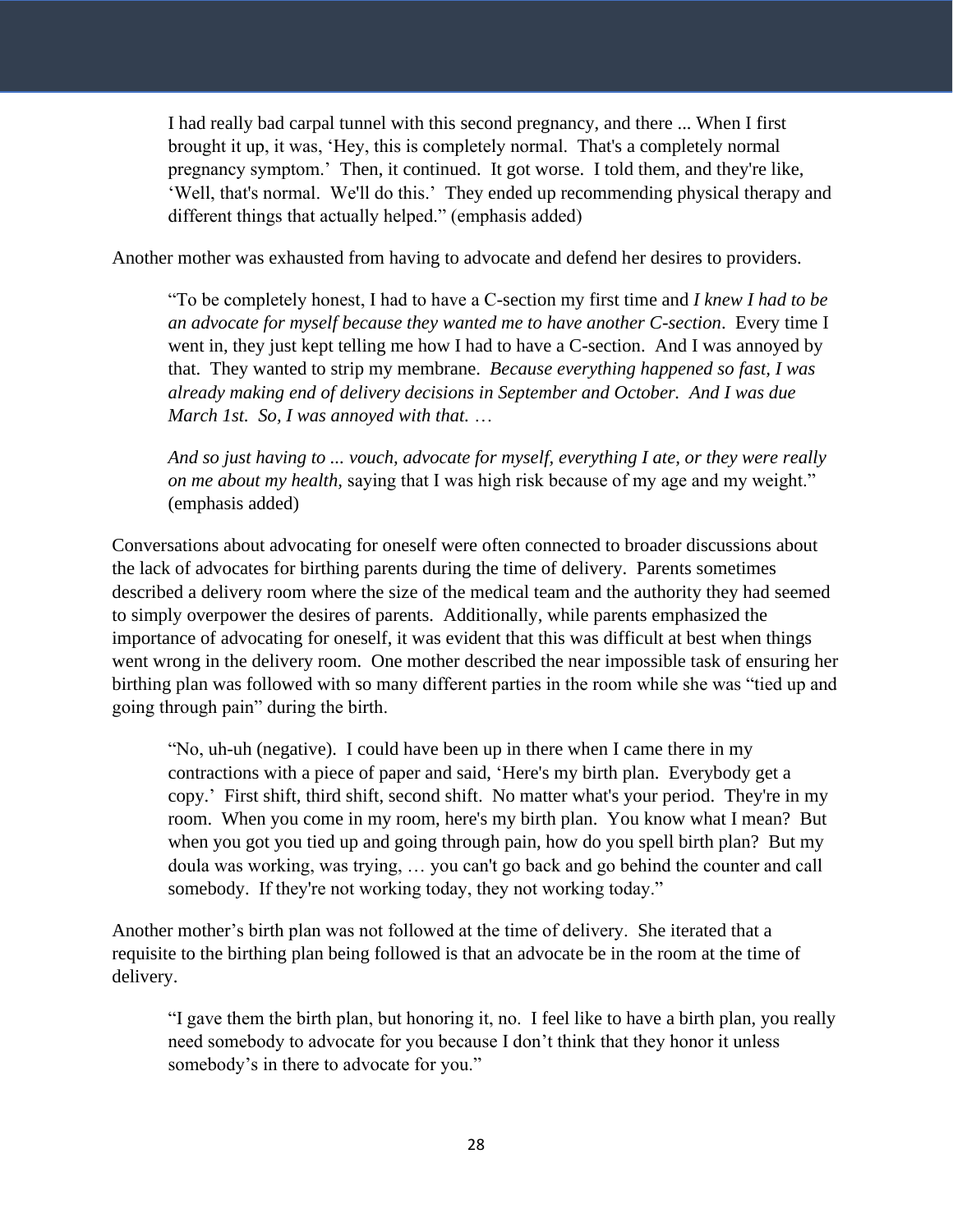## 9. Feelings of isolation prior to and during the COVID-19 Pandemic

<span id="page-28-0"></span>Although pregnancies were generally a time when friends and family celebrated parents, people giving birth frequently felt socially isolated from partners, family, and friends and lonely. For example, some parents reported that male partners did not understand what they were going through, and because they were men, their partners were limited in the emotional support they could offer. Others grieved the loss of mothers and grandmothers who could provide guidance and understanding. Still, others reported that they felt distant from relatives who had previously given birth because of how long it had been since these relatives were pregnant or gave birth. And still, other parents felt estranged from friends who were not pregnant or who had not been pregnant. One mother described this feeling of isolation:

"I didn't have the emotional support during my pregnancy that way. I didn't have that really from anyone but my spouse, and he really just didn't get it because he's a man. …

And then, when you're pregnant and all your friends are just living their best lives and you don't really get to interact as much. So, there was distance there."

Another mother suffered postpartum depression, which she connected to her feelings of isolation and traumatic birth experiences:

"So, I'm thinking I can't even give birth right. I can't nurse. So, then the post [inaudible]. I got really depressed, really depressed. My hair was falling out. It was that easy, and none of our friends had children. So, they did not understand. And I got really alone, really alone."

Feelings of isolation and loneliness were amplified by the precautions that providers took during the COVID-19 pandemic. Partners and families who were previously able to attend appointments and births had restricted or virtual access. For instance, one mother responded to the question: What was it like trying to access prenatal care during COVID?

"Oh, definitely different. Definitely different. *The biggest thing, you lose your support*. My first pregnancy my husband was with me at every appointment. Most of our questions were answered, things like that. We would come up with lists. The doctor would look at him like, 'you got anything?'

*This time around, it was all on me. I was at the appointments by myself. That was strange.* Just losing your support and the other person who's helping you make the decisions on care and just if you need to know anything, and just the other person who's helping you try to make sure you're thinking about everything, thinking through everything." (emphasis added)

In summary, most parents reported many positive experiences with prenatal care. Parents trusted providers, felt heard, and felt well taken care of. Still, there were places where prenatal care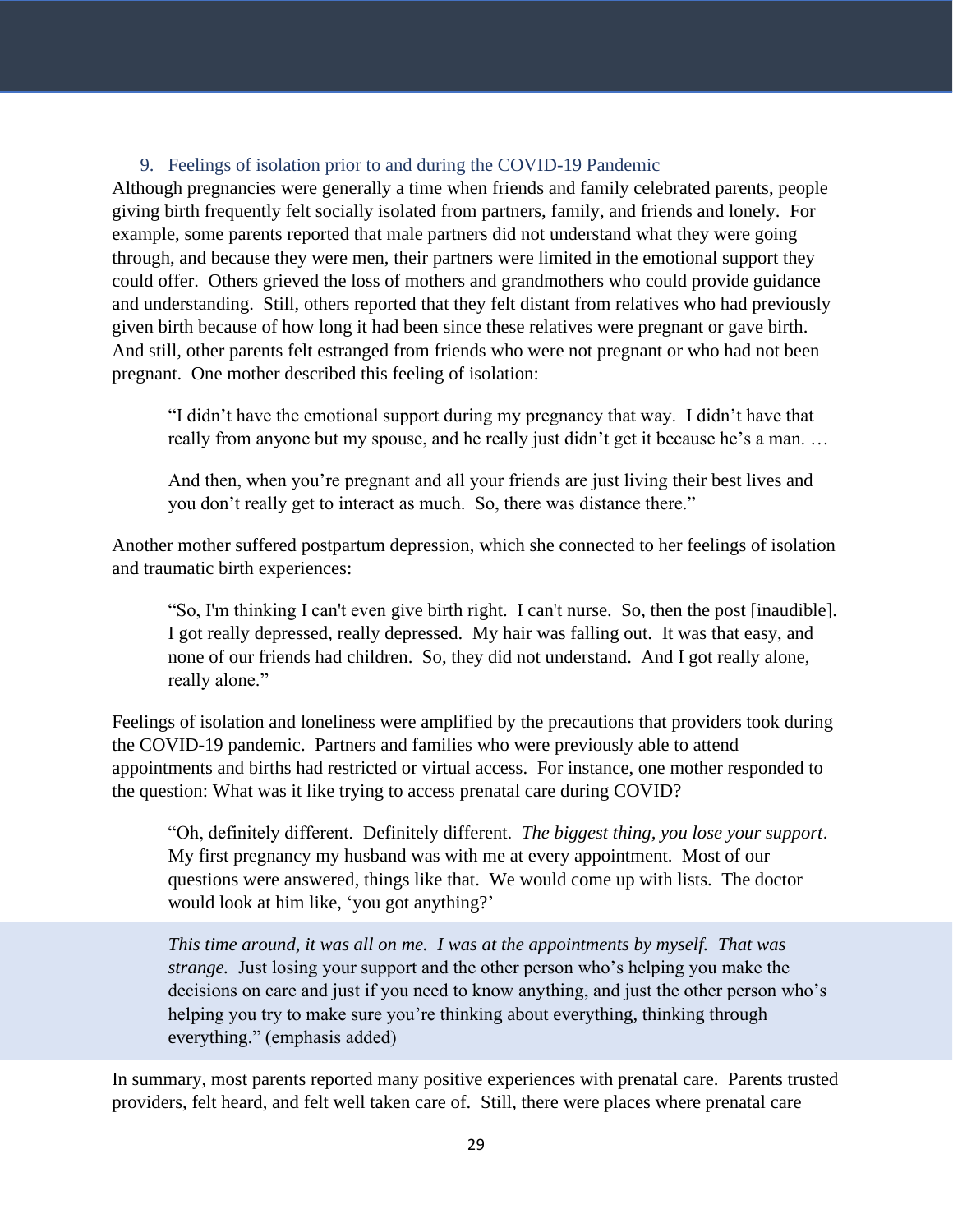could be improved, and there were parents who sometimes reported traumatic prenatal, pregnancy, and delivery experiences. Some parents reported that accessing prenatal care or knowing where to go to do so was troublesome. This may be particularly true for parents who are recent immigrants or refugees or who have newly come to Louisville. Cost and insurance coverage prevented some parents from receiving desired types of care. Disruptions in care and miscommunications were common across reports, and this may have been in part due to providers being overwhelmed or overloaded. Black mothers reported medical racism from providers, especially around the time of delivery or when they requested pain treatment. We also heard from parents who reported that providers were ambivalent or dismissive of birth plans and used fear to convince parents to abandon these plans when complications arose during pregnancies or deliveries. Parents felt like they had to be their own advocates, which highlighted that parents may be unable to do so at various points of pregnancy, and there was an absence of or lack of available advocates during pregnancy and delivery. Parents who gave birth before the pandemic reported feelings of isolation, but it seems that the pandemic may have made these feelings more severe.

# <span id="page-29-0"></span>What birthing parents' value / want to see in prenatal care

This section focuses on what parents valued or wanted from providers and health care systems. First, we discuss parents' emphasis on mutually building relationships and establishing rapport with their providers. Second, we discuss a related trend: parents had positive experiences when they felt that providers listened to and heard their requests and discussed their experiences with pregnancy and birth. Last, we highlight the trend that parents wanted to see the increased representation of Black women as providers in pregnancy and prenatal care spaces.

#### 1. Emphasis on relationships

<span id="page-29-1"></span>Regardless of whether they had positive or negative experiences with prenatal and pregnancy care, nearly all parents expressed the value of building relationships and rapport with their providers. Parents who had established positive and trusting relationships with providers were comfortable asking their providers questions and felt those relationships were central to having positive experiences with prenatal care and pregnancy. Conversely, parents who were unable to develop rapport or did not have established, trusting relationships with providers wanted these relationships and reported that this was a crucial place where their prenatal and pregnancy experience went wrong. For example, one mother who had positive relationships with prenatal care discussed the importance of developing these relationships:

"My point is I think when people have open, honest conversations just things turn out okay. I had great prenatal care. I had honest conversations. They knew my fears and things that I was anxious about, and they reassured me that everything would be okay, and it did two times. It ended up being great, you know?"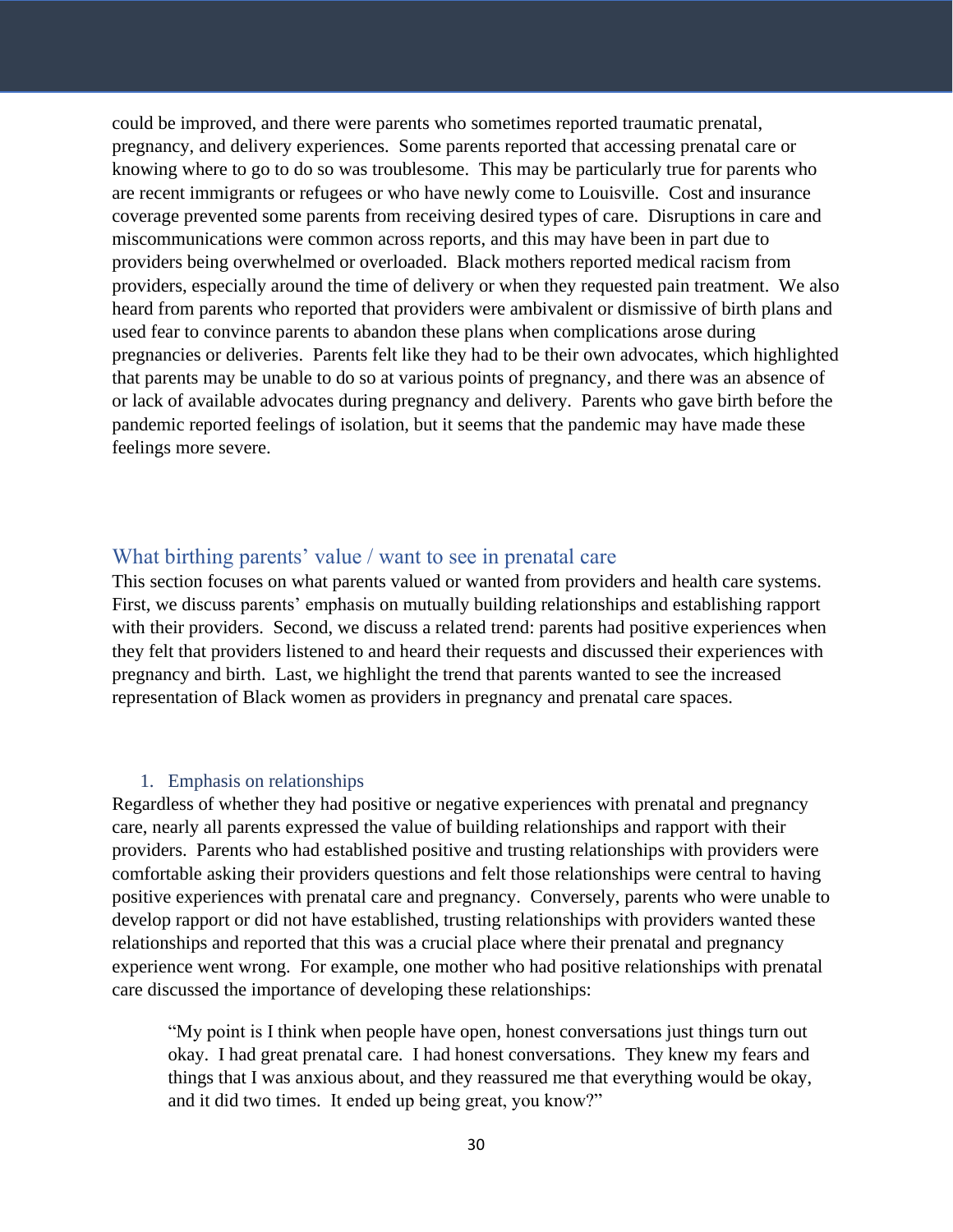Additionally, a mother said the simple act of being checked on by her provider when she had to receive other medical care made her feel well taken care of:

"And also, a few times, I went to emergency room and the doctor checked on me. And so usually, the doctors won't do that, but that was very nice of my doctor."

Parents valued relationships, especially when pregnancies did not go exactly as desired and planned. For instance, one Black mother shared that even though she wasn't able to carry her pregnancy to full term, her provider's warmth and empathy and the relationship that she was able to build with her provider made the experience a positive one:

"They induced me at 38 weeks, so I didn't carry completely full term, but *they were very warm and attentive*. *That OB, in particular, I will go back to her if I get pregnant again because she was just so... To me, I was like, 'I need empathy. I need warm. I need you to be tuned into me being a first-time mom.' I needed her also to demonstrate that she had some kind of cultural awareness***.** I told her about my concerns as a Black mother to be and other stories I had heard of black moms not getting the prenatal care they deserved, and to me, *she seemed culturally competent. She seemed warm and she ensured that I did get the best care.*" (emphasis added)

## 2. Where mothers felt they were listened to

<span id="page-30-0"></span>Feeling heard was an important part of parents establishing trusting relationships with prenatal and pregnancy care providers. Most of the parents who shared positive experiences with prenatal care said providers listened to their concerns and desires and took them seriously. For instance, a mother who traveled across state lines to receive prenatal and pregnancy care from a CABC accredited birthing center affiliated with a major hospital felt taken care of and attributed this to the fact that she felt that lines of communication were clear between her and her providers.

"I can honestly say that the ladies who took care of me... *most definitely felt heard*. I felt very informed about what was going on with me, very direct. The ladies were very helpful when it came to mental health during and after pregnancy." (emphasis added)

Another mother felt supported by her midwives. She felt that they listened to her concerns and treated her with respect when she had questions about her care:

"*Definitely the rapport, like they said, and then I liked that I could always call my midwives. They didn't make me feel stupid about asking whatever silly question I had*. My birth plan for the first pregnancy did not go at all like I planned for it to, so with the second I wanted to do a VBAC, but I went into it just kind of open-minded knowing that I might not be successful in having a VBAC. But ultimately, I was." (emphasis added)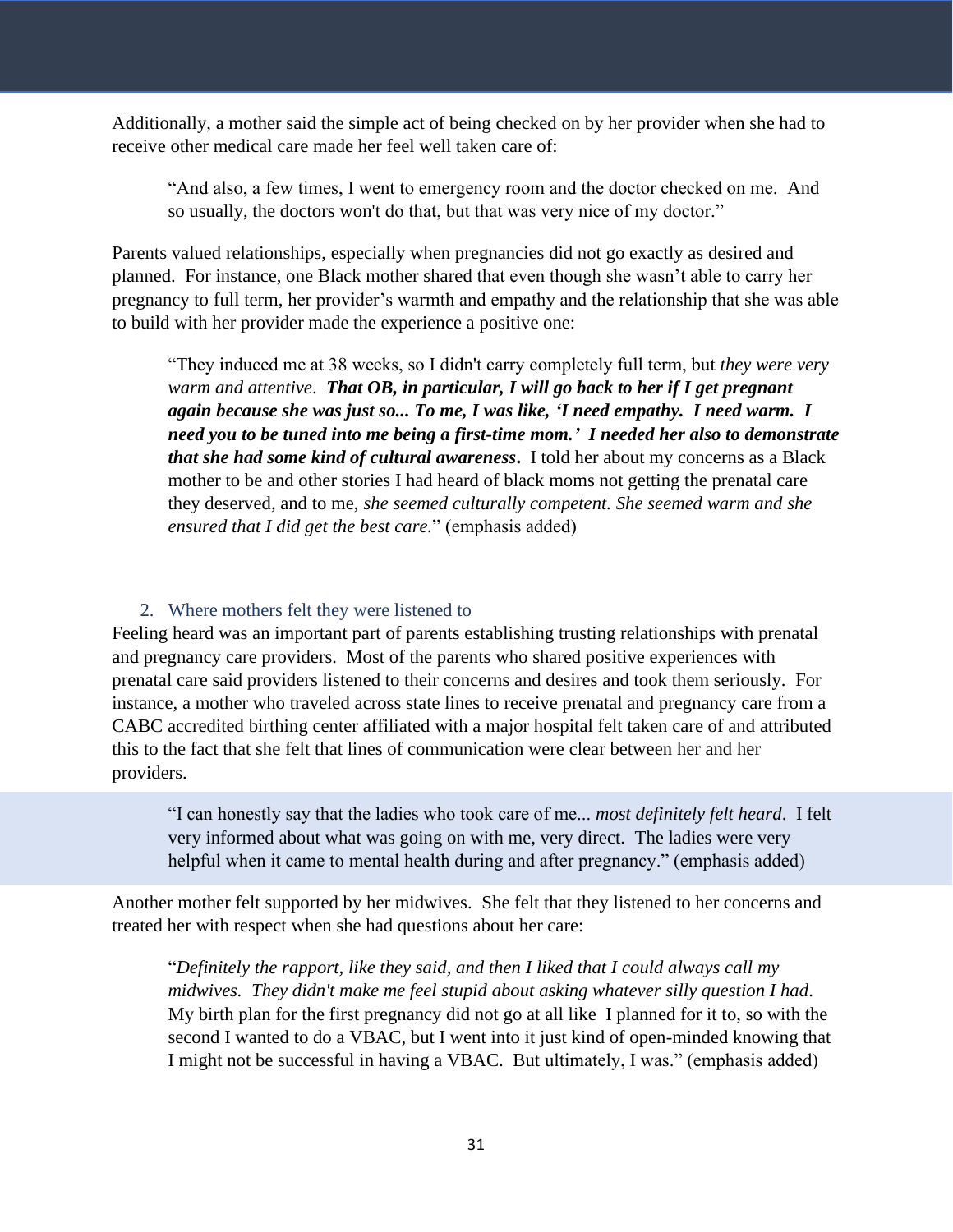In contrast, parents who reported negative experiences with prenatal and pregnancy care felt that they were not listened to. As we highlighted in the sections on miscommunications and birth plans, parents sometimes felt mocked by providers for their wishes and prenatal and pregnancy care preferences.

<span id="page-31-0"></span>3. Desire for Midwives and Black women in prenatal and pregnancy care spaces Black birthing parents expressed a desire to see the increased representation of Black women among pregnancy and prenatal care health workers. Parents also emphasized that they wanted nurse-midwives and Black women to be responsible for their care. For example, one Black mother selected her prenatal care and birthing hospital because they offered midwives and because two of the midwives that that hospital offered were women of color. Other parents who sought midwives reported that UofL hospital was the only hospital in Kentucky that offered midwives to expecting parents:

"And so, I went to the UofL because Dr. Franklin was there and they had midwives, and two of the midwives are women of color."

Parents believed that having providers of color would help to resolve some issues, particularly those pertaining to medical racism and understanding the experiences and perspectives of women of color. For instance, one mother's experiences with prenatal care and giving birth were better than her previous pregnancies because the midwife she worked with was more responsive to her needs and desires than other providers:

"In Louisville, it was better because at Louisville Hospital they offer midwives there. I did choose a midwife to do my appointments with, and you also have to do a OB. *I feel like that experience was better because she was more patient. I think she was more honorable with my birth plan than the doctors or the OB was, but she was a very patient person and she knew that births take time and she honored everything that I wanted*. She answered all my questions and my concerns. And she was with me through the process." (emphasis added)

Another Black mother strongly desired to have a woman of color in charge of her care because a previous provider had dismissed a medical concern that wound up being serious. In addition, she believed that a woman of color would be more understanding of the ways that providers dismiss people of color's medical concerns. As a result, she hoped that they would provide care that adhered to her concerns and needs:

"*This pregnancy, I was very adamant that I wanted a person of color, specifically a Black woman at the head of my care.*

My first pregnancy was smooth, but after the doctor that ended up delivering my first kid, the nurse had mentioned my stomach looking odd, and it wasn't the doctor that I had the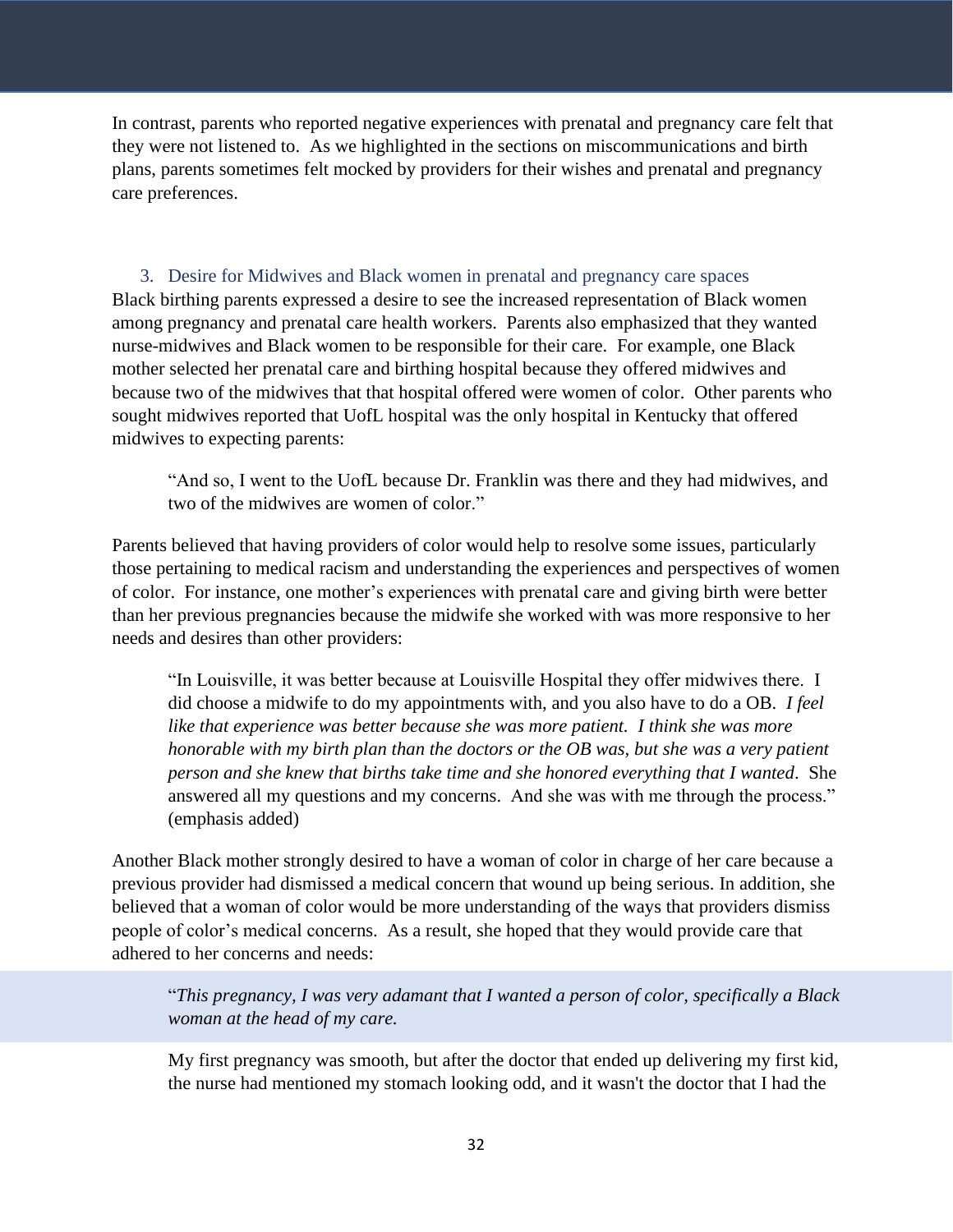whole time, that I was seeing the whole time because she was not on call that night. And so the doctor, she just waved her hand, and said, 'Oh, she has a fibroid. That's it.' I go to the room, and discharged, come back the next morning, find out that I have an umbilical hernia, and so I'm like, 'You dismissed that.'" (emphasis added)

Another mother similarly wanted to see increased representation of Black women in prenatal and pregnancy care spaces. She linked this desire to her positive experiences with Black health workers during her second pregnancy:

"*I would say just more representation as far as Black women being midwives, and lactation consultants, and all of that*. Because my first son, I had no idea of course when it came to breastfeeding. And comparing my experience in the hospital after I had him to the one with my second son, I definitely felt like my second son, they treated me way better when it comes to breastfeeding." (emphasis added)

Some participants expressed a desire for more Black women in pregnancy care spaces but were clear that increased representation would not be enough to completely address medical racism in prenatal and pregnancy care.

In summary, parents value building trusting relationships and rapport with providers. Parents wanted to know the people who provided pregnancy care, including at the time of delivery, and they wanted to be sure that these providers held their desires and interests in high regard. Parents reported positive experiences with pregnancy when they felt heard and taken seriously and reported more negative experiences when they felt that they were not. Black parents expressed a desire to see more Black women and nurse midwives responsible for pregnancy and prenatal care, and parents who worked with them frequently reported positive experiences. Parents believed that these providers would provide care that was more responsive to their needs and desires and more culturally competent.

# <span id="page-32-0"></span>Non-Medical Prenatal Care Support

Our research team was particularly interested in understanding parents' experiences, desires, and perceptions about non-medical prenatal care and support. This section discusses some Black mothers' discussions about the desire for alternatives to hospital and medical prenatal and pregnancy care. Second, we highlight potential gaps in helping navigate prenatal and pregnancy care as well as one place that we saw resolution for this gap. Third, we reiterate that parents reported a gap and a desire for more advocates, such as doulas, for their wishes in pregnancy and prenatal care spaces. Fourth, we highlight parents' value on learning from mentors or more experienced parents, which sometimes involved their mothers. Finally, we highlight the value and desired increase in collective groups that offer support.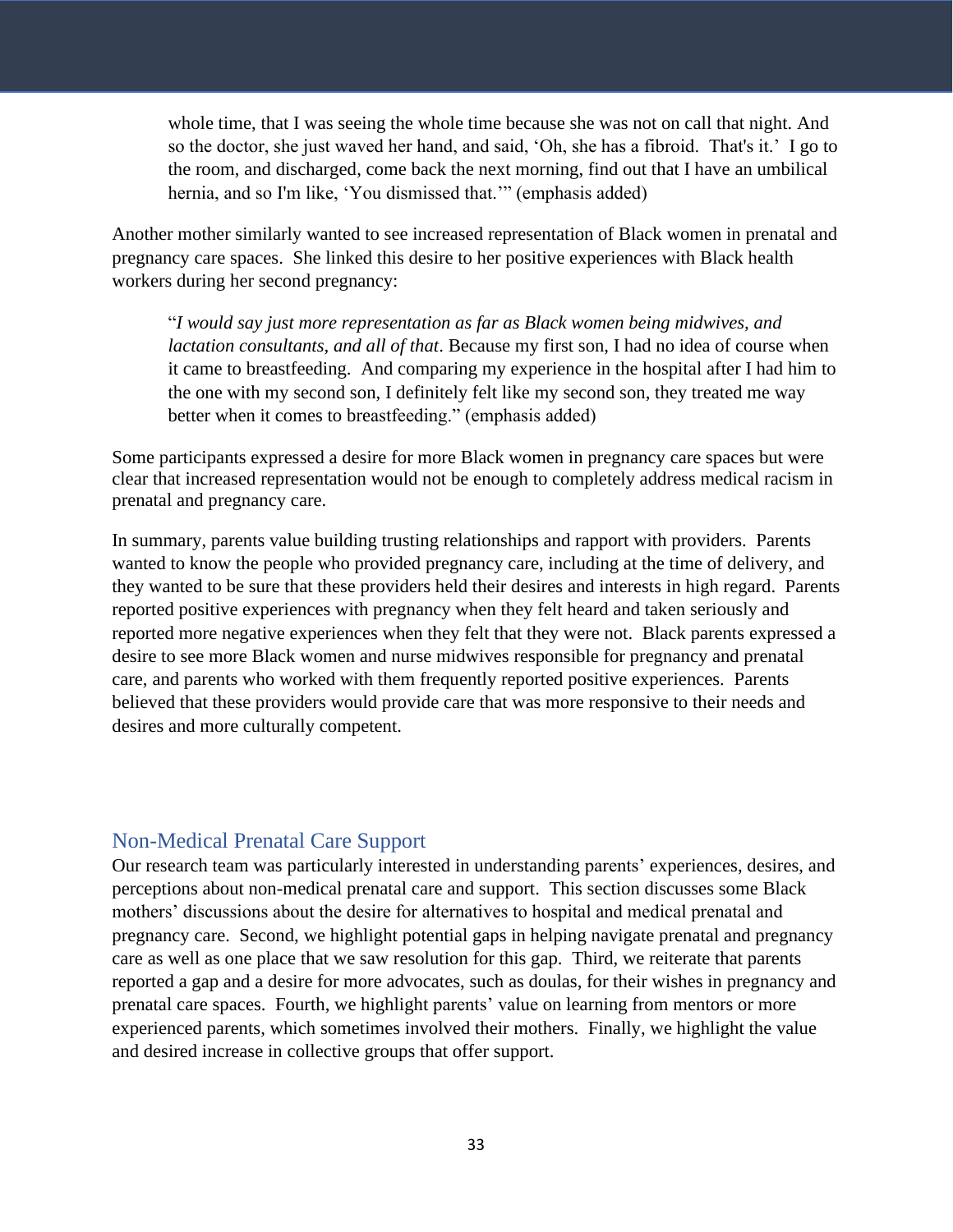#### 1. Birthing options

<span id="page-33-0"></span>Most parents preferred to receive prenatal and pregnancy care from medical providers, and most of the parents that we heard from reported positive experiences with the medical providers they encountered. However, some parents expressed a desire for alternatives to giving birth at formal medical practices. These desires frequently involved discussions of home births or CABC accredited birthing centers and methods of delivery like water births. While parents expressed various reasons for preferring these methods—for some, it was spiritual reasons or based on past negative experiences, or a combination—a general theme was a sense of distrust in hospitals and traditional medical institutions. Parents expressed the desire to have more control over their birthing experiences than many medical practices permitted and felt home births or CABC accredited birthing centers would allow them the agency to follow their desired birth plans. Unfortunately, this plan was not always met with respect from doctors. Many parents felt that their doctors were not listening to and respecting their desires, which had a negative impact on their birthing experiences. For example, one mother reported looking into natural birthing experiences because of a traumatic experience with a prior birth:

"So with that, when I was pregnant with my daughter, I just really deep dug into research, natural birthing experiences, and where I could possibly have a water birth or something along those lines*, because I have a son who's nine years older than my daughter, and I had a very, very, very traumatic experience with having him* to the point where they used the suction to pull him out, and end up cracking his skull, and he became severely anemic because his placenta detached before he was out of me, and he end up having to take morphine, and he was jaundice, and **it was just a really traumatic experience, which is probably why my children are so apart because** *it took about that long for me to even think about having any more children, especially in the hospital setting***."** (emphasis added)

Another mother believed home birth offered her control, comfort, and protection in comparison to the hospital, which she describes as cold and being in the hands of strangers:

"I feel like it's more of a relaxed environment. You don't feel rushed. You're in your own space also you're around your family and it's just like a circle of protection all around you. You're not outside of your element.

When you're in the hospital, you're outside of your element. You're basically in the hands of strangers, even though you see your doctor all the way up until. They're skilled nurses, and then you kind of hooked up to all these machines and it just really depends on the situation, but walking around and you don't really have as much freedom as you do when you're at home."

Additionally, another mother who wanted to give birth in the water reported that she wanted to do so because water was sacred to her:

"They knew my birth plan. I was very adamant that I wanted to birth in water because water is sacred to me, and it was important."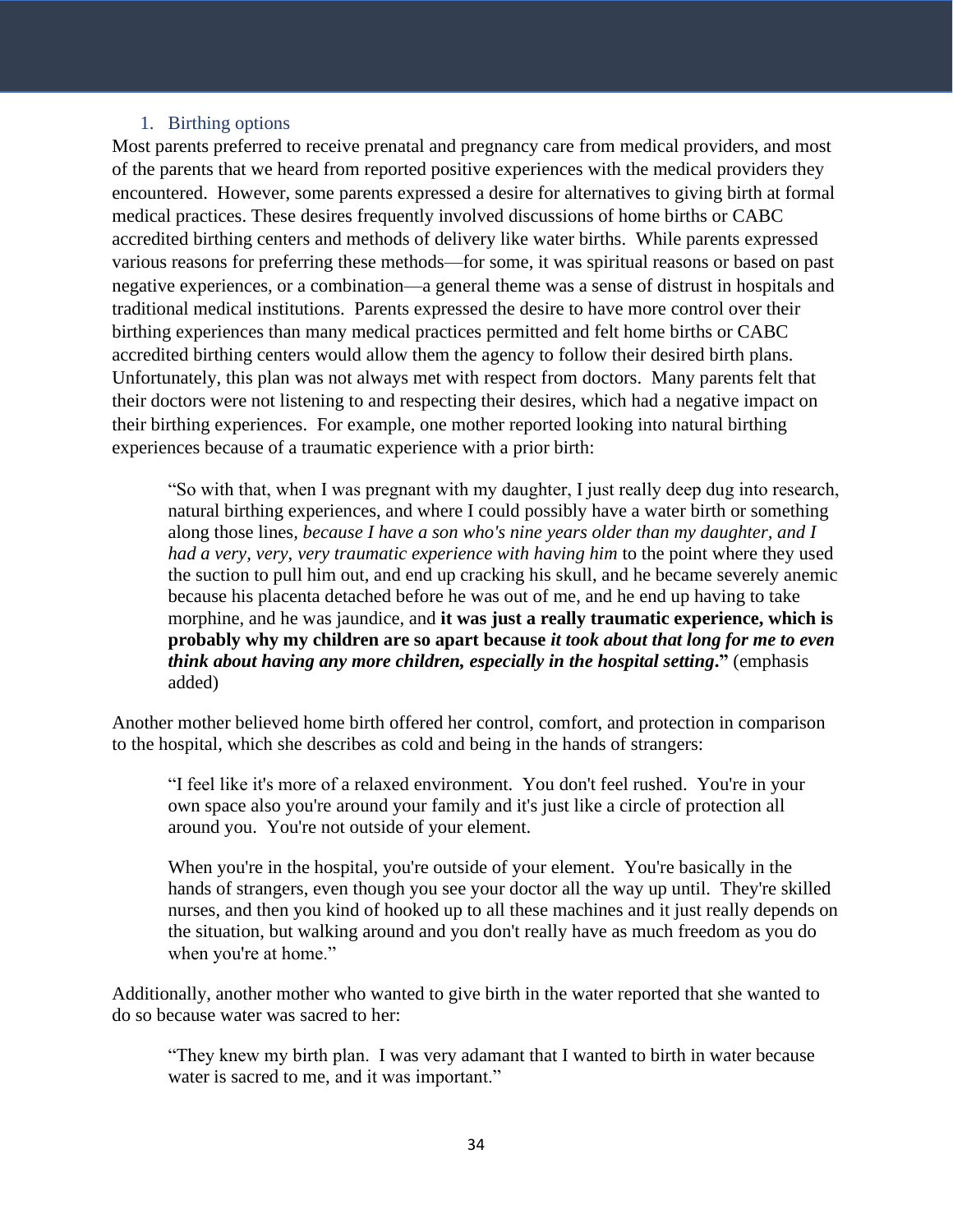Such births were not accessible to all parents who wanted one. This was commonly attributed to financial and logistical or legal constraints. Specifically, equipment and support for at-home water births were prohibitively expensive for some parents, especially because insurance is not accepted for these costs. According to several reports, Kentucky laws have prohibited midwives from practicing independently and from attending home births. Though we heard that many birthing parents delivered at hospitals with birthing pools, hospital policy restricted the use of these pools to pain management. Therefore, parents were not permitted to give birth in pools. For example, one Black mother was under the impression there may be some laws that prevent mothers from giving birth at their homes. She believed that mothers should be able to give birth where they want to:

"I'm not sure if they have changed this yet, but birthing at home, if that is made into law now. That was my biggest thing, women to birth where they want to birth."

Another parent reported not being able to have a home birth or doula because they did not accept regular medical insurance:

"I know with my last pregnancy, I wanted to do an at-home birthing, and I wanted a doula. But when I tried to look into it online, because I didn't have a... Or talk about it instead. This was in the beginning, when I first found out on... It was policy, and I don't think they accept regular medical insurance. They preferred cash, so I wasn't ready for that. So I just decided to go into a regular hospital"

We heard from parents who looked outside of Louisville for prenatal and pregnancy care. One mother discussed traveling three hours away to receive the care that she desired and to give birth in the way that she wanted to:

"So researching, I found that in Kentucky, midwives aren't allowed to practice independently. The only place where they said there were midwives was U of L, and I looked into that, and found out even with the water birthing tub, they don't allow you to give birth in the tub. Ask them if I wanted to just stay there. They said no. What would happen is for pain management you can be in the tub. And then when it was time to push, you had to go back onto the bed, and I didn't care for that because that's not the experience I wanted…

So, I continued my search to find a natural birthing facility, and the closest ones I've seen were in Cincinnati and Nashville. So, what I ended up doing was going to Nashville for my prenatal care…

The only downfall was it was three hours away. I wished that Louisville did have a facility that ... imitated the place that I had my daughter at."

Unfortunately, the parent quoted above went to labor in Louisville and was five hours into labor when she received medical assistance because of the commute to give birth in the way that she desired.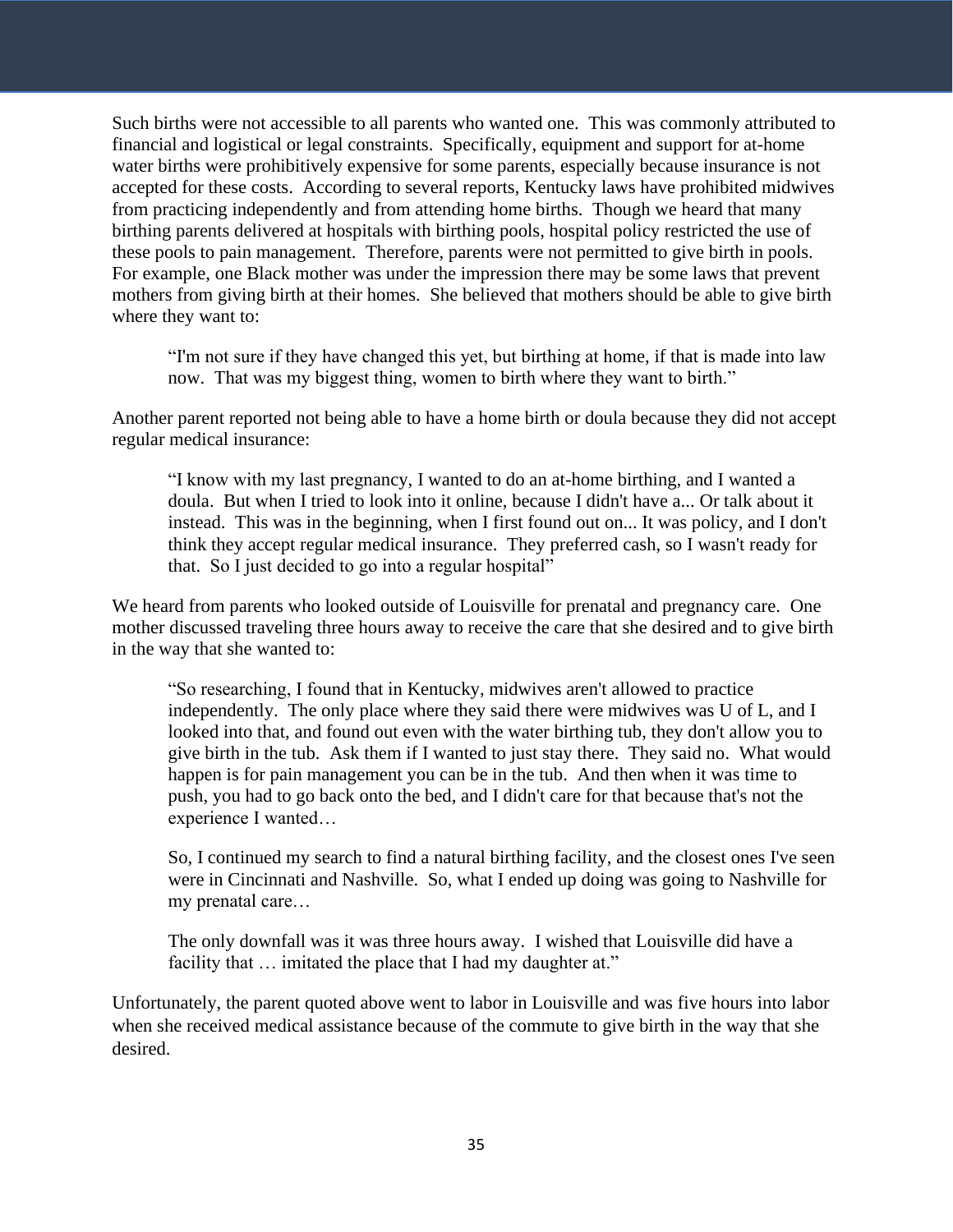#### 2. Navigating prenatal and pregnancy care spaces

<span id="page-35-0"></span>As discussed earlier, navigating prenatal and pregnancy care spaces was sometimes a stressful process and may have been more difficult for parents who did not have a direct connection to networks that could guide them to resources or information that would help them during their pregnancies. A few parents discussed web-based resources that they were aware of or stumbled upon and advised that other expecting parents take advantage of these resources. However, it seems that several parents were simply left to find this information for themselves—which could be dangerous if parents receive and act on misinformation. For instance, one mother reported frustration with the gap in information about what to expect during pregnancy and delivery:

"No, so they really didn't explain a lot to me about what was going to happen that day. I didn't even know what I was supposed to take to the hospital for the day. What do you pack in the hospital bag? I didn't really know. What the entrance of the hospitals? Like I had to be induced and I wasn't really prepared for what was going to happen that day. *I did watch a lot of YouTube videos, kind of like educating myself on what the experience was going to look like*." (emphasis added)

Parents who had recently immigrated to the U.S. or otherwise had limited language proficiency reported receiving help from organizations like Americana and caseworkers who helped them to navigate prenatal care spaces. For example, one immigrant mother reported that a caseworker helped her make an appointment with a doctor when she found out she was pregnant during the COVID-19 pandemic:

"The first day when I recognized that I am pregnant, it was not easy because we were in the COVID time. But I informed my caseworker at KRM, and she made an appointment our doctor, a doctor."

#### 3. Advocacy before, during, and after birth (Doulas)

<span id="page-35-1"></span>When medical professionals did not honor birth plans in the delivery rooms, parents tended to describe the delivery room as adversarial. At times it seemed like there were not advocates to ensure that parents desires were heard and considered by medical teams. Parents expressed a desire for increased access to doulas to provide the level of advocacy they could not always maintain for themselves during the birthing process. However, some parents indicated that doulas could be difficult to find and unaffordable.

Interviewer: Why do you think that support is important? (referring to a friend who was not a certified doula but offered support that a mother reported was what a doula would have done.)

Mother: Because when a woman is birthing a child, that kind of takes over everything. You don't have time to worry about any other thing, except for this baby coming through. Not only were they advocating for you in the hospital. **And there were certain things**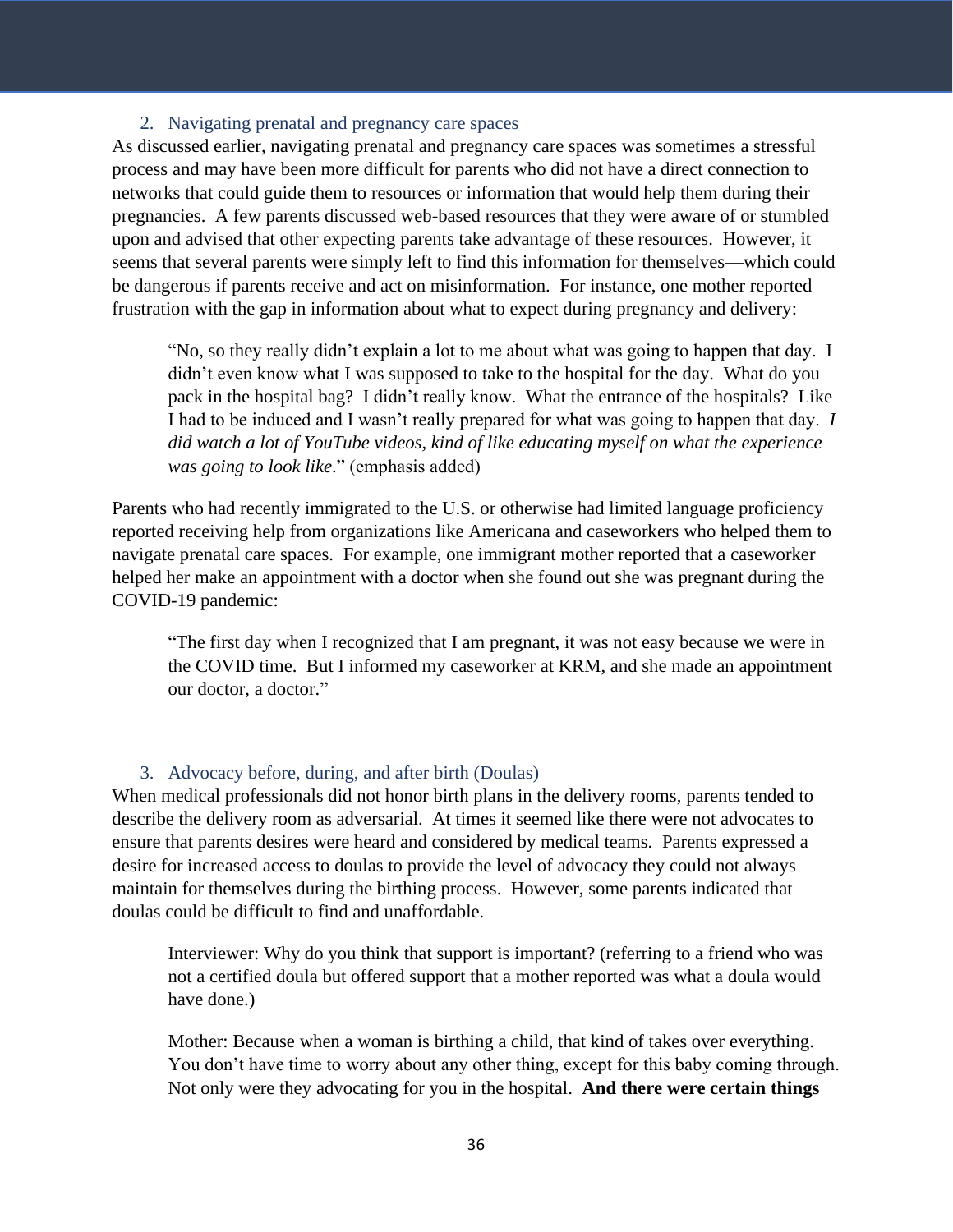**that I didn't want to happen to my baby or me, that she was able to convey that to the doctor, without me worrying about it.** But I couldn't because I was in labor. She was there with my voice when I couldn't be my own voice and there just to assist in the birthing process because I don't know what I would have done without her in those types of things.

## 4. Guides or mentors

<span id="page-36-0"></span>Many parents discussed the value of or iterated a desire for advice from guides or mentors who had more experience with pregnancy than they did. For some, this meant seeking advice and guidance from their mothers or other family members who had experience with pregnancy. They recognized that they could not go to their doctors for everything and that there was a valuable experience in their families and networks that could help them ensure that they got the best care possible for themselves and their babies. Unfortunately, such guides or mentors were sometimes missed when parents felt they were unable to go to their family or friends for guidance and support. For example, one mother described a gap in her support system after her mother passed away:

"I definitely understand that. That's how I felt. *I didn't have the emotional support during my pregnancy that way*. I didn't have that really from anyone other than my spouse, and he just didn't get it because he's a man. *I'm the oldest woman in my family and the there's not anyone else. So I didn't have it family wise*.

…

I mean, for non-medical support, I liked having a doula. She would text me all the time and see how I was and give me support that way. … *But I like the idea of the elders. When I had my son, I had that support from my mom, but she had passed away a few years back so I was lacking in that*." (emphasis added)

Some parents were able to leverage personal networks to access friends and family who had unique expertise as it pertains to prenatal and pregnancy care. Some parents had friends and family who were doulas, lactation consultants, nurses, or worked in other professions that enabled them to locate support for parents. One mother went to her sister who was in nursing school for her questions about pregnancy and birth:

**"It is very important if anyone has pregnancy experience to listen or to share their experience. … It is good to share what to eat or what to do from an experienced person, because they went through the same thing.** And personally myself, I have a sister in London. She went to nursing school. So, I would share if I had a question. Beside my doctor, I would ask her recommendation what to do."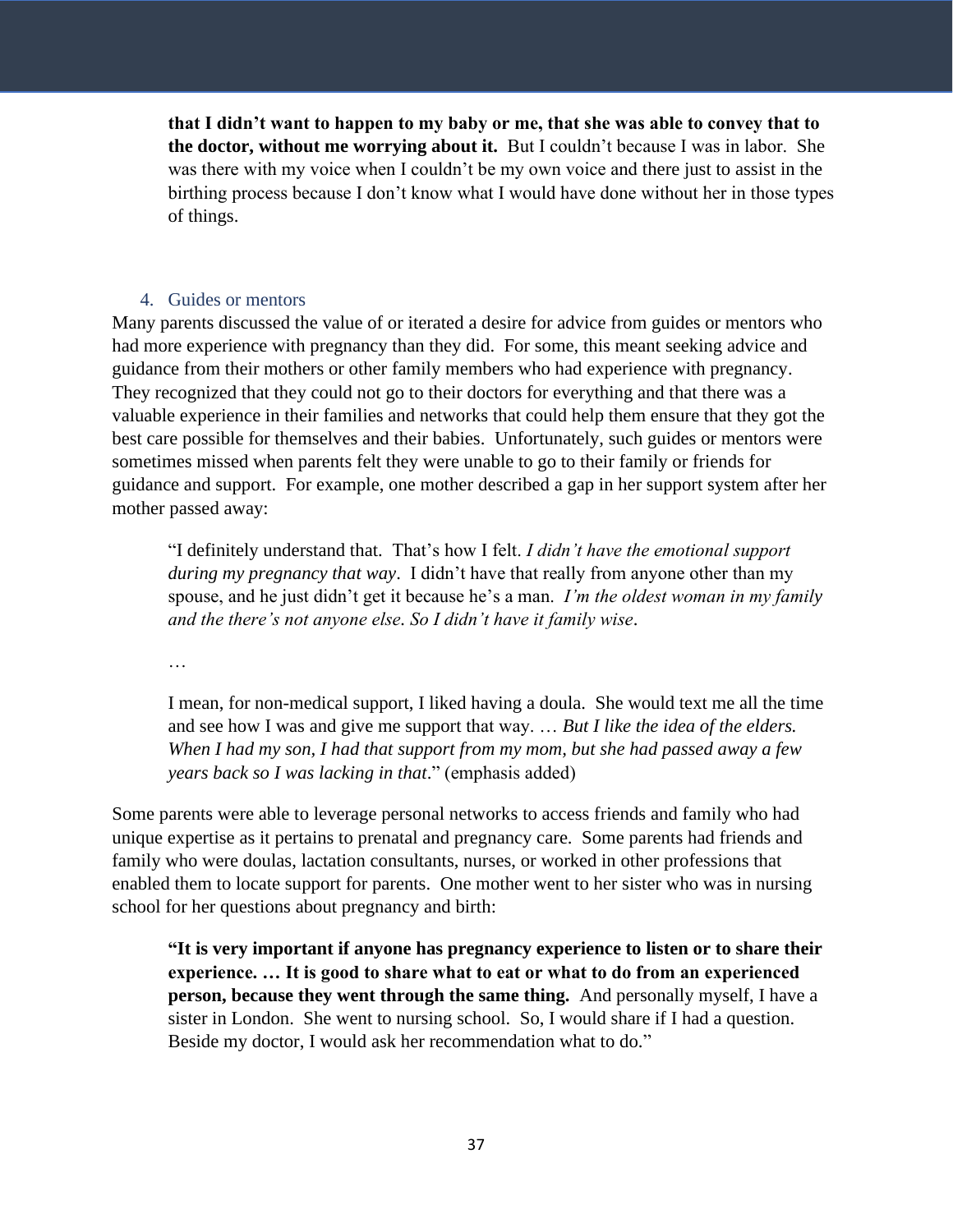#### 5. Support groups (formal and informal)

<span id="page-37-0"></span>Several parents were either involved in formal or informal support groups for expecting and new mothers. Parents discussed in-person support groups hosted by community organizations, virtual spaces such as Facebook groups, or other support groups that became digital during the pandemic. Some parents who did not have access to such groups believed these kinds of resources would be very helpful for expecting parents. Parents who gave birth during the COVID-19 pandemic reported missing out on getting to physically attend support groups with other parents to discuss their pregnancies. Many of those mothers who did not report involvement in support groups expressed an interest in formal and informal groups where mothers could offer guidance, advice, and could share concerns. For example, one mother discussed the value of her experience getting to discuss her pregnancy with other expecting parents:

"It was a complete 180 from what I experienced with my son. We were able to take birthing classes with other soon-to-be parents. There were events for us to get together throughout the pregnancy for classes on what was going on and changing with our bodies for different women that were due around the same time, so there was a lot of resources and a lot of help."

Two other mothers agreed that support groups and education from experienced mothers would be helpful in terms of offering guidance and comfort to parents:

Mother One: "Maybe if these women, they have someone who already gave birth like a family, friends support, and also I think educational support, because knowing what's going on with you and your body during the birth process is very important and it makes you a calmer when you know what to expect."

Mother Two: "Yeah, I agree with the educational part. And maybe if somebody doesn't have a friend or family member who are pregnant before and who can walk alongside them, some support group where you can share with other mamas."

Mother One: "I think network classes, were kind of a good option before COVID because you can meet the other mamas. But I think online, even if you have prenatal classes online, it's really helpful."

In summary, we asked questions specifically about non-medical forms of prenatal care and support that parents found valuable or wish they had access to during their pregnancies. Based on interview and focus group data, we found that parents who had negative experiences with formal medical practices or a general distrust sometimes expressed a desire to access alternative birthing options such as birthing centers, home births, and water births. Parents also reported that they needed or expressed an interest in resources that could help navigate prenatal and pregnancy care in Louisville. Parents had to do their own research at times, which could lead to misinformation. We found evidence that parents of immigrant origin or new to Louisville might face particular difficulty navigating local prenatal and pregnancy care networks. Parents needed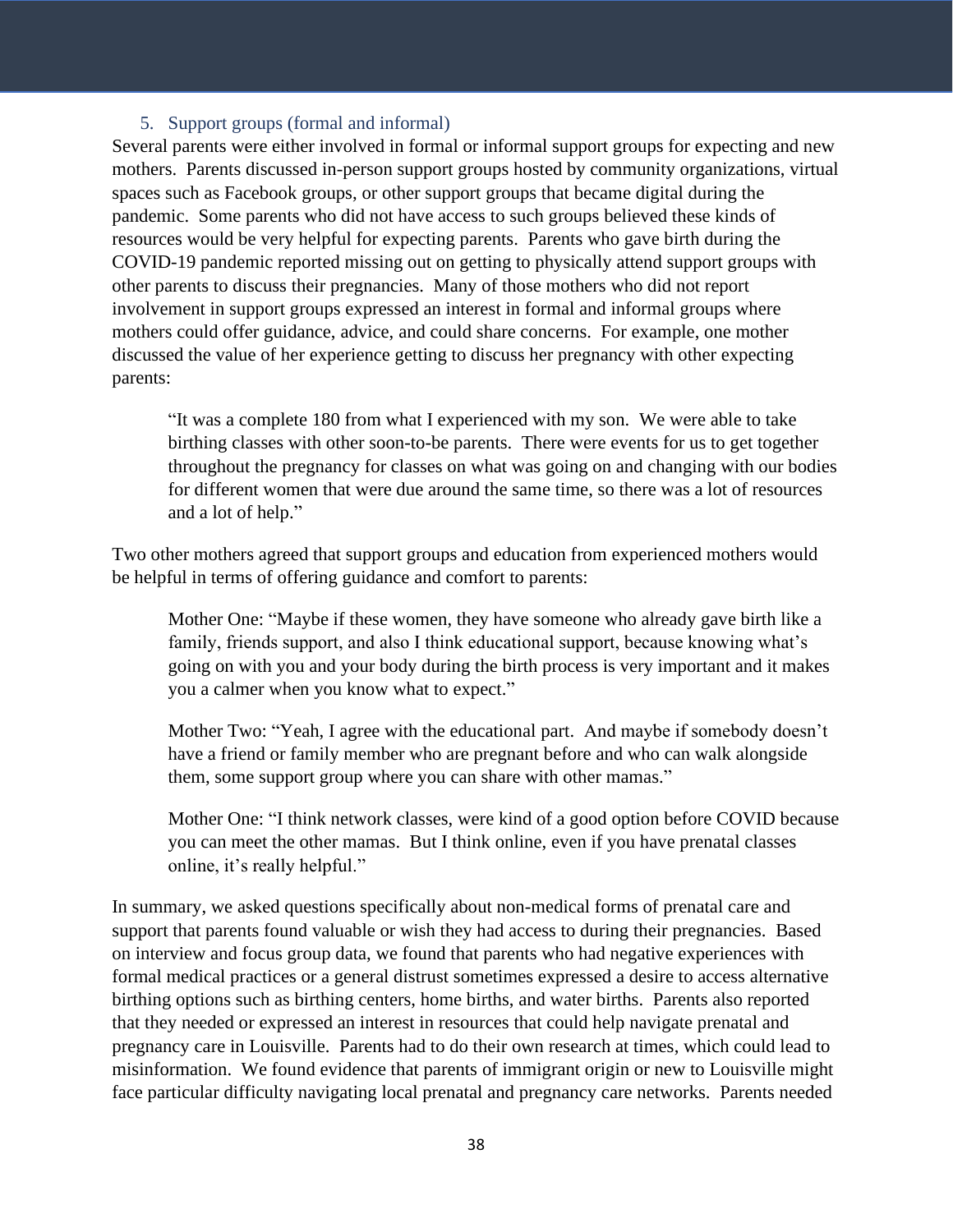or wanted advocates such as doulas during prenatal and pregnancy care and at the time of delivery. They also found mentoring relationships with other parents—frequently their mothers—valuable, and parents who missed out on these relationships felt their absence. Parents valued and expressed interest in support in group settings such as listening or educational groups.

# <span id="page-38-0"></span>Support during or after birth

Although this study was intended to be focused primarily on the prenatal care experiences of recent parents in Louisville, parents discussed important gaps in support or care shortly after giving birth. These conversations frequently occurred at the end of interviews and focus groups when we asked parents if there was anything else that they wanted us to know about pregnancy and prenatal care in Louisville. These trends warrant attention because they emerged organically from parents' discussion of their care. In particular, parents reported important gaps in their ability to access mental health services as they grappled with their sometimes-traumatic pregnancy and delivery experiences and postpartum depression. They also identified gaps in support for initiating and successfully breastfeeding after birth. In this section, we outline these themes.

## 1. Desire for access to mental health services

<span id="page-38-1"></span>Many parents who described their experiences related to mental health and postpartum depression frequently talked about the lack of support they had. For these new parents, feelings of isolation were common. They described feeling like they were doing this all on their own without any familial or medical support or that they had failed as mothers when they had difficulty or were unable to breastfeed. Many parents said that they wish they were able to talk to other new parents who were going through postpartum depression as well. For example, one mother described a desire for more resources to be available to mothers who are grappling with postpartum depression:

"But anyway … so postpartum is so real. … I think that there definitely needs to be more conversation, more resources for that. More access to mental health providers."

Another Black mother described wanting more spaces for women of color to discuss postpartum depression and their sometimes-traumatic birth experiences:

"And so then I feel that I have to be quiet about my trauma which again is internalizing hurt and pain, which is not healed, because I don't feel that I have the equal right to go about this, you know? …

But I'm just saying this because I now know that I am not the only individual who is, and I'm not the first to feel these type of emotions. So if we could have more safe places or especially women of color. And I say that specifically because there are not a lot of places where we feel safe to open up like that. So I think that creating safe places for new mommies of color perhaps night became through."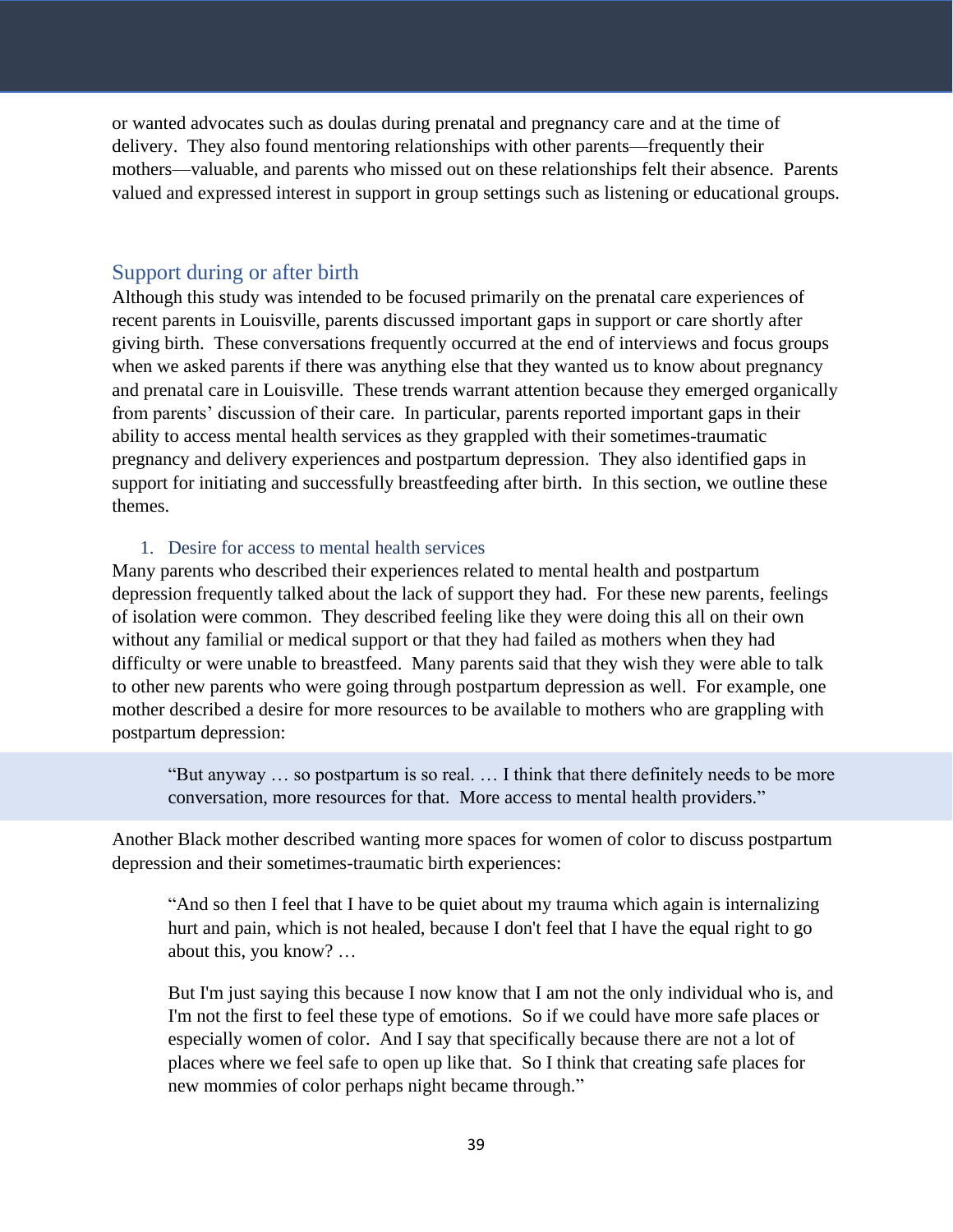#### 2. Desire for breastfeeding support

<span id="page-39-0"></span>Some parents expressed the importance and need for breastfeeding support after giving birth. Overall, parents wanted to have a positive experience at the hospital where someone, whether it be a lactation consultant, doctor, or nurse, supports them and shows them how to breastfeed properly. However, some parents conveyed that the doctors did not give them enough support when it came to learning how to breastfeed. Parents also did not feel supported when there were difficulties attempting to breastfeed. For example, some parents were not provided a lactation consultant while in the hospital, which led to stress and disappointment. Other parents were told they could not breastfeed in general, after which the parent learned from another source that they could breastfeed. For example, one mother emphasized the importance of supporting breastfeeding and also shared that she felt undermined when medical staff fed her newborn Similac bottles without consulting her while she was trying to breastfeed:

**"There is one last thing. To support breastfeeding, acknowledge breastfeeding,** there was some different, I think I had to find my own lactation consultant, but I didn't even really need them to, because I got it through my insurance. …

And then when I was at the hospital during my birth, I made it clear that I was breastfeeding and nursing, and then he was in the NICU for jaundice. …

they were trying to feed him the little Similac bottles and stuff ...

I think that right there, that was a big thing. That's one of the reason why I went to midwife, or midwifery practice, because that's what I wanted, to have support in all those areas."

Another mother shared that she was told that she would be unable to breastfeed. But because she desired to, she looked into breastfeeding for herself and was able to get some direction on how to get to a place where she could breastfeed:

"It was just very traumatic. They told me during the issues with my incision that I couldn't breastfeed, but because of where I worked I was able to call a research line in Texas where they research medication interactions with breast milk, and they told me points during taking the medication where I could breastfeed and how to maintain my milk supply and everything because breastfeeding was really important to me. But the doctor did not try to work with me on that at all."

Though we did not initially ask questions about support during or shortly after deliveries, several parents reported a local need for mental health services and improved breastfeeding support following delivery. Postpartum depression, pregnancies, life changes, and their sometimestraumatic experiences in delivery impacted their lives and relationships far after deliveries. As a result, improved access to counseling services focused on these experiences were needed by the parents we heard from. Some parents also reported that they did not receive what they believed was enough breastfeeding support and they wanted to see improvements in that area.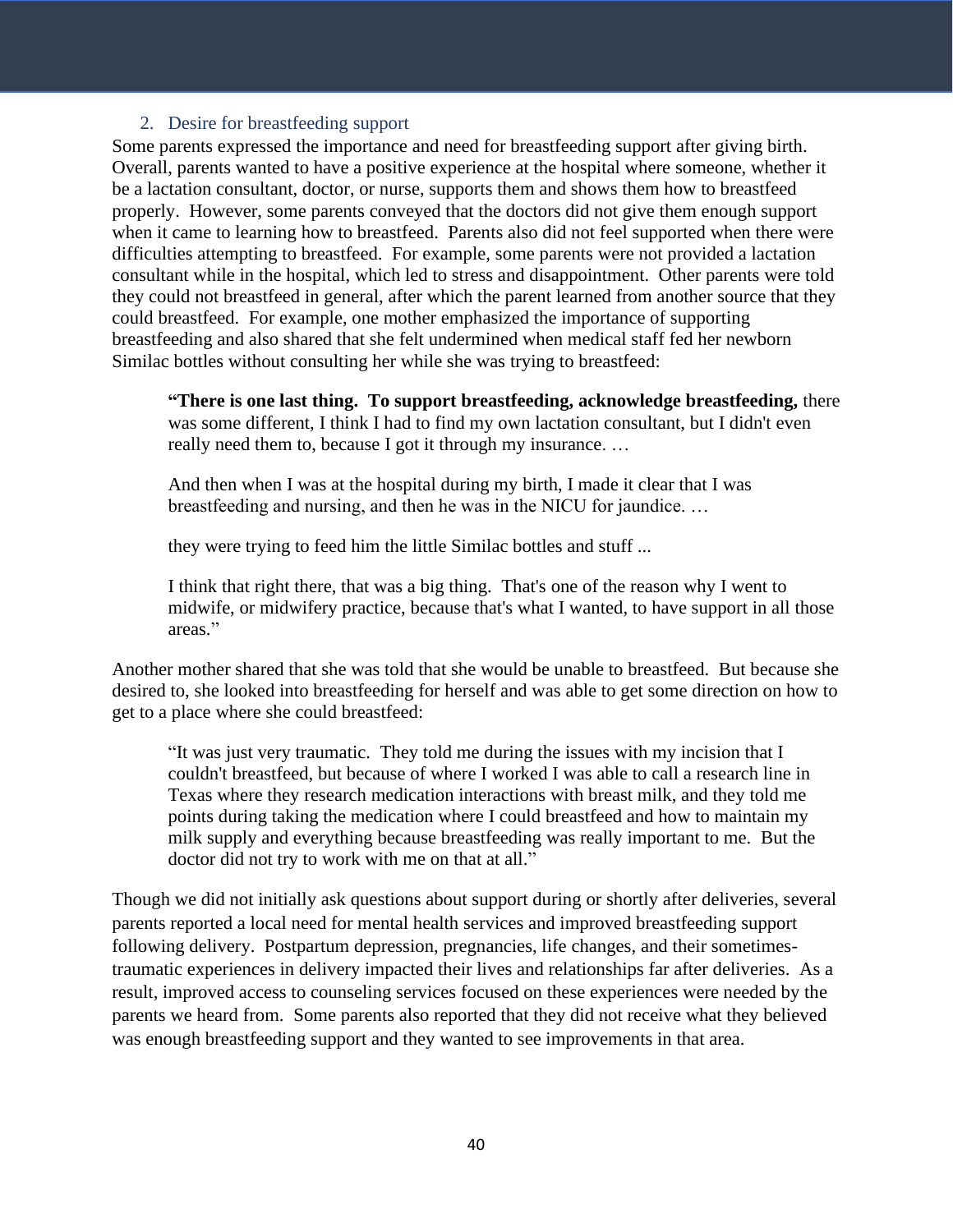# <span id="page-40-0"></span>Policy and Practice Directives

This section discusses policy and practice directives that came from our survey and interview and focus group data. Some of these directives were explicit when parents directly stated what they felt was missing in prenatal care and what needed to be addressed by legislators and medical practice, and hospital administration. Others were derived from themes repeated in the focus group and interview data.

The [Black Mamas Matter Alliance](https://blackmamasmatter.org/)<sup>17</sup> outlines eight standards of care that should be prioritized as clinicians, health workers, and we add policymakers recreate equitable maternal and pregnancy care systems. These eight standards are:

- 1. "Listen to black women."
- 2. "Recognize the historical experiences and expertise of black women and families."
- 3. "Provide care through a reproductive justice framework."
- 4. "Disentangle care practices from the racist beliefs in modern medicine."
- 5. "Replace white supremacy and patriarchy with a new care model."
- 6. "Empower all patients with health literacy and autonomy."
- 7. "Empower and invest in paraprofessionals."
- 8. "Recognize that access does not equal quality care."

Notably, our following recommendations parallel these recommended standards.

In what follows, we first outline the need for providers to listen and be responsive to parents and mothers. Second, we identify the need for increased access to caseworkers, doulas, and other advocates for parents during prenatal and pregnancy care. Third, we explore the desire for increased support and guidance in group settings. Fourth, we discuss the need to increase the number of providers who offer prenatal and pregnancy care in Louisville to alleviate the current burden on providers and the desire for an increased presence of Black women and midwives among prenatal care providers. Fifth, we discuss the desire for birth options, such as: births outside of the hospital, VBAC, unmedicated, and models of care such as midwifery and potentially a center that offers such options in Louisville. Last, we discuss the need for increased mental health and breastfeeding support following pregnancies.

# <span id="page-40-1"></span>1. Ensure providers work with and respond to parents and mothers to ensure that they feel heard

The parents who felt that providers listened to them and were responsive to their concerns and desires reported positive experiences with pregnancy and appeared more likely to return or recommend their providers to others. Therefore, advocates and providers in Louisville's prenatal and pregnancy care spaces need to focus on ensuring they create practices that listen and adhere to parents' concerns and desires. Building a health system comprised of culturally sensitive providers who are responsive to parents' needs and respectful in communication when issues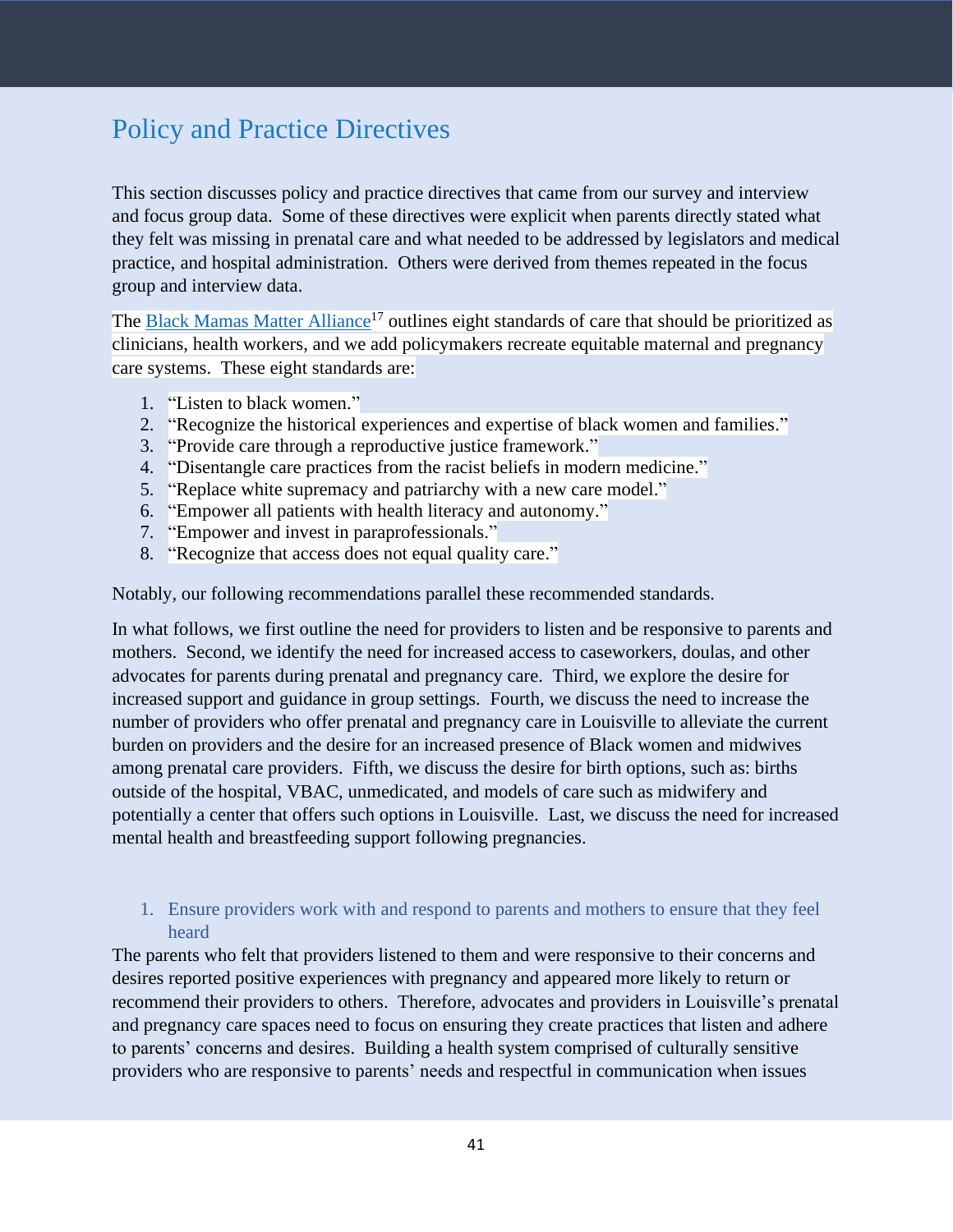arise can help parents make informed decisions about their health and pregnancy in a way that helps parents feel heard and respected.

Some of this involves reducing the burden of overbooked and overwhelmed providers (to be discussed). However, some of this—particularly for Black mothers—involves addressing implicit and explicit bias in local health systems. Recall that studies<sup>13-14</sup> have demonstrated that perceived discrimination affects perceptions of care and the likelihood that mothers will delay or forgo accessing prenatal care. Professional medical organizations have released statements and may be able to offer direction regarding policies and training to address individual-level racism pertaining to Black women's health. For instance, the [ACOG](https://www.acog.org/about/our-commitment-to-changing-the-culture-of-medicine-and-eliminating-racial-disparities-in-womens-health-outcomes) released the following "ACOG is committed to eliminating disparities in women's health and to confronting implicit and explicit bias and addressing the way in which health care systems perpetuate inequality"<sup>18</sup>. They have prioritized advocacy for legislation such as the Preventing Maternal Deaths Act, the Maternal Health Quality Improvement Act, and the Helping Medicaid Offer Maternity Services Act. ACOG also works to reduce disparities in maternal mortality through the Alliance for Innovation on Maternal Health (AIM). Which is a cross-sector maternal safety and quality improvement initiative focused on increasing and supporting evidenced-based maternal safety best practices<sup>18</sup>. Area policymakers, providers, and advocates should look at the support and examples that AIM might be able to provide. However, it should also be noted that the Louisville community is home to a wide-range of professionals and organizations who could offer insight and guidance towards addressing individual-level racism in medical practices.

# <span id="page-41-0"></span>2. Increase access to caseworkers, doulas, and other advocates for parents during prenatal and pregnancy care

Advocates and providers in Louisville's prenatal and pregnancy care spaces need to focus attention on increasing the number of caseworkers and doulas who can provide assistance and advocacy for expecting parents and increase access by supporting policies and programs that make these resources affordable to parents. Critically, barriers to receiving these services need to be removed as well. This includes cost or insurance coverage and ensuring parents are well informed of their options. The advocates themselves (whether doulas, case managers, navigators, or others) should also be well-versed in the array of options for parents and be prepared to respond to the culture and belief systems of the parents with respect to things such as their birthing plans, nutritional needs, and breastfeeding. However, increasing the availability of advocates also requires that medical teams respect and welcome these advocates as valued members of the care team.

The National Academy for State Health Policy (NASHP)<sup>19</sup> outlines examples of policies at the state level in four states that aim to increase access to doulas in efforts to decrease health inequalities between White and Black pregnancies. In the four states that they highlight— Indiana, Minnesota, Nebraska, and Oregon—Medicaid programs are used to provide access to doulas for eligible families. In Kentucky, HB266, which failed to move out of committee in 2021, which would have allowed for Medicaid reimbursement of doula services. However, advocacy around the benefit of these services should continue to support future opportunities to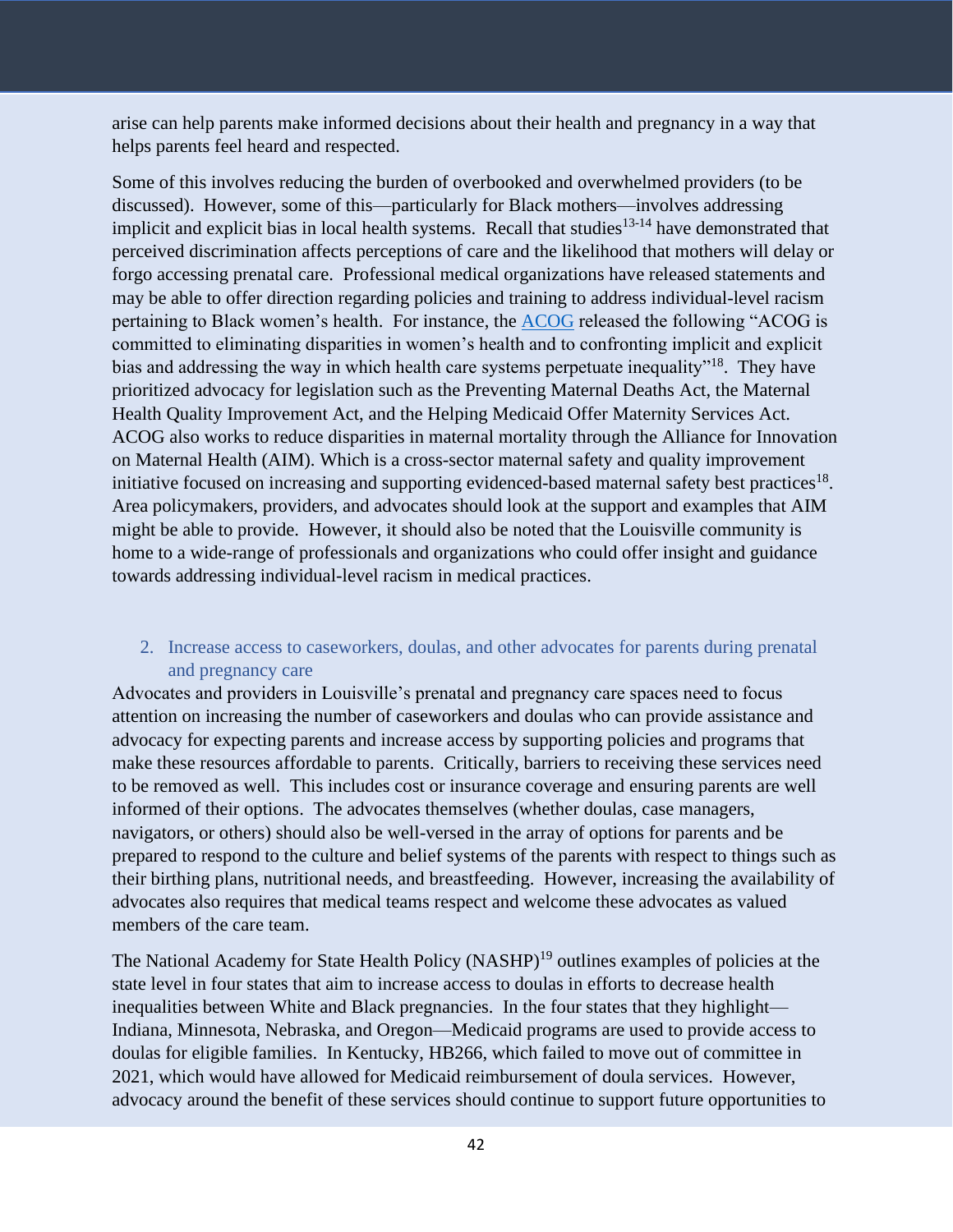pursue similar policies. Institutionally-driven programs and policies to provide better access to doula and other services may be another mechanism to increase availability.

[Norton Healthcare](https://nortonhealthcare.com/news/doula-program-west-lousville/)<sup>20</sup> is piloting a community-based doula program that provides doula services to mothers who live in California, Portland, or Russell neighborhoods. We recommend that advocates follow this pilot program and seek to replicate or otherwise expand who has access to these programs.

# 3. Increase support and guidance in group settings

<span id="page-42-0"></span>Based on these trends, we suggest that advocates and supporting organizations in and connected to Louisville's prenatal and pregnancy care spaces should provide opportunities for support in group settings to help connect expectant parents with a support network. Scott et al.<sup>10</sup> find that participation in group prenatal care programs is associated with significant reductions in preterm births, low birth weight, and the hospitalization of infants in neonatal intensive care units. They suggest that although group prenatal care alone cannot address disparities in prenatal care, prenatal care access, and health outcomes, group prenatal care presents an opportunity to improve health outcomes for targeted groups.

There are a variety of models of group care, such as [CenteringPregnancy's model](https://centeringhealthcare.org/what-we-do/centering-pregnancy)<sup>21</sup> that combines individual wellness checks and group discussions. Such models may help alleviate feelings of isolation that parents expressed or the need to connect with elders and mentors with more experience when those individuals are not present in the parents' lives.

Fortunately, several of the community organizations that referred study participants to us already host groups where mothers can come together and discuss their pregnancies. We suggest that community organizations continue to invest in and expand these opportunities.

# 4. Increase the presence of Black women and Nurse-Midwives in OB spaces

<span id="page-42-1"></span>Reports suggest that local providers are overburdened, and action should be taken to alleviate the burden on our current prenatal and pregnancy healthcare systems. For example, the Association of American Medical Colleges  $(AAMC)^{22}$  is projecting a physician shortage between 37,800 and 124,000 by 2034. They further report that "if healthcare access were equitable across race, health insurance coverage, and geographic location, the United States would require up to 180,400 more physicians as of today"<sup>22</sup>. Similarly, Stonehocker et al.<sup>23</sup> suggest a current shortage of OB-GYNs that will worsen in the future. Therefore, advocates and providers in Louisville's prenatal and pregnancy care spaces need to focus on increasing the number of practices and providers offering prenatal and pregnancy care services for Louisville's parents.

Recall also that Black women reported wanting to see an increased representation of women of color as providers in maternal and pregnancy care spaces. According to Rayburn et al.' $s^{24}$ analysis of U.S. national data from professional and student medical organizations (The Association of American Medical Colleges Student Records System, the Association of American Medical Colleges Minority Physicians Database, and the American Medical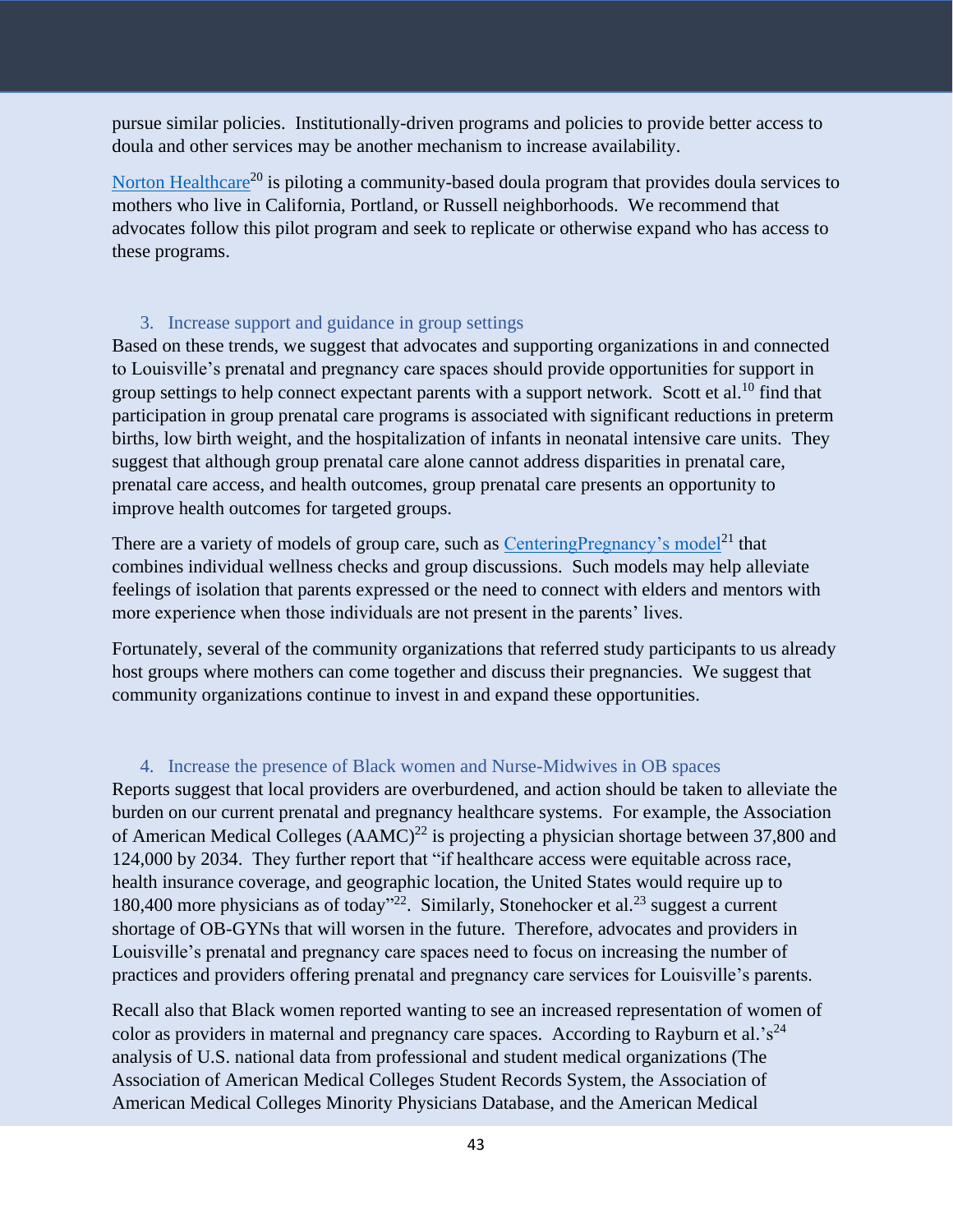Association Physician Masterfile.), of 190,379 total physicians, OB-GYN were the most likely to be female (61.9%) and had the highest portion of underrepresented groups (18.4%, Black 11.1%, Hispanic 6.7%). In addition, Black women represented 13.2% of the OB-GYN workforce in  $2014^{24}$ . In comparison, 24.2% of the female population that is 15 to 44 years of age in Jefferson County is Black or African American according to 2019 American Community Survey 5-year estimates.

Based on reports and requests from Black women and the aforementioned shortages, we suggest that practices should prioritize recruiting and retaining Black women providers, and area hospitals and practices should employ nurse midwives as they seek to alleviate the burden of overwhelmed providers. Policymakers should consider expanding the ability of nurse-midwives to practice independently or the spaces that they can work in.

Investments and efforts should be made to create an infrastructure to attract, train, and retain Black women providers such as residencies, funding opportunities, and early recruiting opportunities and experiences for children and young adults who may be interested in medical professions.

<span id="page-43-0"></span>5. Promote options for births outside of the hospital, VBAC, unmedicated, water births, and models of care such as midwifery

According to a Harvard Law Review focused on reproductive justice:

"While a highly medicalized approach to birth is dominant in the United States, its prevalence is not explained by superior outcomes. In hospital births, between 27% and 41% of labors are induced, many without medical indication. Another 40-50% involve the use of synthetic oxytocin, or Pitocin, to speed up the labor process. About three quarters involve epidural pain medication, which numbs and immobilizes the birthing person from the waste down. Since 1965, cesarean rates have climbed from 4.5% to 31.9%. The rise in cesarean deliveries has not improved infant mortality, which remains higher in the United States than in any other comparably wealthy nation. Maternal mortality ranks fifty-fifth in the word, after Russia, and is climbing. Infant and maternal death rates for Black and indigenous people are two to five times those for white people."

## In comparison:

"Midwifery care results in different outcomes than the medical model. Home births and birth center births have cesarean rates of 5-6%. The rates of postpartum hemorrhage or severe tearing are lower than in hospitals. Neonatal intensive care unit admission is exceptionally low. Less than 5% require oxytocin augmentation or epidural anesthesia. Breastfeeding rates at six weeks are greater than 97%. While studies are inconsistent, the best available data indicate that neo-natal mortality at home or in a birth center is similar to that in hospitals. Maternal mortality is roughly the same. Midwife-led care in hospitals shows similarly strong outcomes. Satisfaction with the birthing experience is higher under midwifery care, which may improve mental health outcomes"<sup>25</sup>.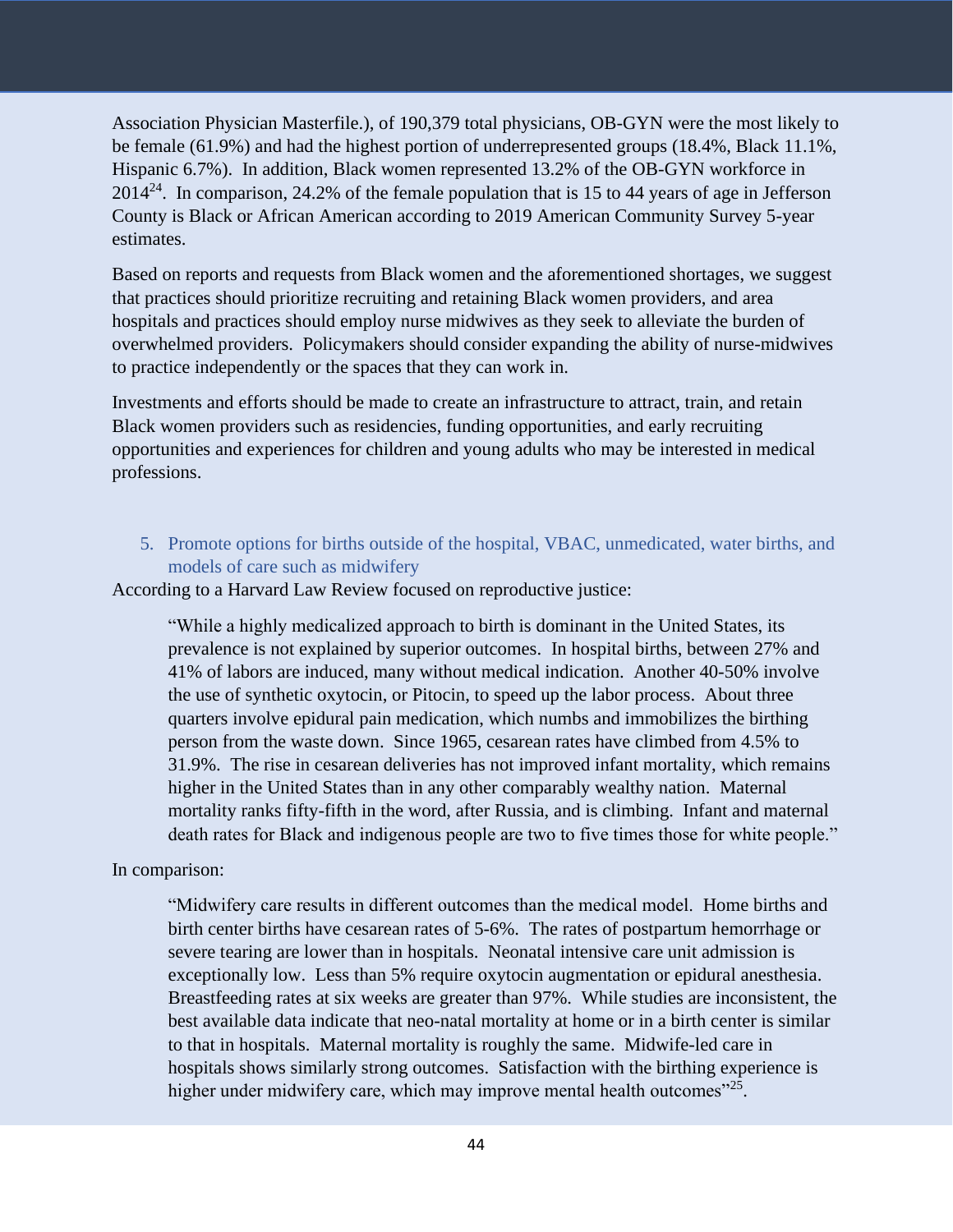This suggests that, though hospital births are the more typical form of delivery, they are not always superior.

We heard from one parent who traveled several hours—while in labor—to give birth at a CABC accredited birthing center in Nashville that had a partnership with a hospital. Some parents who desired certain birth options reported that cost and coverage prevented them from accessing these birth options. Having access to a CABC accredited birthing centers locally would create safer alternatives that don't require long travel to giving birth in Louisville—and could cut down on overly burdened providers. Expanding access and affordability of birth options, such as: births outside of the hospital, VBAC, unmedicated, water births, and models of care such as midwifery could similarly reduce Louisville providers' burden.

Vanderbilt Health Center—formally Baby  $+$  Co—is a potential model for the type of birth options that some parents requested that could be potentially replicated in Louisville. [Vanderbilt](https://www.vanderbilthealth.com/program/vanderbilt-birth-center)  [Birth Center](https://www.vanderbilthealth.com/program/vanderbilt-birth-center)<sup>26</sup> reports that they are the region's only "out-of-hospital birth experience." It is a CABC accredited birth center, and is reportedly staffed almost entirely by certified nursemidwives and offers a host of services that the mothers that we heard from requested. Such a center—partnered with a medical hospital—could offer birth options, such as: births outside of the hospital, VBAC, unmedicated, water births, and models of care such as midwifery to mothers who can safely pursue these options. Notably, a similarly accredited birthing center in nearby Jeffersonville, Indiana[—Tree of Life Birth Center](https://treeoflifefbc.com/)<sup>27</sup>. As indicated previously, strengthening partnerships between this center and area hospitals, making this birth center more affordable and accessible, or establishing a Louisville birthing center could address many of the concerns of mothers who wanted alternative birth options while also relieving the current stress on providers.

# 6. Increase support following delivery

<span id="page-44-0"></span>Based on these reports, we recommend that providers and advocates ensure that breastfeeding support is available and encouraged and that communication is transparent so that parents who are breastfeeding or desire to breastfeed don't feel undermined by providers.

We also recommend that advocates and policymakers make counseling resources related to postpartum depression affordable and accessible to the mothers who need them. We also recommend that prenatal care providers incorporate conversations about postpartum depression into care before delivery, so that expecting parents are familiar with the potential for experiencing postpartum depression and opportunities for postpartum assistance and care.

Area hospitals currently lack standardized EMR-embedded assessments with post-natal counseling or postpartum support referrals. We recommend that area hospitals and birthing centers should use an evidence based assessment tool—such as the **Edinburgh<sup>28</sup>** post-natal screening tool—prior to hospital discharge and at the postpartum visit. Standardizing such a practice could help providers to initiate conversations with new parents about postpartum depression as well as postpartum-related assistance and care.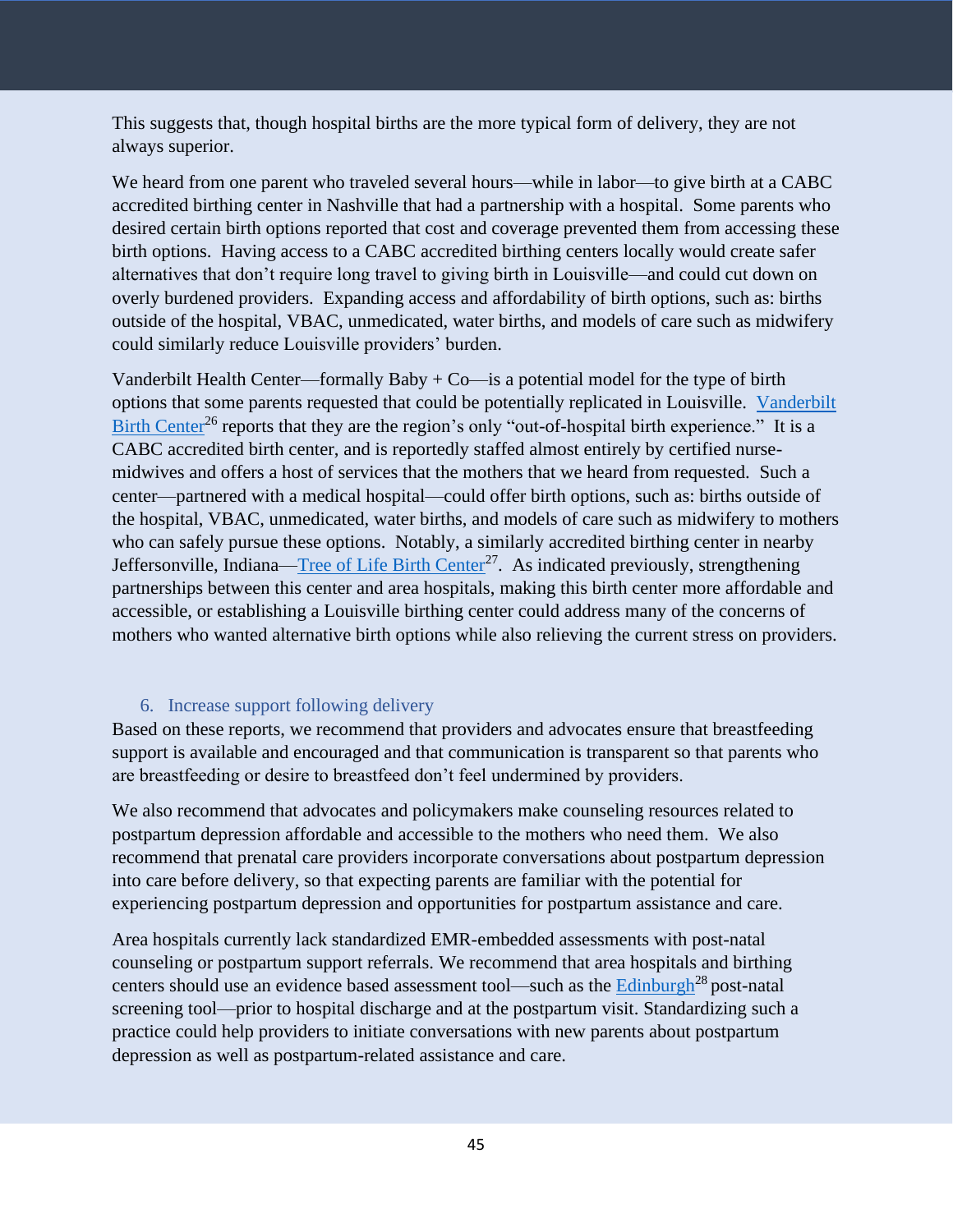Area hospitals and referring agencies should also strengthen knowledge of, and connections to culturally concordant or sensitive mental health providers in the Louisville area, so that they can make such referrals when evidence-based assessments suggest that postpartum care may be needed.

The Maternal and Child Health team in the Center for Health Equity has a developed proposal for American Rescue Plan (ARP) funding that is aimed at establishing an evidence-based referral program for Black mothers. Should this program fail to be funded by ARP, maternal and child health advocates should seek out other sources of funding or implementation for this framework.

Additionally, the Norton Healthcare community-based doula program discussed previously offers some post-pregnancy support. This post-pregnancy support could be expanded or added to. We also heard from one mother who was involved in local efforts to provide mental health services and safe spaces for recent mothers suffering postpartum depression called "Mom friends," which was hosted by Play Cousins collective.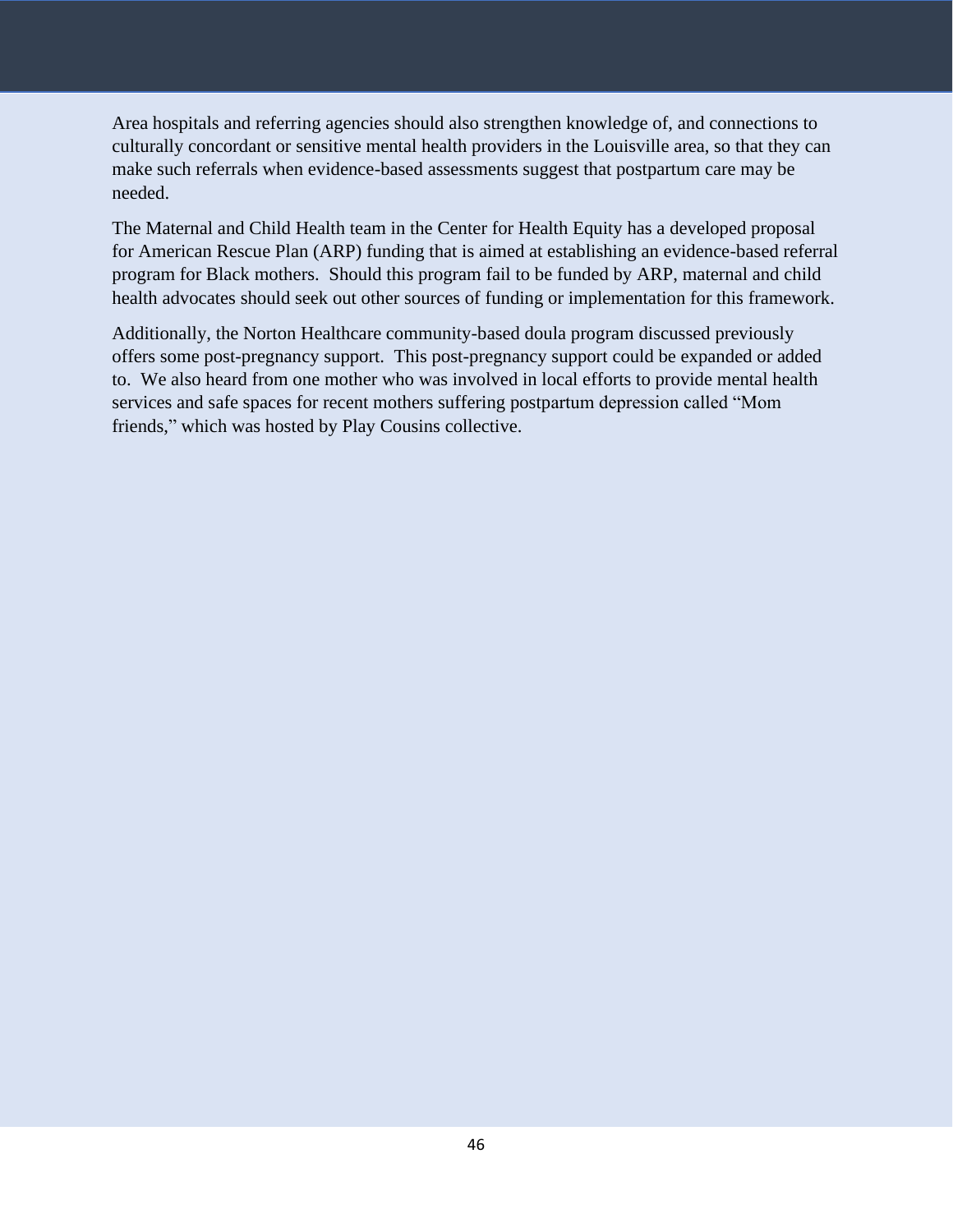# <span id="page-46-0"></span>References

- 1. Bauer, K and Stapleton, S. 2021. AABC and CABC Two Distinct Organizations. [https://birthcenteraccreditation.org/wp-content/uploads/2021/07/AABC-CABC-](https://birthcenteraccreditation.org/wp-content/uploads/2021/07/AABC-CABC-Relationship.pdf)[Relationship.pdf](https://birthcenteraccreditation.org/wp-content/uploads/2021/07/AABC-CABC-Relationship.pdf)
- 2. Kentucky General Assembly. House. Bill 268. 2022. Accessed 1/27/2022. <https://apps.legislature.ky.gov/record/22rs/hb268.html>
- 3. Louisville Metro Department of Public Health and Wellness. Birth and Death Trends 2014-2018: Jefferson County. 2019. https://louisvilleky.gov/healthwellness/document/birth-and-death-trends2014-2018. Accessed December 16, 2021.
- 4. Bell, JF, Zimmerman FJ, Almgren GR, Mayer JD, & Huebner CE. Birth outcomes among urban African-American women: a multilevel analysis of the role of racial residential segregation. *Social Science Medicine.* 2006; 63 (12): 3030-45. doi[:10.1016/j.socscimed.2006.08.011](https://doi.org/10.1016/j.socscimed.2006.08.011)
- 5. Braveman PA, Heck K, Egerter S, Marchi KS, Dominguez TP, Cubbin C, Fingar K, Pearson JA, & Curtis M. The role of socioeconomic factors in Black-White disparities in preterm birth. *American Journal of Public Health*. 2015; 105 (4): 694-702. doi:10.2105/AJPH.2014.302008.
- 6. Howell EA, Egorova N, Balbierz A, Zeitlin J, & Herbert PL. Black-White Differences in Severe Maternal Morbidity and Site of Care. *American Journal of Obstetric Gynecology.*  2016; 214 (1): doi:122.e1-122.e7. doi:10.1016/j.ajog.2015.08.019.
- 7. Singh GK & Lee H. Trends and Racial/Ethnic, Socioeconomic, and Geographic Disparities in Maternal Mortality from Indirect Obstetric Causes in the United States, 1999-2017. *International Journal of Maternal and Child Health and AIDS.* 2021; 10 (1): 43-54. doi:10.21106/ijma.448.
- 8. Zephyrin LC. Changing the Narrative and Accelerating Action to Reduce Racial Inequities in Maternal Mortality. American Journal of Public Health. 2021; 111 (9): 1575-1577. doi:10.2105/AJPH.2021.306462.
- 9. Owens, DC & Fett SM. Black Maternal and Infant Health: Historical Legacies of Slavery. American Journal of Public Health. 2019; 109 (10): 1342-1345. doi:10.2105/AJPH.2019.305243.
- 10. Scott KA, Britton L, & McLemore MR. The Ethics of Perinatal Care for Black Women Dismantling the Structural Racism in "Mother Blame" Narratives. Perinatal & Neonatal Nursing. 2019; 33 (2): 108-115. doi:10.1097/JPN.0000000000000394
- 11. Dankwa-Mullan I & Pérez-Stable EJ. Addressing Health Disparities Is a Place-Based Issue. American Journal of Public Health. 2016; 106 (4) 637-639. doi:10.2105/AJPH.2016.303077.
- 12. Osterman MJK & Martin JA. Timing and Adequacy of Prenatal Care in the United States, 2016. National Vital Statistics Report. 2018; 67 (3): 1-14.
- 13. Slaughter-Acey JC, Sneed D, Parker L, Keith VM, Lee NL, & Misra DP. Skin Tone Matters: Racial Microaggressions and Delayed Prenatal Care. American Journal of Preventative Medicine. 2019; 57 (3): 321-329. doi:10.1016/j.amepre.2019.04.014
- 14. Attanasio L & Kozhimannil KB. Patient-reported Communication Quality and Perceived Discrimination in Maternity Care. Medical Care 2015; 53 (10): 863-71. doi:10.1097/MLR.0000000000000411.